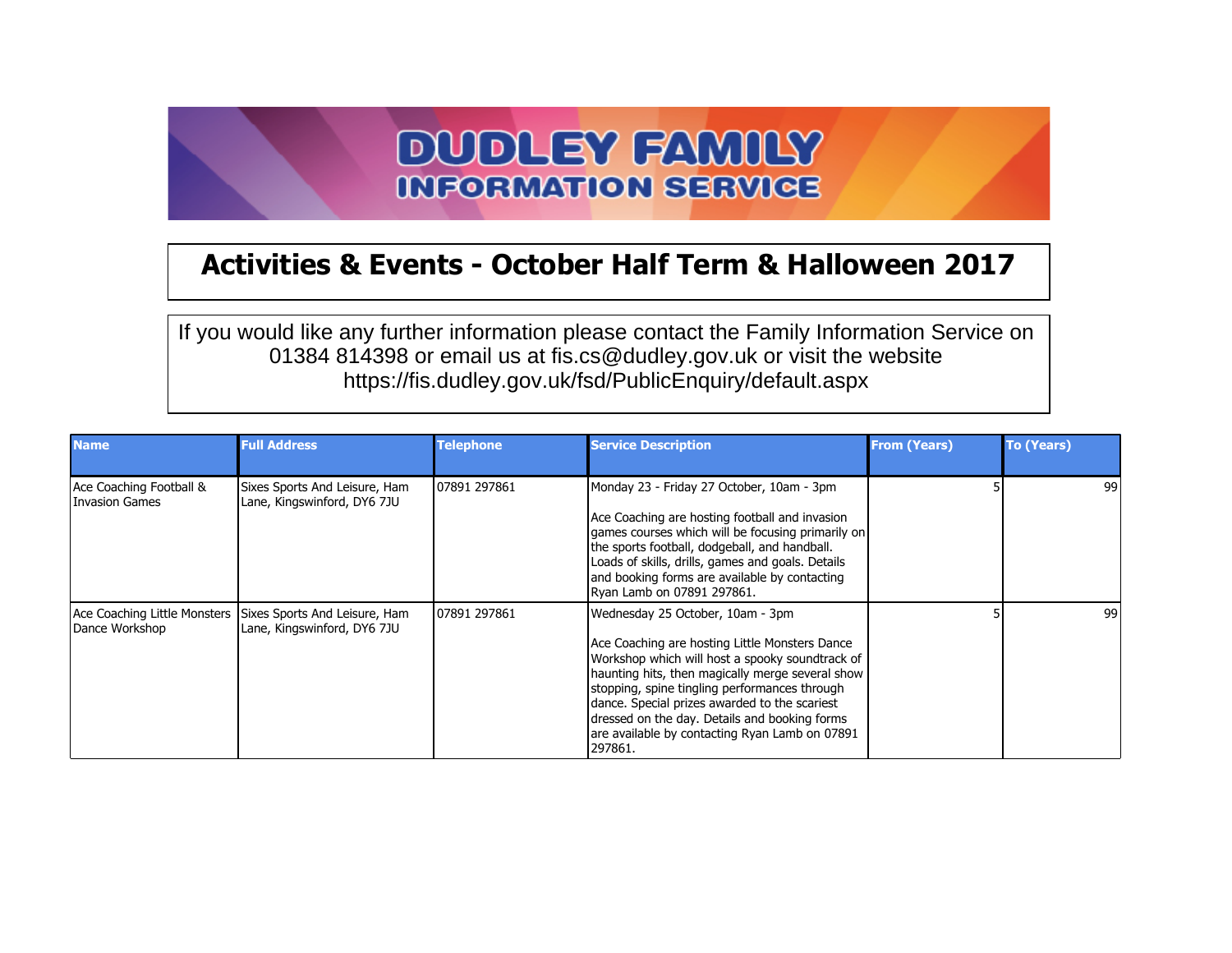| <b>Name</b>                  | <b>Full Address</b>                                                                         | <b>Telephone</b> | <b>Service Description</b>                                                                                                                                                                                                                                                                                                                                                                                                                                                                                                                                                                                                                                                                                                                                                                                                                                                                                                                                                                                                                                                   | <b>From (Years)</b>      | <b>To (Years)</b> |
|------------------------------|---------------------------------------------------------------------------------------------|------------------|------------------------------------------------------------------------------------------------------------------------------------------------------------------------------------------------------------------------------------------------------------------------------------------------------------------------------------------------------------------------------------------------------------------------------------------------------------------------------------------------------------------------------------------------------------------------------------------------------------------------------------------------------------------------------------------------------------------------------------------------------------------------------------------------------------------------------------------------------------------------------------------------------------------------------------------------------------------------------------------------------------------------------------------------------------------------------|--------------------------|-------------------|
| All Star Superslam Wrestling | Dudley Town Hall, St James's<br>Road, Dudley, DY1 1HP                                       | 01384 812812     | Tuesday 24 October, 7.30pm<br>All Star Superslam Wrestling at Dudley Town Hall.<br>Fun for all ages, come along and enjoy an<br>evening of entertainment and see American<br>wrestlers take on home-grown talent. Costs: £12<br>for adults, £10 for children, Family of four £40,<br>Options+ £6. Contact box office for further<br>information and to book tickets.                                                                                                                                                                                                                                                                                                                                                                                                                                                                                                                                                                                                                                                                                                         | $\Omega$                 | 99                |
| Family Fun Kids Go Free      | Arley Arboretum - Halloween Arley Arboretum, Frenchmans<br>Street, Arley, Bewdley, DY12 1SQ | 01299 861368     | Monday 23 - Friday 27 October, 11am - 5pm<br>This halloween we've got lots of spooky family<br>fun planned. Your little one can explore the<br>Arboretum, searching high and low for clues on<br>our Ghoulish Graveyard Trail! The trail costs £2<br>and includes a prize. There will be face painting<br>and glitter tattoos in our Halloween Activity Tent,<br>where there will also be a colouring competition<br>for kids to enjoy. We have lots of FREE children's<br>activities too. Join us for the Dinosaur, Fairy and<br>Pre-school Woodland Animal Trails, conquer our<br>maze to reach the castle and play in the<br>adventure playground. Plus enjoy the extra<br>challenge of our spooky night time maze!                                                                                                                                                                                                                                                                                                                                                       | $\Omega$                 | 99                |
| Forestry Adventure Club      | Arley Arboretum - Halloween Arley Arboretum, Frenchmans<br>Street, Arley, Bewdley, DY12 1SQ | 01299 861368     | Monday 23 - Friday 27 October, 10am - 12pm or<br>$1pm - 3pm$<br>Tuesday 24 - Thursday 26 October, 5.30pm -<br>7.30pm<br>During Halloween, we will be running the<br>Forestry Adventure Club for children aged 2-12 to<br>learn so much more than just whats in the<br>classroom with our qualified forestry school<br>teacher. From Bug hunts to Story Telling,<br>campfire songs and cooking, the forestry<br>adventure club has it all. Adults must stay with<br>children Under 5 during all Forestry sessions.<br>Adults are welcome to leave Over 5s in the care<br>of our Qualified Forestry School teacher if they<br>wish. Costs: £5 for first child, £4.50 per additional<br>sibling per session. For Halloween, there will also<br>be evening sessions on the Tuesday, Wednesday<br>& Thursday where you will enjoy Ghost stories,<br>apple bobbing, cooking, crafts and more!.<br>Booking is essential - Please book early as places<br>are limited. To book and to find out dates of<br>sessions, please call 01299 861368 or email<br>info@arleyarboretum.co.uk. | $\overline{\phantom{a}}$ | 12                |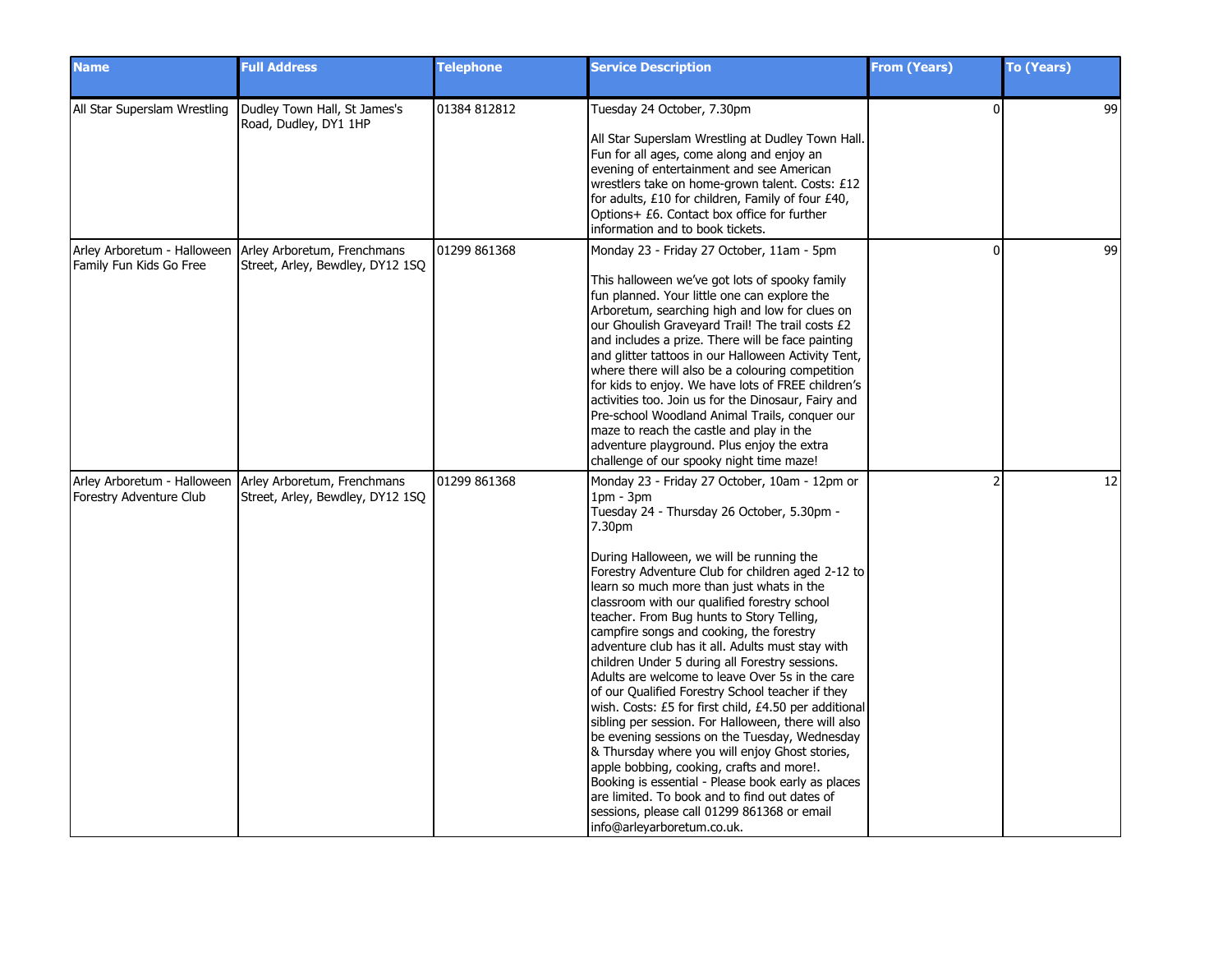| <b>Name</b>                                               | <b>Full Address</b>                                                                                         | <b>Telephone</b> | <b>Service Description</b>                                                                                                                                                                                                                                                                                                                                                                                                                                                                                                                                                                                                                                                                                                                                                                                | <b>From (Years)</b> | <b>To (Years)</b> |
|-----------------------------------------------------------|-------------------------------------------------------------------------------------------------------------|------------------|-----------------------------------------------------------------------------------------------------------------------------------------------------------------------------------------------------------------------------------------------------------------------------------------------------------------------------------------------------------------------------------------------------------------------------------------------------------------------------------------------------------------------------------------------------------------------------------------------------------------------------------------------------------------------------------------------------------------------------------------------------------------------------------------------------------|---------------------|-------------------|
| Autism Friendly Film<br>Screening - Lego Ninjago<br>Movie | Odeon Cinema, The Embankment, 0300 303 9001<br>Brierley Hill, DY5 1SY                                       |                  | Sunday 29 October, 10.15am<br>The battle for NINJAGO City calls to action young<br>Master Builder Lloyd, aka the Green Ninja, along<br>with his friends, also secret ninja warriors. Led by<br>Master Wu, as wise-cracking as he is wise, they<br>must defeat the evil warlord Garmadon, who also<br>happens to be Lloyd's dad. Pitting father against<br>son, the epic showdown tests these fierce but<br>undisciplined modern-day ninjas as they learn to<br>check their egos and pull together to unleash the<br>inner power of Spinjitzu. Autism friendly film have<br>the lights on, volume turned down, no adverts or<br>trailers, you can take your own refreshments and<br>you are free to move around the cinema. See the<br>website or contact for further details and to book<br>your tickets. | $\Omega$            | 99                |
| Group                                                     | Autism West Midlands - Dads Autism West Midlands, Regent<br>Court, Edgbaston, Birmingham,<br><b>B15 1NU</b> | 07881 109496     | Thursday 26 October, 7pm - 9pm<br>Come along to our Dads group. Learn more<br>about autism, discuss ideas and strategies to help<br>manage behaviour & meet other dads who have<br>children with autism. Dads need to register for<br>the group and once registered can attend as and<br>when they like. Contact for further information or<br>to book.                                                                                                                                                                                                                                                                                                                                                                                                                                                   | 16                  | 99                |
| <b>Aww Wrestling</b>                                      | Halesowen Cornbow Hall, 10<br>Hagley Street, Halesowen, B63<br>3AS                                          | 0844 884 2920    | Saturday 28 October, doors open at 6pm.<br>Belltime 6.30pm<br>AWW Wrestling returns to the Cornbow Hall,<br>Halesowen for another action packed evening of<br>professional wrestling. Fun for the whole family.<br>Please see the website for further details or to<br>book tickets.                                                                                                                                                                                                                                                                                                                                                                                                                                                                                                                      | $\Omega$            | 99                |
| Bantock House - Bantock<br>Doll's House Fair              | Bantock House, Finchfield Road,<br>Wolverhampton, WV3 9LQ                                                   | 01902 552195     | Sunday 22 October, 11am - 4pm<br>Bantock Doll's House Fair. Our stallholders also<br>offer all of the intricate details you need to<br>complete your scene including wooden furniture,<br>soft furnishings such as rugs, cushions and<br>curtains, lamps, fireplaces and kitchenware. Entry<br>costs £1 for adults and 50p for children. Contact<br>for further details.                                                                                                                                                                                                                                                                                                                                                                                                                                  | n                   | 99                |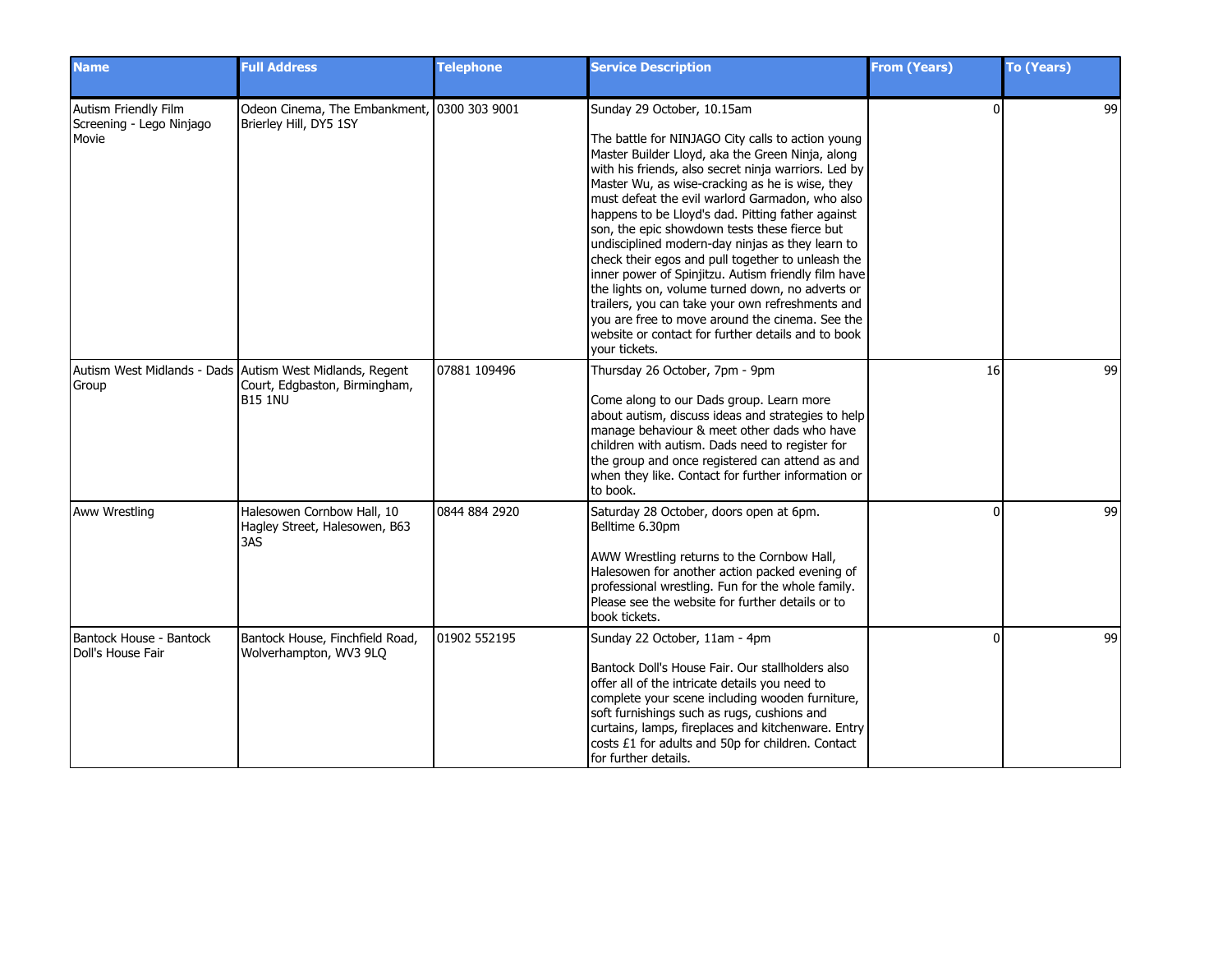| <b>Name</b>                                                          | <b>Full Address</b>                                                                                 | <b>Telephone</b> | <b>Service Description</b>                                                                                                                                                                                                                                                                                                                                                                                                                                                                                                                                                                                            | <b>From (Years)</b> | <b>To (Years)</b> |
|----------------------------------------------------------------------|-----------------------------------------------------------------------------------------------------|------------------|-----------------------------------------------------------------------------------------------------------------------------------------------------------------------------------------------------------------------------------------------------------------------------------------------------------------------------------------------------------------------------------------------------------------------------------------------------------------------------------------------------------------------------------------------------------------------------------------------------------------------|---------------------|-------------------|
| Belles Halloween Bash                                                | Monty's Bar, 1 High Street,<br>Sedgley, Dudley, DY3 1RP                                             | 01902 540278     | Tuesday 31 October, 5.30pm - 8.30pm<br>Belles Halloween Bash at Monty's Bar, Sedgley.<br>Food will be served at 5.30pm. Our spooky party<br>starts at 6.15pm with lots of games such as pass<br>the pumpkin, mummy relay, the monster toss,<br>popping pumpkins and musical zombies lead by<br>our Halloween host. Don't forget to look out for<br>Ghouly the ghost who is trying to steal our<br>halloween pumpkins. There will also be a disco till<br>around 8.30pm. Recommended age range 3-8<br>years. Cost: £5 per child's place. Tickets only.<br>Contact provider for further details and to book<br>tickets. |                     | 8                 |
| Bewdley Museum - Autumn<br>Half Term Holiday Activities              | Bewdley Museum Bewdley Town<br>Hall, 12 Load Street, Bewdley,<br>DY12 2AE                           | 0845 607 7819    | Monday 23 - Friday 27 October, 11am - 3pm<br>Autumn Half Term drop in creative craft activities<br>for children. Activities will vary from day to day,<br>no booking required just pop along, join in and<br>take your creations home. Activities cost £4 per<br>person. Children must be supervised.                                                                                                                                                                                                                                                                                                                 | $\Omega$            | 99                |
| Bewdley Museum - Family<br>Fright Night                              | Bewdley Museum Bewdley Town<br>Hall, 12 Load Street, Bewdley,<br>DY12 2AE                           | 0845 603 5699    | Saturday 28 October<br>Family Fright Night at Bewdley Museum. Show<br>starts at 5.30pm and there will be a disco from<br>6.30pm - 7.30pm. The show features Snow white<br>and the Curse of Frankenstein. The night also<br>includes apple bobbing, lucky dip, scary skittles<br>and spooky trail. Children and adult fancy dress,<br>prizes for the best dressed! Bring your own<br>pumpkin for judging at 7pm, recommended age<br>under 12. Cost: £5 per person & £17.50 per<br>family ticket (2 adults and 2 children OR 1 adult<br>and 3 children).                                                                | $\Omega$            | 12                |
| Birmingham Museum & Art<br>Gallery - Monster Madness<br>Museum Party | City Museum And Art Gallery,<br>Chamberlain Square, Birmingham,<br><b>B3 3DH</b>                    | 0121 348 8007    | Wednesday 25 October, 2pm - 4pm<br>Bring your little mummies, witches and vampires<br>along to enjoy a free spooktacular 'Monsters at<br>the Museum' party. There will be lots of spooky<br>fun throughout the day with music for dead good<br>dancers, ghoulish games and the chance to<br>capture your costume in the portrait booth of<br>fear. Free entry - portrait studio prints £1 each.                                                                                                                                                                                                                       | $\Omega$            | 99                |
| Gallery - Halloween Arts &<br><b>Crafts</b>                          | Birmingham Museum And Art City Museum And Art Gallery,<br>Chamberlain Square, Birmingham,<br>B3 3DH | 0121 348 8007    | Monday 23, Tuesday 24, Thursday 26 & Friday<br>27 October, sessions from 11am - 1pm & 2pm -<br>4pm<br>Birmingham Museum and Art Gallery will be<br>hosting a wide range of Halloween Arts & Crafts<br>during half term. Contact provider for further<br>details of the activities taking place.                                                                                                                                                                                                                                                                                                                       | $\Omega$            | 99                |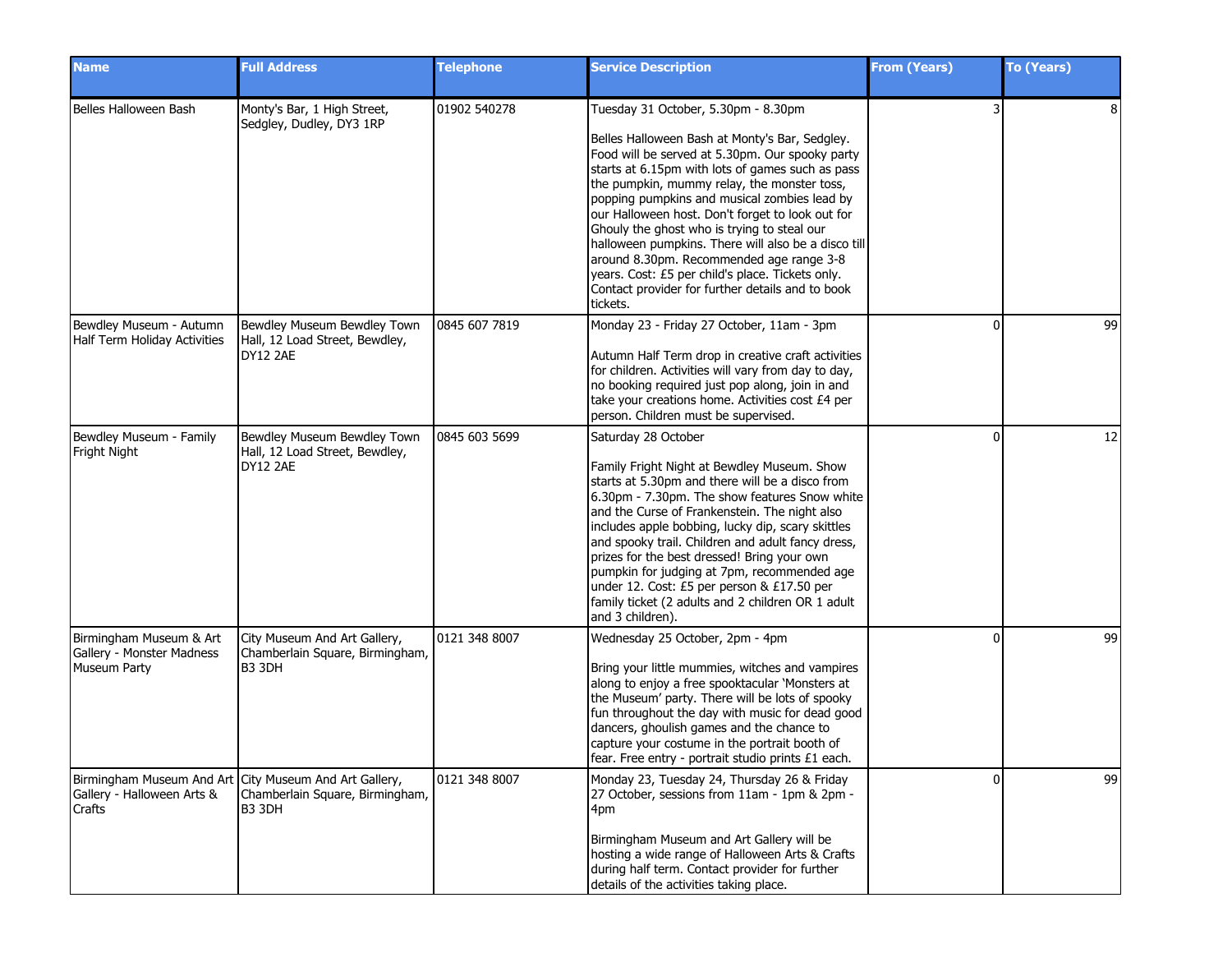| <b>Name</b>                                | <b>Full Address</b>                                                                      | <b>Telephone</b> | <b>Service Description</b>                                                                                                                                                                                                                                                                                                                                                                                                                                                                                                                                                                                                                                                                                                                                                                                                                                                                                                                                                                                                                                                                                                                                                                                                                                                                                                                                                                                                                                                                                                                              | <b>From (Years)</b> | <b>To (Years)</b> |
|--------------------------------------------|------------------------------------------------------------------------------------------|------------------|---------------------------------------------------------------------------------------------------------------------------------------------------------------------------------------------------------------------------------------------------------------------------------------------------------------------------------------------------------------------------------------------------------------------------------------------------------------------------------------------------------------------------------------------------------------------------------------------------------------------------------------------------------------------------------------------------------------------------------------------------------------------------------------------------------------------------------------------------------------------------------------------------------------------------------------------------------------------------------------------------------------------------------------------------------------------------------------------------------------------------------------------------------------------------------------------------------------------------------------------------------------------------------------------------------------------------------------------------------------------------------------------------------------------------------------------------------------------------------------------------------------------------------------------------------|---------------------|-------------------|
| Foods Half Term Activities                 | Black Country Museum - Foul Black Country Living Museum,<br>Tipton Road, Dudley, DY1 4SQ | 0121 557 9643    | Saturday 21 - Sunday 29 October, 10am - 5pm<br>Become a Victorian food detective this half-term<br>and help us separate foul foods from tasty treats.<br>Lead in lemon sherberts? Bricks in bread? The<br>things Victorians did to their food was truly foul!<br>Take on the role of the detective over half term<br>and seperate tasty treats from foul foods and<br>have a whole lorra loffs along the way! From the<br>badly-behaved baker to the questionable quack<br>doctor, meet a few mischievous characters this<br>half term on your quest to separate the<br>gruesome from the delicious. Step back in time<br>and explore shops and houses to uncover how<br>food was often grossly adulterated. Arsenic in<br>sweets, plaster of Paris in bread and boracic acid<br>in milk – the Victorians were dicing with death<br>whenever they ate! Unleash your creative side<br>and transform into a creature of your choosing in<br>the run up to Halloween with spooky mask-<br>making craft activities. Discover the delights of<br>playtime in the last century, banish boredom with<br>traditional street games including hopscotch and<br>skipping. Take up the challenge to see how long<br>you can keep the hoop rolling in the hoop and<br>stick game and test your skill with a cup and ball<br>and the whip and top. Not forgetting our usuals -<br>you can also enjoy a trip 'Into the Thick',<br>experiencing life in a 1850s coal mine, attend a<br>Victorian school lesson and try our famous<br>traditionally cooked Fish & Chips. | $\Omega$            | 99                |
| Black Country Museum -<br>Halloween Nights | Black Country Living Museum,<br>Tipton Road, Dudley, DY1 4SQ                             | 0121 557 9643    | Wednesday 25 - Saturday 29 October, 6.30pm<br>Get ready for a frightfully good evening of<br>entertainment at our Halloween Nights! Prepare<br>for a spooktacular evening of street performers,<br>fire-jugglers, magicians, tricks and treats. See<br>street entertainers bring Halloween to life as you<br>explore an eerie atmosphere of Halloween fun!<br>Bring the whole family along including the kids<br>treat bags for a sweet surprise as you 'Trick or<br>Treat' around the Museum's houses and shops.<br>Brave the bugs and get 'hands on' with the<br>creepy crawlie display. Meet magnificent birds of<br>prey. Enter to be in with a chance to win the best<br>dressed grown up ghoul or little horror in our<br>Halloween costume parade. Descend on foot into<br>the depths of our spooky mine. Hear spine-<br>tingling Halloween tales by candlelight. Treat<br>yourself to some tasty Halloween fare or tuck into<br>a 1930s-style fish & chips supper.                                                                                                                                                                                                                                                                                                                                                                                                                                                                                                                                                                              | ŋ                   | 99                |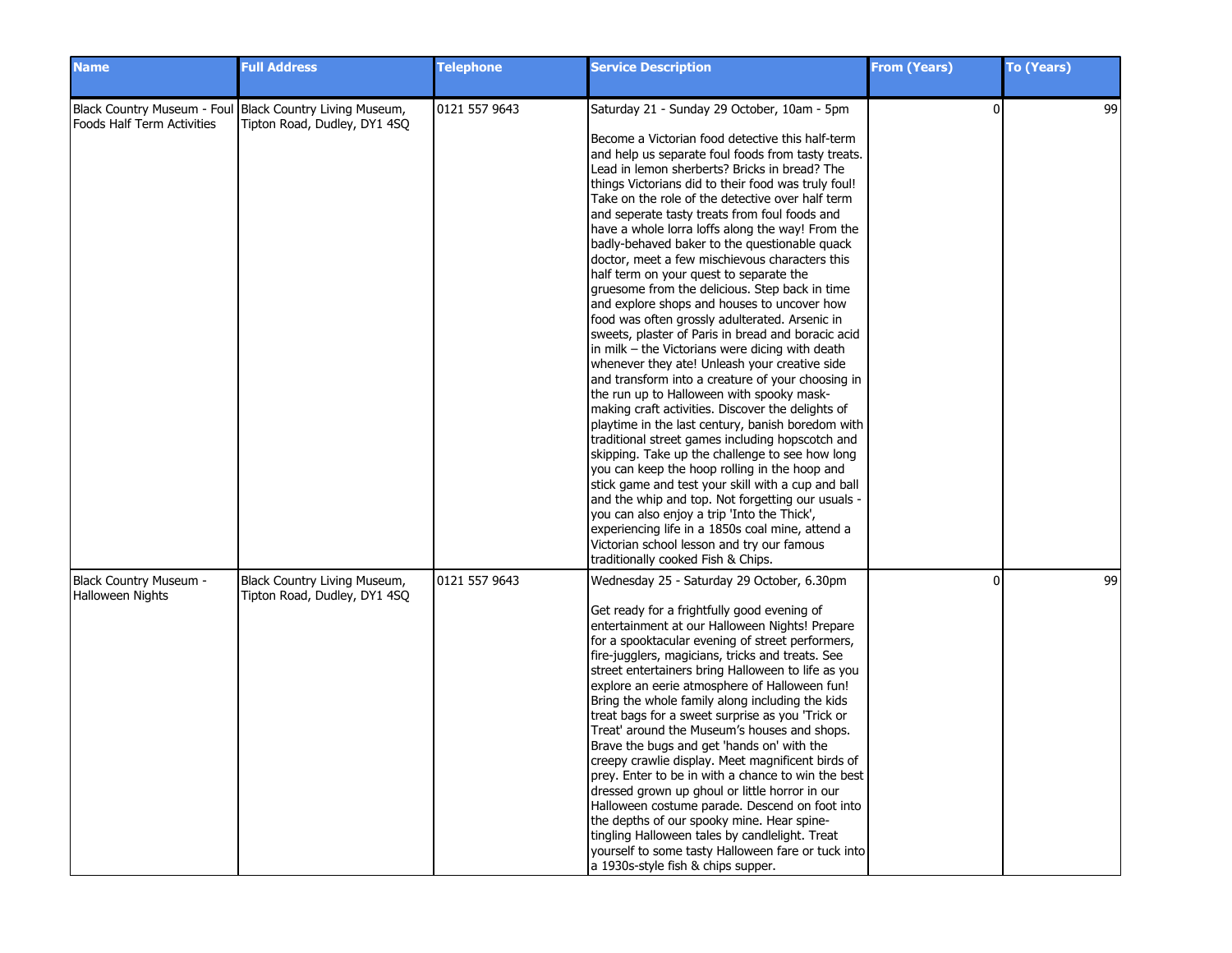| <b>Name</b>                                                                | <b>Full Address</b>                                                                      | <b>Telephone</b> | <b>Service Description</b>                                                                                                                                                                                                                                                                                                                                                                                                                                                                                                                                                            | <b>From (Years)</b> | <b>To (Years)</b> |
|----------------------------------------------------------------------------|------------------------------------------------------------------------------------------|------------------|---------------------------------------------------------------------------------------------------------------------------------------------------------------------------------------------------------------------------------------------------------------------------------------------------------------------------------------------------------------------------------------------------------------------------------------------------------------------------------------------------------------------------------------------------------------------------------------|---------------------|-------------------|
| Black Country Museum -<br>Young Archaeologists And<br><b>Curators Club</b> | Black Country Living Museum,<br>Tipton Road, Dudley, DY1 4SQ                             | 0121 520 8054    | Wednesday 25 October, 12.30pm - 3pm<br>Take part in our free holiday club exploring the<br>past. Join us to undertake research, development<br>and practical activities inspired by our collections.<br>The theme is Let's get sporty! Are you aged 8-<br>15? Excited about history and keen to meet new<br>friends and take part in fun and hands-on<br>activities? Then come along to our Young<br>Archaeologists' and Curators' Club. Please note<br>attendance to this activity is free of charge, but<br>does not include entry to the open air museum.<br>Booking is essential. | 8                   | 15                |
| Brierley Hill Market<br>Halloween Saturday                                 | Brierley Hill Market, High Street,<br>Brierley Hill, DY5 3AE                             |                  | Saturday 28 October<br>We are having a Halloween bash in town this<br>October!!! There will be frightening (not very)<br>characters handing out sweets to children,<br>zombie face painting, scary stall holders, bunting<br>and visual treats for everyone. Dudley Council are<br>also organizing a Bat Hunt around the market<br>and shops in half term leading up to our big<br>Halloween event on 28 October.                                                                                                                                                                     | $\Omega$            | 99                |
| Cadbury World - Halloween<br>Spooktacular                                  | Cadburys, Bournville Lane,<br>Birmingham, B30 2LU                                        | 0844 880 7667    | Saturday 21 - Sunday 29 October<br>Get Spooked at our half term Halloween<br>Spooktacular. Enjoy eerie entertainment and<br>creepy competitions for the best fancy dress.<br>Contact provider for further information.                                                                                                                                                                                                                                                                                                                                                                | $\Omega$            | 99                |
| Clent Hills - Ghoulish<br>Geocaching                                       | Nimmings Car Park And Visitor<br>Centre, Hagley Wood Lane,<br>Hagley, Halesowen, B62 ONL | 0844 249 1895    | Sunday 29 October, sessions every half hour<br>from 10am - 1pm<br>Have a go at the hi-tech treasure hunting game,<br>using a gps unit to find the boxes we've hidden<br>on the hills. This one has a twist, each box<br>contains a ghostly story about the Clent Hills.<br>Unfortunately dogs are not welcome at this<br>event. We meet at the Nimmings Wood Café.<br>Please come dressed for the weather and wear<br>sturdy footwear. Contact provider for further<br>information.                                                                                                   | $\Omega$            | 99                |
| Clent Hills - Litter Bugs                                                  | Nimmings Car Park And Visitor<br>Centre, Hagley Wood Lane,<br>Hagley, Halesowen, B62 ONL | 01562 712822     | Wednesday 25 October, 10am - 4pm<br>Pick up a walking route (we've got ones to suit all<br>ages) and help us clean up the hills by picking<br>litter along your way. Cost: £1. Please come<br>dressed for the weather and wear sturdy<br>footwear.                                                                                                                                                                                                                                                                                                                                    | $\Omega$            | 99                |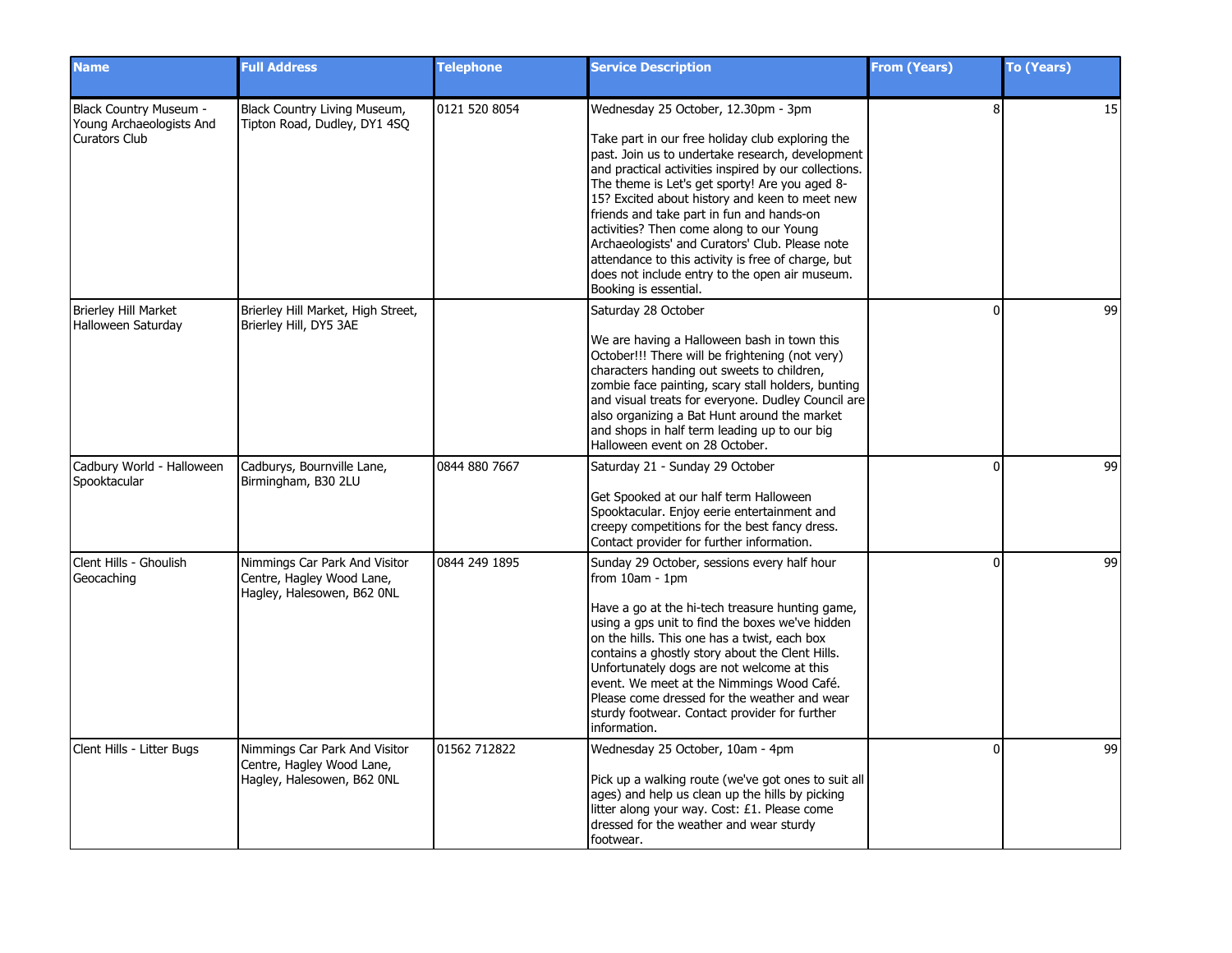| <b>Name</b>                                    | <b>Full Address</b>                                                                           | <b>Telephone</b> | <b>Service Description</b>                                                                                                                                                                                                                                                                                                                                                                                                                                                                                                                                                                                                                                                                                                                                                                                                                                                                                                                                                                                                                                                                                                                                                                                                                                     | <b>From (Years)</b> | <b>To (Years)</b> |
|------------------------------------------------|-----------------------------------------------------------------------------------------------|------------------|----------------------------------------------------------------------------------------------------------------------------------------------------------------------------------------------------------------------------------------------------------------------------------------------------------------------------------------------------------------------------------------------------------------------------------------------------------------------------------------------------------------------------------------------------------------------------------------------------------------------------------------------------------------------------------------------------------------------------------------------------------------------------------------------------------------------------------------------------------------------------------------------------------------------------------------------------------------------------------------------------------------------------------------------------------------------------------------------------------------------------------------------------------------------------------------------------------------------------------------------------------------|---------------------|-------------------|
| <b>Halloween Disco</b>                         | Cole Street Methodist Church Cole Street Methodist Church,<br>Cole Street, Netherton, DY2 9PA |                  | Tuesday 31 October, 6.30pm - 8pm<br>Halloween Disco at Cole Street Methodist Church.<br>Contact provider for further details.                                                                                                                                                                                                                                                                                                                                                                                                                                                                                                                                                                                                                                                                                                                                                                                                                                                                                                                                                                                                                                                                                                                                  | $\Omega$            | 99                |
| Coseley Does Something                         | Coseley Youth Centre, Old<br>Meeting Road, Coseley, WV14<br>8HB                               | 07521 632819     | Friday 20 October, 7pm - 9pm<br>A showcase, a celebration, a film night, a<br>Coseley's Got Talent style event. Whatever you<br>want, we will try to make it happen, so we've<br>kept it as Coseley Does Something for now. Bring<br>your friends and see you there. Any question<br>please contact jay@beetfreaks.com.                                                                                                                                                                                                                                                                                                                                                                                                                                                                                                                                                                                                                                                                                                                                                                                                                                                                                                                                        | $\Omega$            | 99                |
| David Lloyd Halloween<br><b>Holiday Active</b> | David Lloyd Leisure, Pensnett<br>Road, Brockmoor, Brierley Hill,<br>DY5 3YP                   | 0345 125 7007    | Monday 23 - Friday 27 October, 9am - 5pm<br>Join us this October for a spooktacular Holiday<br>Active. Each day offers a specific theme and<br>structure and throughout the week we will have a<br>wide variety of games, sports and activities to<br>keep everyone busy. Contact provider for further<br>information and costs and to book your place.                                                                                                                                                                                                                                                                                                                                                                                                                                                                                                                                                                                                                                                                                                                                                                                                                                                                                                        |                     | 11                |
| Disney On Ice - Passport To<br>Advent          | National Indoor Arena, King<br>Edwards Road, Birmingham, B1<br>2AA                            | 0844 338 8222    | Wednesday 18 - Sunday 29 October<br>Celebrate the most memorable Disney tales with<br>all your favourite characters in Disney On Ice<br>presents Passport to Adventure. Join Mickey<br>Mouse, Minnie Mouse, Donald, Goofy and Daisy<br>on a journey to the timeless worlds of Disney's<br>The Lion King, The Little Mermaid, Peter Pan, and<br>Disney's Frozen. You and your family will explore<br>the African Pride Lands with Simba and friends,<br>voyage to Ariel's underwater kingdom and fly<br>from London to Neverland with Peter Pan and<br>Wendy to meet up with Tinker Bell. You'll also<br>travel to Arendelle for an extraordinary adventure<br>with sisters Anna and Elsa, mountain man Kristoff<br>and the huggable snowman Olaf. What's more,<br>don't miss the pre-show party! Enjoy every<br>second of this sensational show - starting with<br>the chance to warm up at the fabulously fun Fit<br>to Dance pre-show featuring Zootropolis! Upbeat<br>music, lovable characters and unforgettable<br>moments make Disney On Ice presents Passport<br>to Adventure an experience your family will<br>cherish forever! Booking is essential. Contact<br>provider for further information and for days and<br>times of performances and costs. | $\Omega$            | 99                |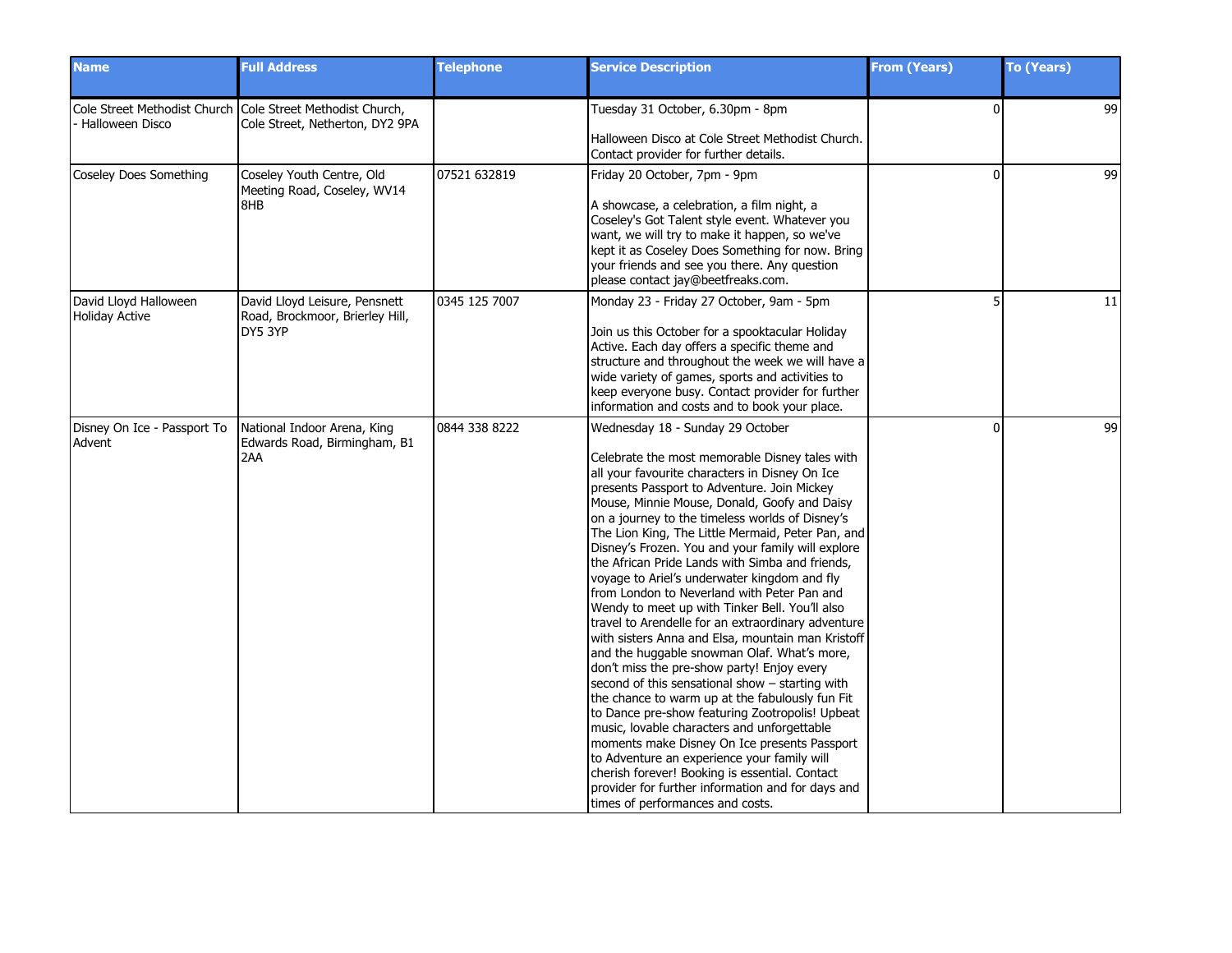| <b>Name</b>                                                          | <b>Full Address</b>                                                                           | <b>Telephone</b> | <b>Service Description</b>                                                                                                                                                                                                                                                                                                                                                                                                                                                                                                                                                                                                                                                                                                                                                                                                                                                                                                                                         | <b>From (Years)</b> | <b>To (Years)</b> |
|----------------------------------------------------------------------|-----------------------------------------------------------------------------------------------|------------------|--------------------------------------------------------------------------------------------------------------------------------------------------------------------------------------------------------------------------------------------------------------------------------------------------------------------------------------------------------------------------------------------------------------------------------------------------------------------------------------------------------------------------------------------------------------------------------------------------------------------------------------------------------------------------------------------------------------------------------------------------------------------------------------------------------------------------------------------------------------------------------------------------------------------------------------------------------------------|---------------------|-------------------|
| Doris The Dragon Show                                                | Stourbridge Town Hall, Market<br>Street, Stourbridge, DY8 1AA                                 | 01384 812812     | Tuesday 24 October, 1pm<br>Come and join Doris and her fiery friends in a<br>brand new fun packed show! Doris the Dragon<br>Show is full of giddy games, panto style slapstick<br>and lots of audience interaction. Created for<br>children up to 10 years old, the show offers<br>interactive fun for all the family to enjoy and is<br>written by a former producer of Sooty and<br>Rainbow theatre shows. Suitable for families and<br>children $3 - 10$ years. Tickets cost £11 for adults,<br>£10 for children & £40 for family of four. Contact<br>box office for further information and to book<br>tickets.                                                                                                                                                                                                                                                                                                                                                | 3                   | 10                |
| Dudley Canal Trust - Family<br>Halloween Boat Trips                  | Dudley Canal And Tunnel Trust<br>Todds End Field, 501 Birmingham<br>New Road, Dudley, DY1 4SB | 0121 557 6265    | Friday 27, Saturday 28, Sunday 29 & Tuesday 31<br>October, boats depart at 4.30pm, 5pm, 5.30pm &<br>6pm on each day<br>Make it a Halloween to remember with all the<br>family on our special Children's Boat Trips<br>through Dudley's fantastic underground caverns!<br>You'll meet the wonderful Groovy UV<br>Entertainments Company and their amazing 'glow<br>in the dark' Halloween puppets. Kids are<br>guaranteed lots of fun! These trips last 45<br>minutes to an hour. These events are always<br>very popular and places are limited, so early<br>booking is strongly advised. Contact provider for<br>further information.                                                                                                                                                                                                                                                                                                                             | 3                   | 99                |
| Dudley Canal Trust Summer<br>Holidays - Little Skippers<br>Halloween | Dudley Canal And Tunnel Trust<br>Todds End Field, 501 Birmingham<br>New Road, Dudley, DY1 4SB | 0121 557 6265    | Tuesday 24 - Friday 27 October, 10am<br>Our hugely popular school holiday activities and<br>boat trip are back for more family fun this<br>October half term!<br>Join us at Little Skippers for a 45 minute boat trip<br>followed by things to make and do. This half term<br>we're bringing you Halloween crafts and activities<br>to entertain in true spooky style. Get hands on<br>with our potions kit to make an animal-inspired<br>super power potion, then make yourself a witchy<br>or wizardly hat to get you properly into the<br>Halloween spirit. Create a creepy creature to add<br>to our display, or take home with you. Tickets are<br>just £4.75 each and include the boat trip as well<br>as activities for children and a hot drink from The<br>Gongoozler for adults. The boat departs at 10am<br>- visitors are encouraged to arrive by 9.50am to<br>check-in before their trip. See the website for<br>further details and to book tickets. | <sup>0</sup>        | 99                |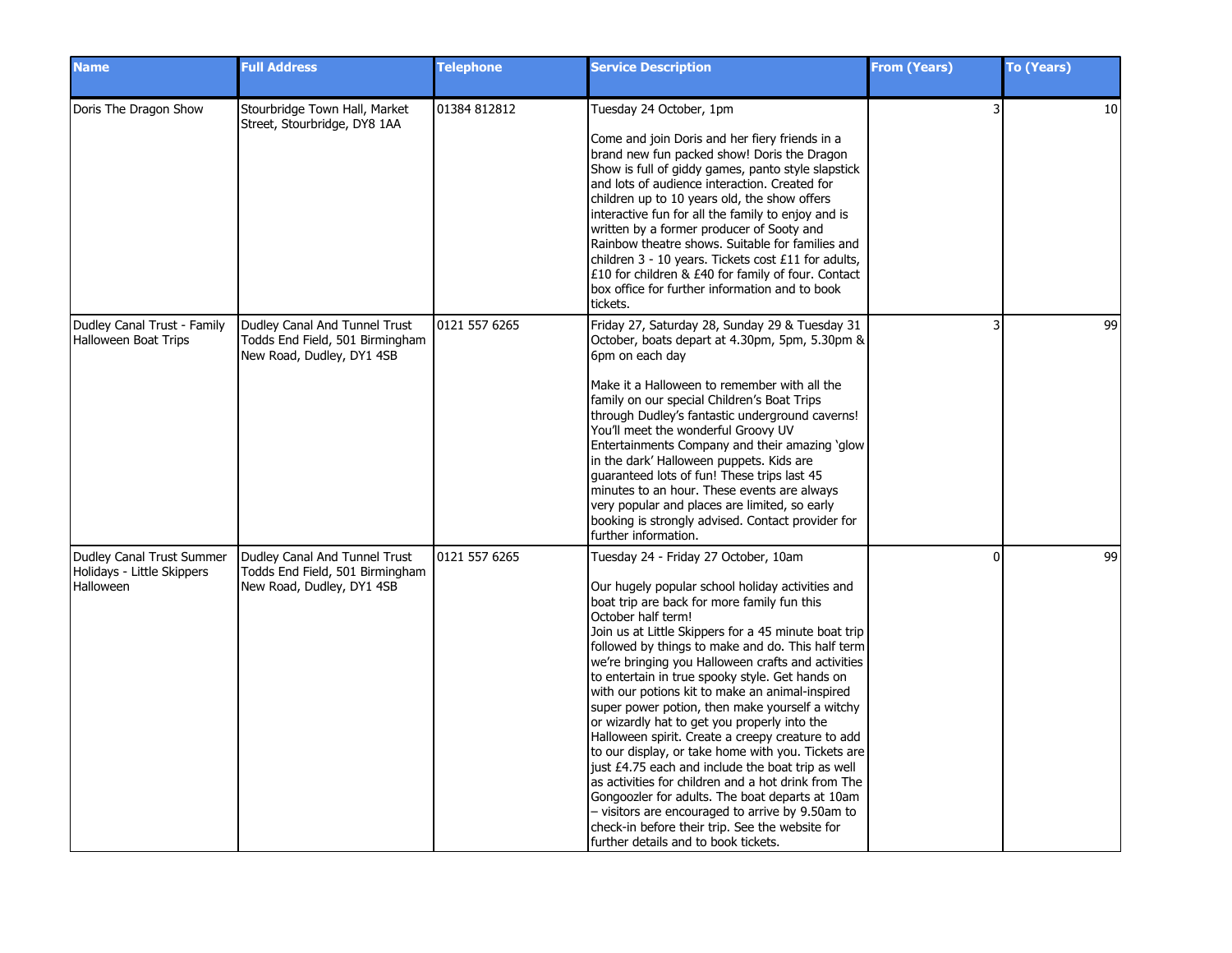| <b>Name</b>                                                                                       | <b>Full Address</b>                                                           | <b>Telephone</b> | <b>Service Description</b>                                                                                                                                                                                                                                                                                                                                                                                                                                                                                                                                                                                                                                                                                                                                                                                                                   | <b>From (Years)</b> | <b>To (Years)</b> |
|---------------------------------------------------------------------------------------------------|-------------------------------------------------------------------------------|------------------|----------------------------------------------------------------------------------------------------------------------------------------------------------------------------------------------------------------------------------------------------------------------------------------------------------------------------------------------------------------------------------------------------------------------------------------------------------------------------------------------------------------------------------------------------------------------------------------------------------------------------------------------------------------------------------------------------------------------------------------------------------------------------------------------------------------------------------------------|---------------------|-------------------|
| Dudley Museum @ The<br>Archives - Exhibitales                                                     | The Archive And Local History<br>Centre, Tipton Road, Dudley, DY1<br>4SQ      | 01384 812381     | Friday 27 October, sessions at 10am - 11am &<br>11.30am - 12.30pm<br>New relaxed story and craft sessions aimed at<br>pre-school children and their carers. Stories are<br>influenced by Dudley Collections and heritage.<br>The theme for this session is dinosaurs. These<br>are free taster sessions but pre-booking is<br>recommended to secure your place. Please call<br>01384 812381 to book your place.                                                                                                                                                                                                                                                                                                                                                                                                                              |                     | 5                 |
| Extended Play For Children<br>With Additonal Needs And<br>Family Members Of<br>Sycamore Adventure | Sycamore Green Adventure<br>Centre, Sycamore Green, Dudley,<br><b>DY1 30E</b> | 01384 815645     | Thursday 26 October, 10am - 4pm<br>Thanks to short breaks funding, we are able to<br>extend our family play session for children with<br>additional needs and their family members in the<br>October half term! Children and young people<br>with additional requirements are welcome with an<br>accompanying parent / carer and any siblings.<br>Sycamore Adventure staff will be on hand to<br>make sure that the children have a<br>SPOOKTACULAR time. The cafe will be open<br>offering delicious hot and cold refreshments. All<br>you need to do is visit<br>www.sycamoreadventure.co.uk and select<br>"register to play" (if you have not done so<br>already) and then turn up on the day! We<br>suggest a donation of £2.50 per child to attend<br>but put in the pot what you can afford. Come<br>along and join in the spooky fun! | $\Omega$            | 99                |
| Faithful Fun Holiday Club                                                                         | Central Methodist Church, Cross<br>Street, Dudley, DY1 1RW                    |                  | Monday 23 October, 10am - 11.30am<br>Faithful Fun Holiday Club. All children welcome to<br>come and take part in Bible based activities.<br>Contact provider for further details.                                                                                                                                                                                                                                                                                                                                                                                                                                                                                                                                                                                                                                                            | $\Omega$            | 11                |
| Family Halloween Disco                                                                            | Brierley Hill Civic Hall, Bank<br>Street, Brierley Hill, DY5 3DA              | 01384 573381     | Wednesday 25 October, 2pm - 5pm<br>Come and enjoy a fun filled, activity packed 3<br>hours of spooky entertainment at our Family<br>Halloween Disco. Aimed at primary school<br>children this event is sure to put a big smile on<br>their little faces with loads of Special Guests,<br>Games with prizes, Special Effects Make Up,<br>Party dances and much more. Tickets are £10<br>and one adult is allowed entry with each paying<br>lchild.                                                                                                                                                                                                                                                                                                                                                                                            | 4                   | 11                |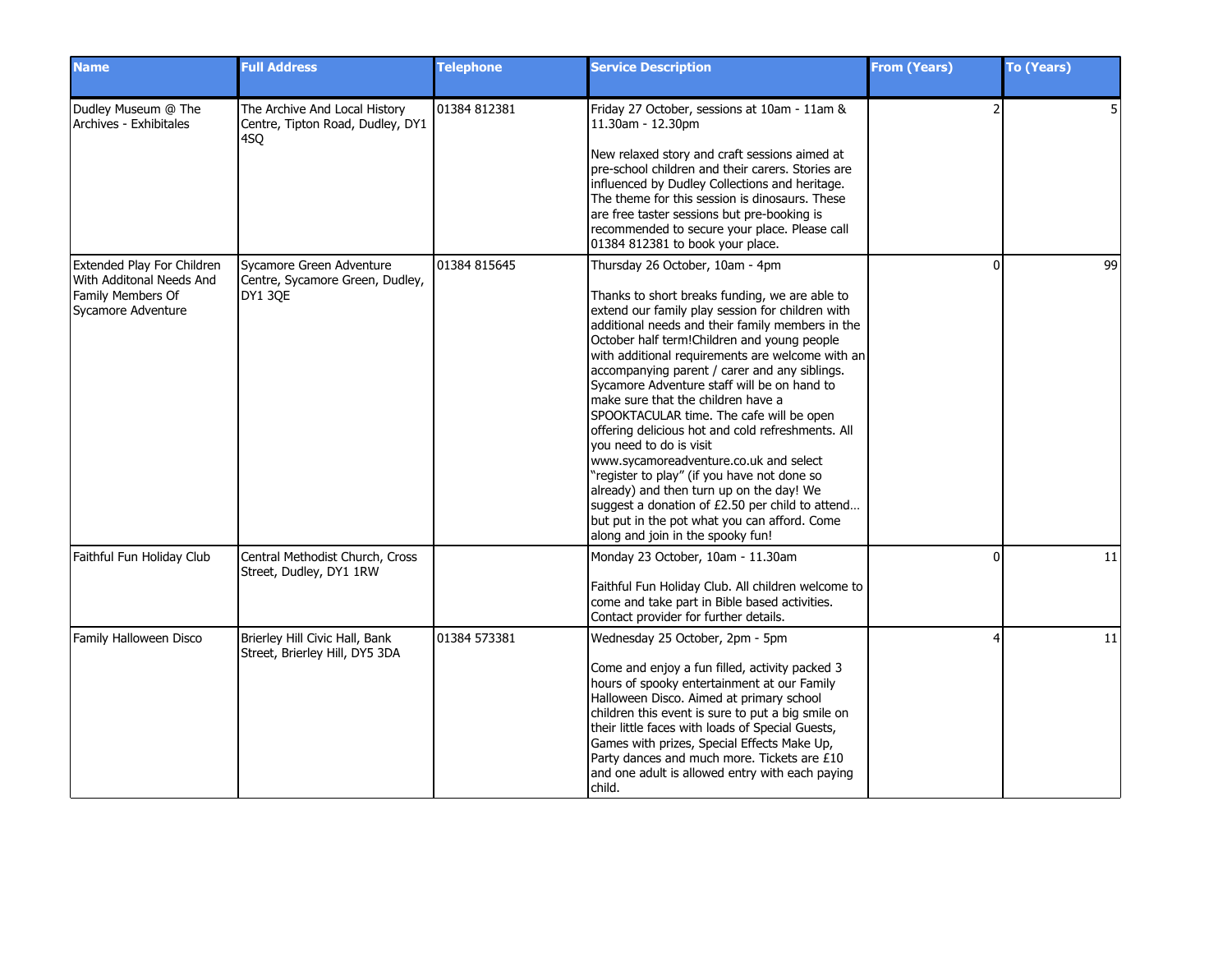| <b>Name</b>                                | <b>Full Address</b>                                                                        | <b>Telephone</b> | <b>Service Description</b>                                                                                                                                                                                                                                                                                                                                                                                                                                                                                                                                                                                             | <b>From (Years)</b> | <b>To (Years)</b> |
|--------------------------------------------|--------------------------------------------------------------------------------------------|------------------|------------------------------------------------------------------------------------------------------------------------------------------------------------------------------------------------------------------------------------------------------------------------------------------------------------------------------------------------------------------------------------------------------------------------------------------------------------------------------------------------------------------------------------------------------------------------------------------------------------------------|---------------------|-------------------|
| Family Halloween Disco At<br>The Venue     | 170 - 173 High Street, , Dudley,<br><b>DY1 10D</b>                                         | 01384 453101     | Saturday 28 October, 7.30pm<br>Halloween Party at The Venue. Are you ready for<br>a Spooktacular with our Family Halloween Disco.<br>All the family are invited to dress up, with prizes<br>for the best costumes. Contact provider for<br>further information and costs.                                                                                                                                                                                                                                                                                                                                              |                     | 99                |
| <b>Family Halloween Party</b>              | Samson And Lion Public House,<br>138 Brierley Hill Road, Wordsley,<br>Stourbridge, DY8 5SP | 01384 76062      | Thursday 26 October, 3pm - 9pm<br>Family Halloween Fun Day at Samson & Lion<br>Public House. There will be a disco, face painting,<br>treats and prizes. Suitable for all ages.                                                                                                                                                                                                                                                                                                                                                                                                                                        |                     | 99                |
| Gandey's Circus At Intu<br>Merry Hill 2017 | Engine Lane Car Park, Intu Merry<br>Hill, Brierley Hill, DY5 1QX                           | 0871 705 5507    | Friday 20 - Sunday 29 October<br>Get ready for the big top as Gandey's Circus<br>returns this October half term with over 30<br>international award winning acts! Featuring<br>renowned circus stars from across the world;<br>Gandey's Circus will be live at intu Merry Hill.<br>You'll be gripped by energetic displays of<br>acrobatics, aerial ballets and death-defying<br>gravity acts, with renowned clown Chico Rico and<br>ringmaster Mr Binky Beaumont leading<br>proceedings, a night at Gandey's Circus is not to<br>be missed. Book your tickets now from<br>www.gandeyscircus.com or call 0871 705 5507 | n                   | 99                |
| Gig Mill Methodist Church<br>Autumn Fayre  | Gigmill Methodist Church, Glebe<br>Lane, Norton, Stourbridge, DY8<br>3YG                   |                  | Saturday 21 October, 11am<br>Gig Mill Methodist Church are holding a autumn<br>fayre. Range of stalls and refreshments on the<br>day. Contact provider for further information.                                                                                                                                                                                                                                                                                                                                                                                                                                        |                     | 99                |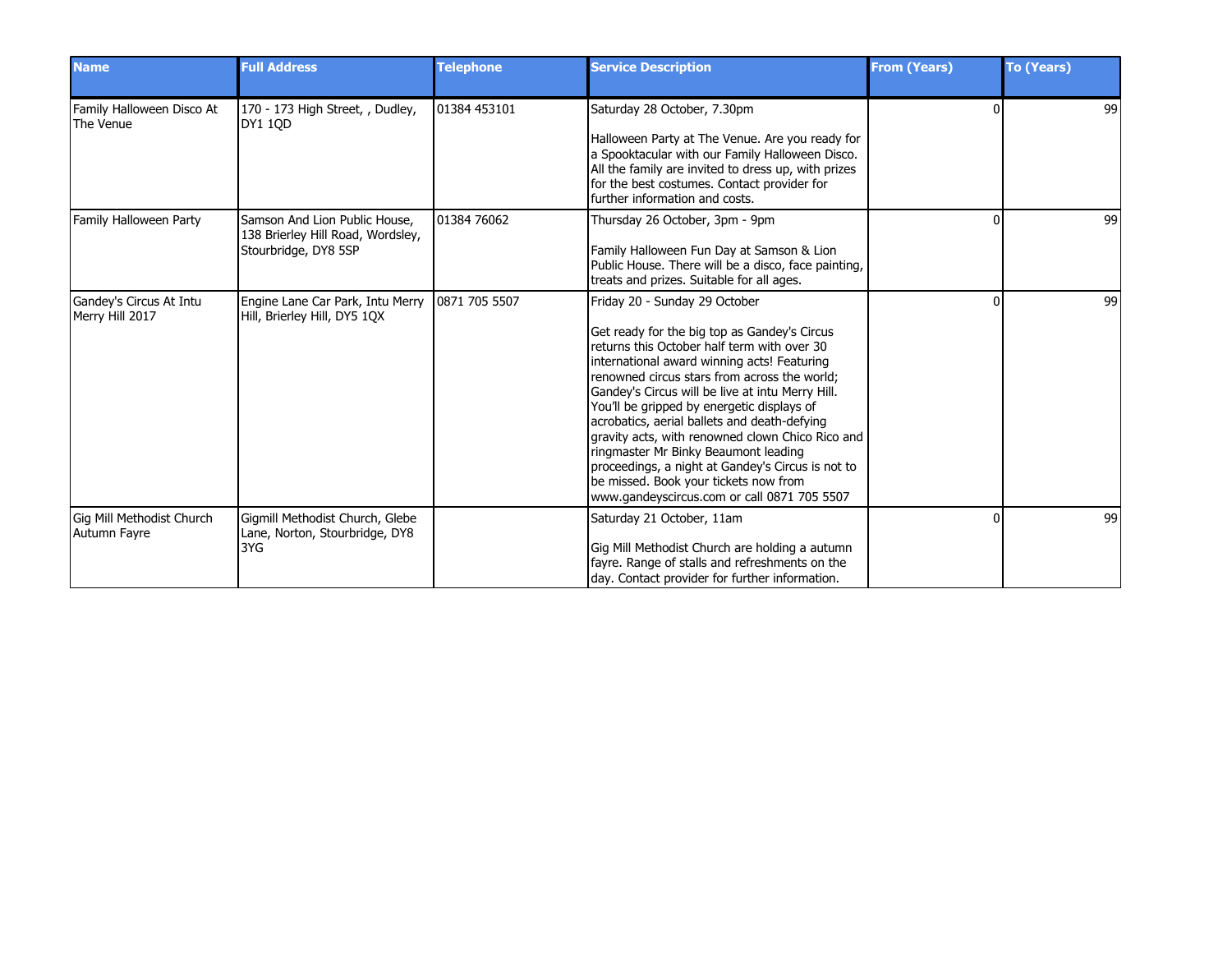| <b>Name</b>                          | <b>Full Address</b>                                                                | <b>Telephone</b> | <b>Service Description</b>                                                                                                                                                                                                                                                                                                                                                                                                                                                                                                                                                                                                                                                                                                                                                                                                                                                                                                                                                                                                                                                                                                                                                                                                                                               | <b>From (Years)</b> | <b>To (Years)</b> |
|--------------------------------------|------------------------------------------------------------------------------------|------------------|--------------------------------------------------------------------------------------------------------------------------------------------------------------------------------------------------------------------------------------------------------------------------------------------------------------------------------------------------------------------------------------------------------------------------------------------------------------------------------------------------------------------------------------------------------------------------------------------------------------------------------------------------------------------------------------------------------------------------------------------------------------------------------------------------------------------------------------------------------------------------------------------------------------------------------------------------------------------------------------------------------------------------------------------------------------------------------------------------------------------------------------------------------------------------------------------------------------------------------------------------------------------------|---------------------|-------------------|
| Guide Dogs Parent<br>Information Day | Beacon Centre For The Blind,<br>Wolverhampton Road East,<br>Wolverhampton, WV4 6AZ | 0118 983 8318    | Saturday 28 October, 11am - 2.30pm<br>Guide Dogs' children and young people's services<br>would like to invite families of children with a<br>vision impairment to an Information Day<br>showcasing our children's services at The Beacon<br>Centre. The day starts at 11am with the<br>opportunity to chat to representatives from all of<br>lour children's services teams. We will have<br>exhibitions and demonstrations from our Access<br>Technology and Habilitation services together<br>with some craft activities for the children. At<br>11.45am there will be a Welcome to the team<br>followed by two presentations from our Specialist<br>Education and Specialist Family Support Services.<br>The aims of these sessions is to offer parents<br>free independent and impartial advice about<br>Education, Health & Care plans together with<br>emotional, practical support and information. Our<br>Ichildren's services team will be on hand until<br>2.30pm to chat to parents on an individual basis<br>to talk about any areas of concern you may have<br>for your child/ren. To book a place or for further<br>information contact Sally or Cat on 0118 983<br>8318 or email recreation@guidedogs.org.uk We<br>do hope you will consider joining us! |                     | 99                |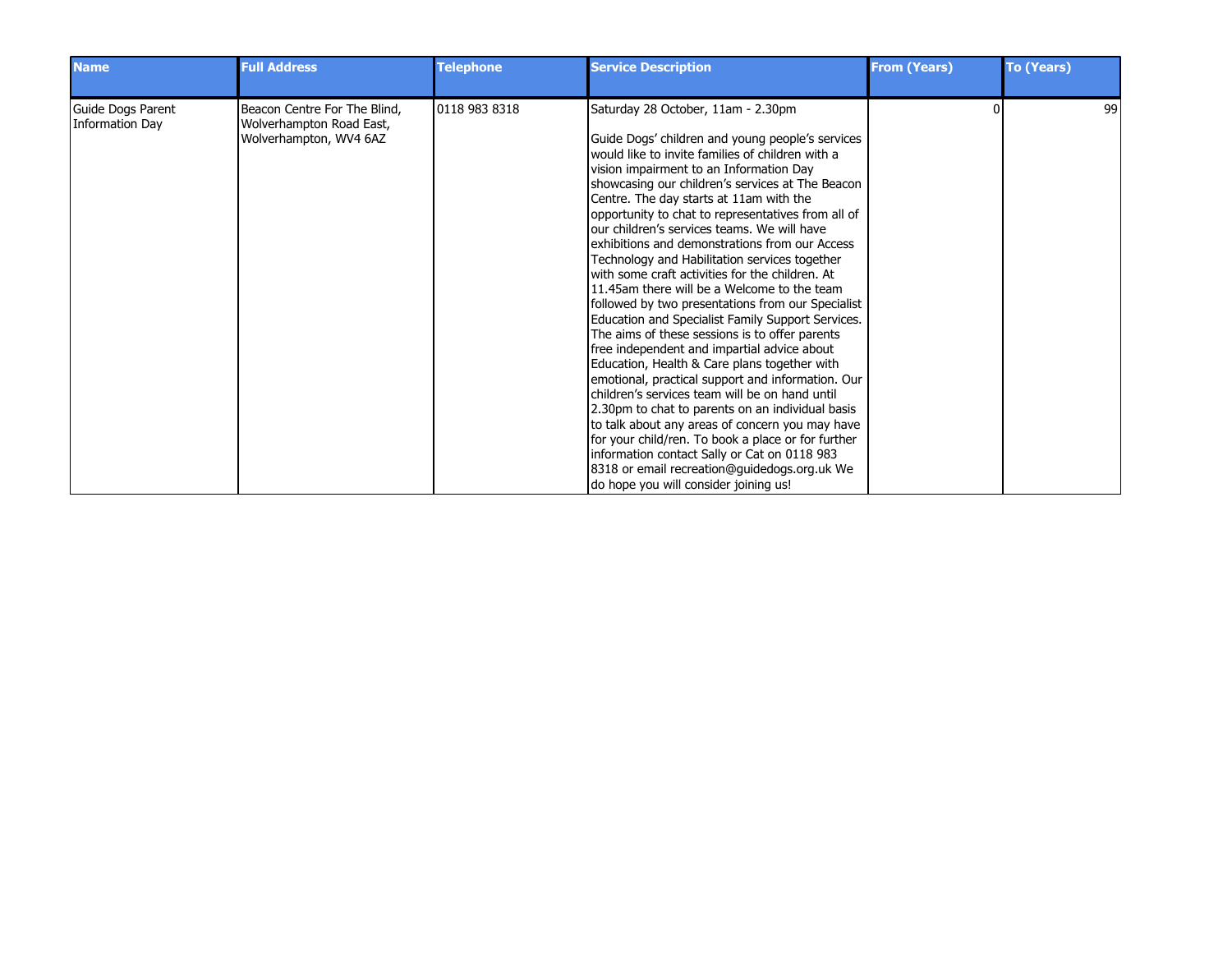| <b>Name</b>                                                          | <b>Full Address</b>                                              | <b>Telephone</b> | <b>Service Description</b>                                                                                                                                                                                                                                                                                                                                                                                                                                                                                                                                                                                                                                                                                                                                                                                                                                                                                                                                                                                                                                                                                                                                                                                                                 | <b>From (Years)</b> | <b>To (Years)</b> |
|----------------------------------------------------------------------|------------------------------------------------------------------|------------------|--------------------------------------------------------------------------------------------------------------------------------------------------------------------------------------------------------------------------------------------------------------------------------------------------------------------------------------------------------------------------------------------------------------------------------------------------------------------------------------------------------------------------------------------------------------------------------------------------------------------------------------------------------------------------------------------------------------------------------------------------------------------------------------------------------------------------------------------------------------------------------------------------------------------------------------------------------------------------------------------------------------------------------------------------------------------------------------------------------------------------------------------------------------------------------------------------------------------------------------------|---------------------|-------------------|
| Haden Hill House Museum -<br>October Half Term Holiday<br>Activities | Haden Hall, Halesowen Road,<br>Cradley Heath, B64 7JU            | 01384 569444     | Sunday 22 - Sunday 29 October<br>October Half Term Holiday Activities at Haden Hill<br>House Museum. Activities include:<br>Sunday 22 October, 11am - 3pm: Autumnal<br>Antics: Join in with our autumn themed crafts,<br>quizzes & trails. Crafts from 50p - £3 per item<br>made.<br>Wednesday 25 October, 11am - 3pm: Fun nature<br>activities with the RSPB: The RSPB will be here<br>with fun crafts for you to make.<br>Thursday 26 October, 11am - 3pm: Batty Bats:<br>Ever wondered where the saying "Bats in the<br>Belfry" came from? Come and find the answer<br>plus lots more fab information about bats<br>including crafts, quizzes & trails. Crafts from 50p<br>- £3 per item made.<br>Friday 27 October, 11am- 3pm: Halloween fun<br>day: Spooky goings on at Haden Hell House &<br>Hall with our Ha, come and join in with<br>Halloween fun for all the family; music, magic<br>and balloons kid's crafts quizzes, trails & more.<br>Sunday 29 October, 11am - 3pm: Pumpkins<br>Galore: Join us for an afternoon of pumpkin fun,<br>carve a pumpkin for Halloween, and follow our<br>pumpkin trail, pumpkin recipes & more. Timed<br>sessions available for pumpkin carving (booking<br>essential). £3 per pumpkin carved. | $\Omega$            | 99                |
| Haden Hill Leisure Centre -<br>Halloween Holiday Camp                | Haden Hill Leisure Centre, Barrs<br>Road, Cradley Heath, B64 7HA | 01384 414802     | Monday 23 - Friday 27 October, 9am - 3pm<br>Holiday Camp for ages 8 - 16 years. £13 for a full<br>day camp or £60 for full week. Lots of fun<br>activities throughout the week including team<br>games, rounders, arts and crafts, bouncy castle,<br>dodgeball, bulldog etc. All children must bring a<br>packed lunch, drink and wear sports attire.<br>Contact provider for further information and to<br>book a place.                                                                                                                                                                                                                                                                                                                                                                                                                                                                                                                                                                                                                                                                                                                                                                                                                  | 8                   | 16                |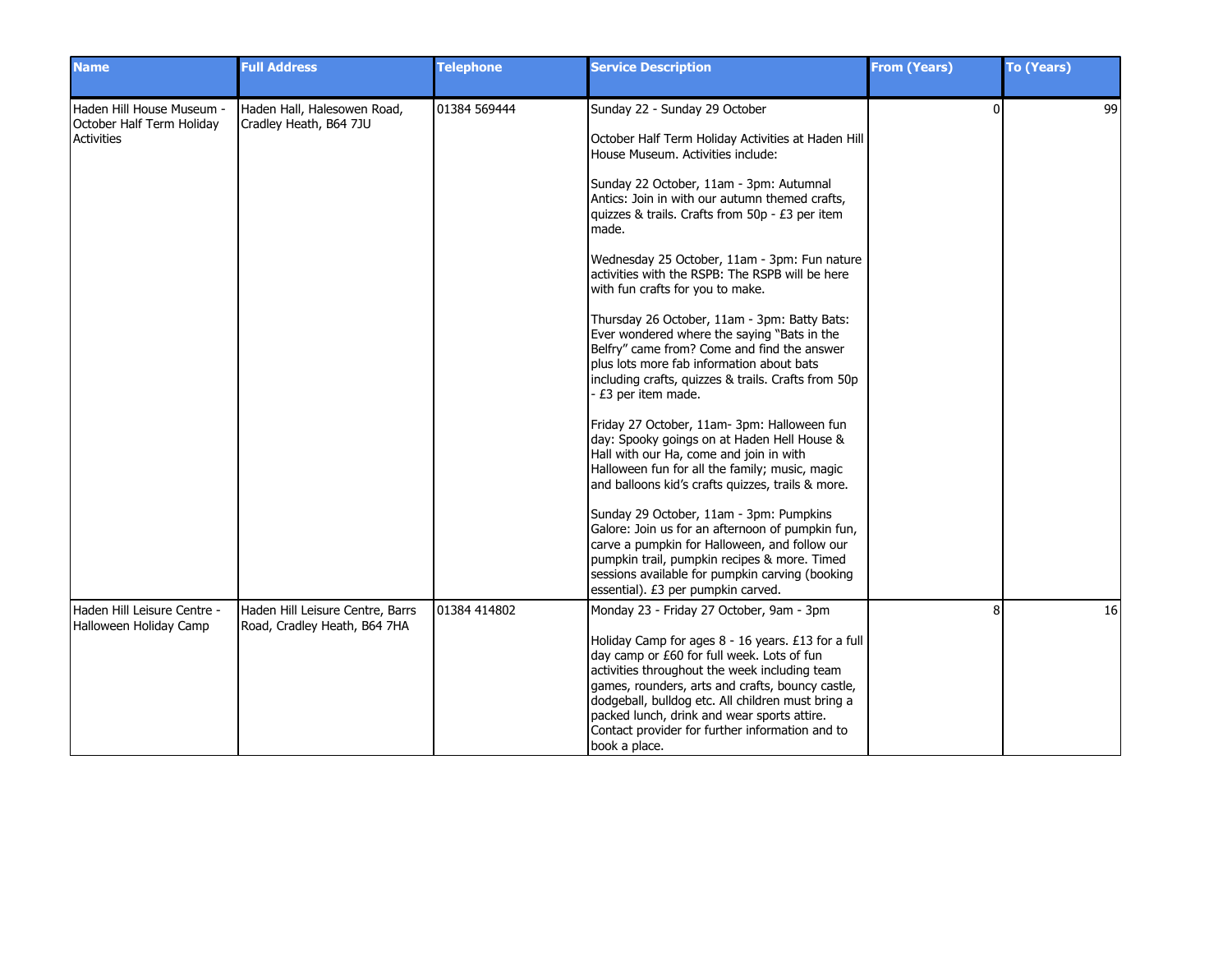| <b>Name</b>                                              | <b>Full Address</b>                                                                                      | <b>Telephone</b> | <b>Service Description</b>                                                                                                                                                                                                                                                                                                                                                                                                                                                                                                                                                                                                                                                                                     | <b>From (Years)</b> | <b>To (Years)</b> |
|----------------------------------------------------------|----------------------------------------------------------------------------------------------------------|------------------|----------------------------------------------------------------------------------------------------------------------------------------------------------------------------------------------------------------------------------------------------------------------------------------------------------------------------------------------------------------------------------------------------------------------------------------------------------------------------------------------------------------------------------------------------------------------------------------------------------------------------------------------------------------------------------------------------------------|---------------------|-------------------|
| Hairy Maclary & Friends                                  | Wolverhampton Grand Theatre,<br>Lichfield Street, City Centre,<br>Wolverhampton, WV1 1DE                 | 01902 429212     | Saturday 28 October, 1pm<br>"Out of the gate and off for a walk, went Hairy<br>Maclary from Donaldson's Dairy." Anyone with<br>young children will recognise these immortal<br>words instantly as the opening lines of the book<br>Hairy Maclary from Donaldson's Dairy by Lynley<br>Dodd. Featuring many of the characters from the<br>books like Hercules Morse, as big as a Horse -<br>Bottomley Potts, covered in spots - Schnitzel von<br>Krumm, with the very low tum and Scarface Claw<br>- the toughest tomcat in town. With music,<br>singing and several of your favourite Hairy<br>Maclary stories, this show is a must for the whole<br>family. Contact provider for further details and<br>costs. | $\Omega$            | 99                |
| Halesowen Powerleague<br>October Half Term Kids<br>Camps | Power League Halesowen, Park<br>Road, Cradley, Halesowen, B63<br>2RG                                     | 01384 266000     | Monday 23 - Friday 27 October, 10am - 3pm<br>When school's out, it's game on. Run by qualified<br>and background checked coaches, our football<br>camps will keep 5 to 12 year-olds active over<br>October half term from only £10 a day from<br>10am - 3pm. Extra charges apply for early drop<br>offs from 9am or Extra time till 4pm. Book a<br>whole week or by the day, whatever suits you.<br>Pre-booking is essential by calling or emailing at<br>Halesowen@powerleague.co.uk.                                                                                                                                                                                                                         |                     | 12                |
| Halloween 2017 At Green<br>Duck Beer Co                  | Green Duck Beer Co, Rufford<br>Road, Oldswinford, DY9 7ND                                                | 01384 377666     | Friday 27 October, 4pm - 11pm<br>We Would like you all to join us during this<br>spooktacular time of year! Win prizes for the<br>craziest pumpkin design and scariest costume!<br>And there will be a lot of tricks and treats for you<br>and your family to enjoy.                                                                                                                                                                                                                                                                                                                                                                                                                                           |                     | 99                |
| Halloween At Ironbridge                                  | The Ironbridge Gorge Museum<br>Trust Ltd Offices, Wellington<br>Road, Coalbrookdale, Telford, TF8<br>7DO | 01952 433424     | Saturday 21 - Sunday 29 October<br>Halloween fun. This half-term bring the family to<br>enjoy frightfully good Hallowe'en inspired events<br>at our attractions.                                                                                                                                                                                                                                                                                                                                                                                                                                                                                                                                               | $\Omega$            | 99                |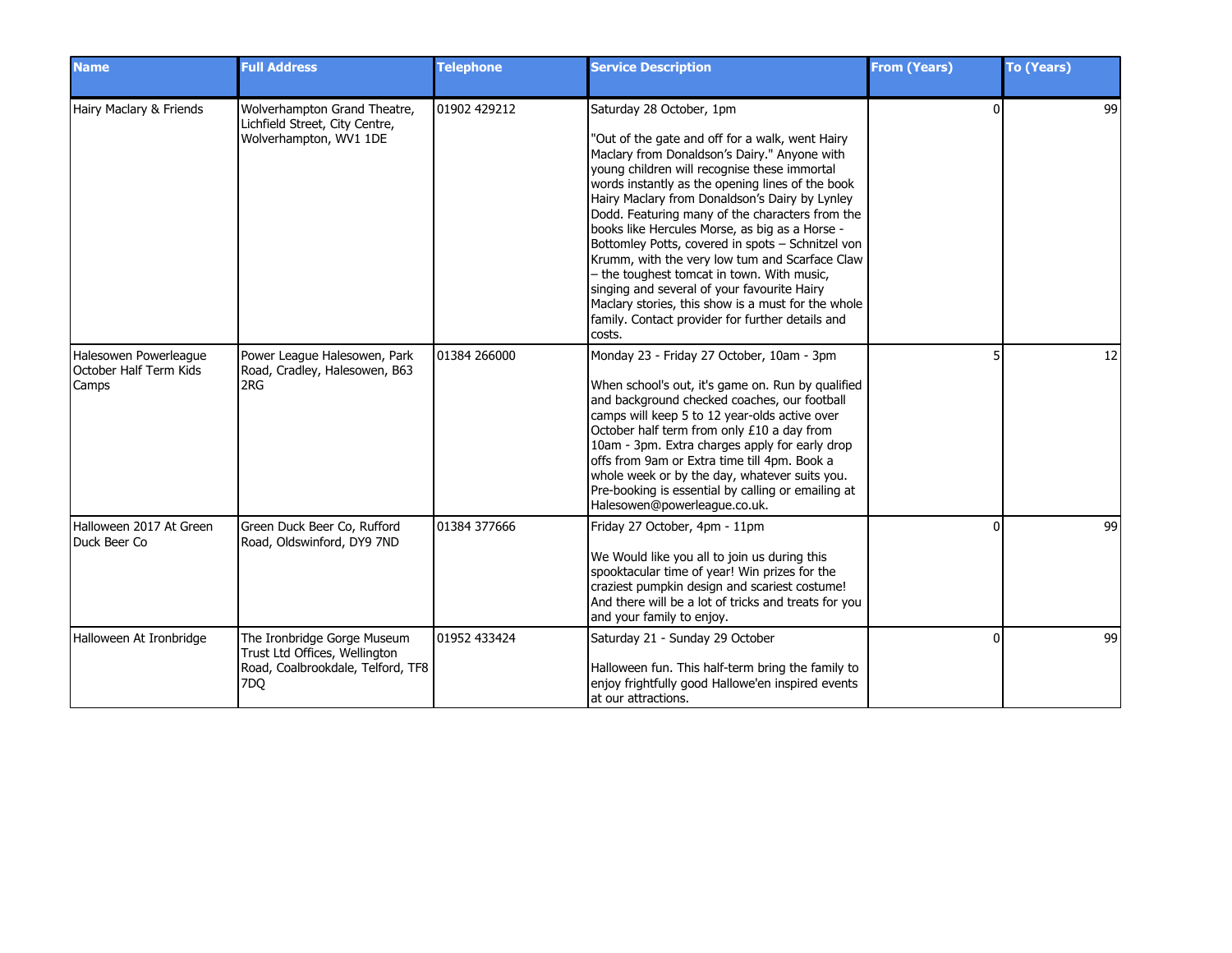| <b>Name</b>                                                    | <b>Full Address</b>                                                                                                                  | <b>Telephone</b> | <b>Service Description</b>                                                                                                                                                                                                                                                                                                                                                                                                                                                                                                                                                                                                                                                                                                                                                  | <b>From (Years)</b> | <b>To (Years)</b> |
|----------------------------------------------------------------|--------------------------------------------------------------------------------------------------------------------------------------|------------------|-----------------------------------------------------------------------------------------------------------------------------------------------------------------------------------------------------------------------------------------------------------------------------------------------------------------------------------------------------------------------------------------------------------------------------------------------------------------------------------------------------------------------------------------------------------------------------------------------------------------------------------------------------------------------------------------------------------------------------------------------------------------------------|---------------------|-------------------|
| Halloween At Sycamore<br>Adventure                             | Sycamore Green Adventure<br>Centre, Sycamore Green, Dudley,<br>DY1 30E                                                               | 01384 813755     | Monday 23 - Saturday 28 October. Weekday<br>sessions, Monday, Wednesday, Thursday<br>(Inclusion) & Friday, 1pm - 4pm & Saturday<br>sessions, 11am - 2pm<br>Halloween activities at Sycamore Adventure.<br>Activities include: Pumpkin Carving, Apple<br>Bobbing, Slimy Adventure, Witches & Wizards<br>and a Trick or Treat Scavenger Hunt. We suggest<br>a holiday time donation of £2.50 per child per<br>visit (funds go to Friends of Sycamore Adventure<br>and support running costs). Some activities will<br>have an additional charge and are subject to<br>change / availability.                                                                                                                                                                                  | $\Omega$            | 16                |
| <b>Disco Party</b>                                             | Halloween Fancy Dress Roller Leasowes Sports Centre, Kent<br>Road, Halesowen, B62 8PJ                                                | 07782 151084     | Sunday 29 October, 3pm - 4.30pm (family<br>session) & 5pm - 6.30pm (open session)<br>Roller Revolution Halloween Fancy Dress Roller<br>Disco Party. Prize for the best dressed. It's a<br>spooky spectacular. Contact provider for further<br>details and costs.                                                                                                                                                                                                                                                                                                                                                                                                                                                                                                            | $\Omega$            | 99                |
| Halloween Freak Week At<br>Dudley Zoo                          | Dudley Zoological Gardens, Castle 0844 474 2272<br>Hill, Dudley, DY1 4QE                                                             |                  | Saturday 21 - Sunday 29 October<br>Halloween Freak Week at Dudley Zoo. Bring a<br>carved pumpkin and receive discounted Zoo<br>admission and also receive the chance to win an<br>adoption pack for the best design!                                                                                                                                                                                                                                                                                                                                                                                                                                                                                                                                                        | $\Omega$            | 99                |
| Halloween Kids Afternoon<br>Tea At The English Rose<br>Tearoom | 89 High Street, , Halesowen, B63<br>3BQ                                                                                              | 0121 550 0625    | Thursday 26 & Friday 27 October, 3.30pm -<br>4.30pm<br>Come and join us for our children's spooky<br>afternoon tea with Snow white and the Evil<br>queen Gwendolyn! Kiddies can sit down and tuck<br>into an afternoon tea which will be served to<br>them by Snow White. Afternoon tea will also<br>include photo opportunities with Snow White and<br>spooky crafts whist we wait for the visit from the<br>Evil queen Gwendolyn! This event will cost<br>£12.50 a child and please can parents note this<br>event is suitable for school age only, as young<br>children may be scared of the Evil queen<br>Gwendolyn! If we do get lots of interest for<br>young children we may be able to offer an earlier<br>time which will not include the Evil queen<br>Gwendolyn. |                     | 99                |
| Halloween                                                      | Hartlebury Museum & Castle   Worcestershire County Museum,<br>Hartlebury Castle, Charlton,<br>Hartlebury, Kidderminster, DY11<br>7XZ | 01299 250416     | Tuesday 24 - Friday 27 October, 10.30am - 4pm<br>Four fun family days of Autumn and Halloween<br>themed craft activities. You can also carve a<br>pumpkin for your Halloween celebrations. Contact<br>provider for further information and costs.                                                                                                                                                                                                                                                                                                                                                                                                                                                                                                                           |                     | 99                |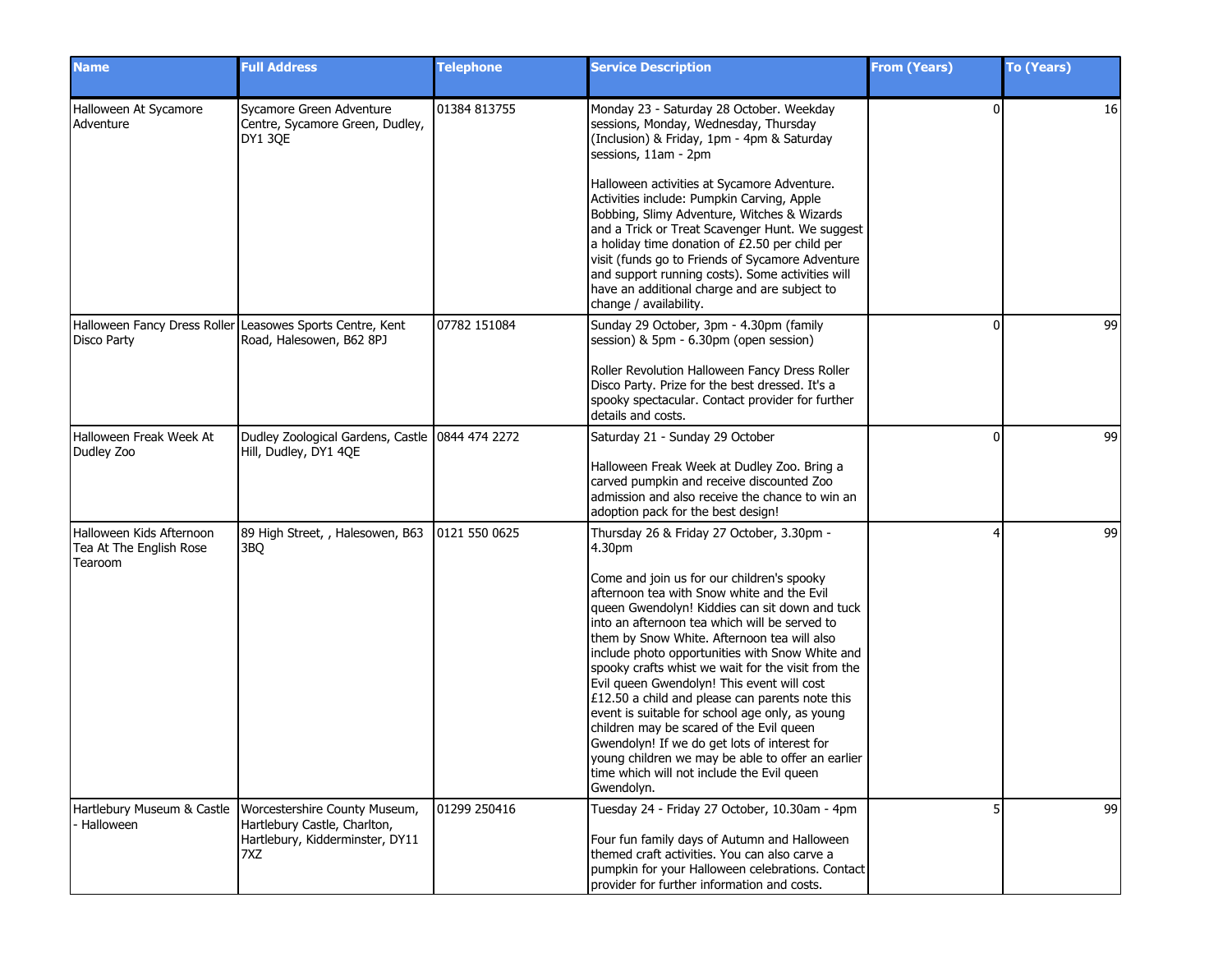| <b>Name</b>                                                     | <b>Full Address</b>                                                                                     | <b>Telephone</b> | <b>Service Description</b>                                                                                                                                                                                                                                                                                                                                                                                                                                         | <b>From (Years)</b> | <b>To (Years)</b> |
|-----------------------------------------------------------------|---------------------------------------------------------------------------------------------------------|------------------|--------------------------------------------------------------------------------------------------------------------------------------------------------------------------------------------------------------------------------------------------------------------------------------------------------------------------------------------------------------------------------------------------------------------------------------------------------------------|---------------------|-------------------|
| Hartlebury Museum & Castle<br>The Big Draw - Stars And<br>Light | Worcestershire County Museum,<br>Hartlebury Castle, Charlton,<br>Hartlebury, Kidderminster, DY11<br>7XZ | 01299 250797     | Wednesday 25 October, 7pm - 9pm<br>Use torches and lights to create light pictures in<br>front of the Castle and join in with a stargazing<br>session. Tickets must be reserved on 01299<br>250797 and cost £3 per child. This event is<br>organised by the Hartlebury Castle Preservation<br>Trust.                                                                                                                                                               | $\Omega$            | 99                |
| Hawbush Family Afternoon                                        | Hawbush Community Gardens,<br>Bull Street, Brierley Hill, DY5 3NQ                                       | 01384 370365     | Thursday 26 October, 1pm - 3pm<br>Amblecote Christian Centre are running another<br>Family Afternoon at Hawbush Community<br>Gardens this half term. Come for food, games,<br>craft, and other autumn themed activities all for<br>free! For more information, contact Roxy Smith at<br>roxy@amblecotechristiancentre.org.uk.                                                                                                                                      | $\Omega$            | 99                |
|                                                                 | Himley Hall - Halloween Hunt Himley Hall, Himley Road, Himley, 01384 817817<br>Dudley, DY3 4DF          |                  | Tuesday 24 October, 11am - 3pm<br>The ghouls and ghosts of Himley Hall have<br>escaped onto the park. Find them all and claim<br>your spooky certificate. A chance for the kids to<br>let off some steam during the half term holidays.<br>Children must be accompanied by an adult. Free<br>event, car parking charge applies                                                                                                                                     | O                   | 11                |
| Hoo Farm - Halloween At<br>Hooooo                               | Hoo Farm, Humber Lane, Preston<br>Upon The Weald Moors, Telford,<br><b>TF6 6DJ</b>                      | 01952 677917     | Saturday 21 - Tuesday 31 October, 10am -<br>5.30pm<br>This year, come and join Winnie the Witch for<br>halloween at Hooo with craft activities taking<br>place all day long. Winnie the Witch's hair raising<br>fun day includes: Pumpkin Carving, Spooky<br>Crafts, Apple Bobbing, and Pumpkin Bowling.<br>Contact provider for further information.                                                                                                              | ŋ                   | 99                |
| Intu Merry Hill - Spook-<br><b>Tacular Fun This October</b>     | Lower Mall near H Samuel, Intu<br>Merry Hill, Brierley Hill, DY5 1QX                                    | 01384 481141     | Monday 23 - Friday 27 October, 11am - 4pm<br>Get ready for free-ky fun for all the family this<br>half term with Halloween activities and the Big<br>Trick or Treat. Halloween is creeping up on us<br>and eerie things are about to happen at intu<br>Merry Hill this half term. Scare away the half<br>term holiday boredom with a week filled with<br>fang-tastic, free-ky activities for your little<br>monsters. Contact provider for further<br>Information. | $\Omega$            | 99                |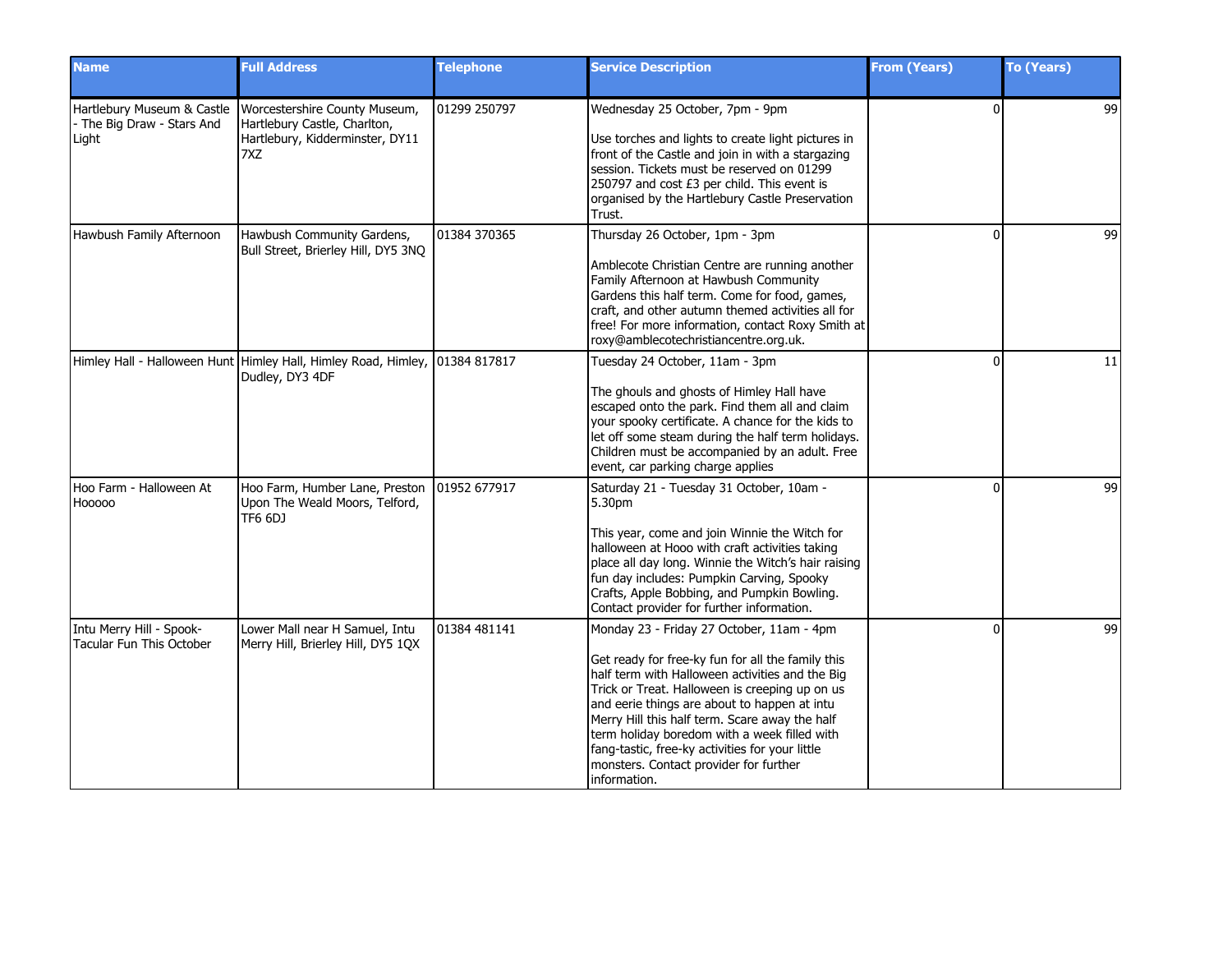| <b>Name</b>                                        | <b>Full Address</b>                                                  | <b>Telephone</b> | <b>Service Description</b>                                                                                                                                                                                                                                                                                                                                                                                                                                                                                                                                                                                                                                                                                                                                                                                                                                                                                                                                                                                                                                   | <b>From (Years)</b> | <b>To (Years)</b> |
|----------------------------------------------------|----------------------------------------------------------------------|------------------|--------------------------------------------------------------------------------------------------------------------------------------------------------------------------------------------------------------------------------------------------------------------------------------------------------------------------------------------------------------------------------------------------------------------------------------------------------------------------------------------------------------------------------------------------------------------------------------------------------------------------------------------------------------------------------------------------------------------------------------------------------------------------------------------------------------------------------------------------------------------------------------------------------------------------------------------------------------------------------------------------------------------------------------------------------------|---------------------|-------------------|
| Intu Merry Hill - The Big<br><b>Trick Or Treat</b> | Lower Mall near H Samuel, Intu<br>Merry Hill, Brierley Hill, DY5 1QX | 01384 481141     | Saturday 28 October, 11am - 4pm<br>After such a massive response last year, we're<br>bringing the Big Trick or Treat back! We know<br>lots of things can prevent you from taking your<br>little monsters out on Halloween, so we've made<br>it easy. Grab one of our pumpkin buckets and<br>enjoy sweet treats in a safe (and warm)<br>environment. Join us for one day of fun and free<br>trick or treating, as your little ones are invited to<br>find their devilish delights at our stores. Please<br>note, buckets will be issued on a first come, first<br>serve basis, so arrive early to avoid<br>disappointment.                                                                                                                                                                                                                                                                                                                                                                                                                                    | $\Omega$            | 99                |
| Kick Start Academy Holiday<br>Club                 | Leasowes Sports Centre, Kent<br>Road, Halesowen, B62 8PJ             | 0121 748 7977    | Monday 23 - Friday 27 October, 8am - 6pm<br>At The Kick Start Academy we pride ourselves on<br>high quality provision that is fun, adventure,<br>action packed and educational all within our high<br>standard venues with first class sports facilities-<br>led by our experienced and qualified professional<br>sports coaches-giving parents peace of mind that<br>your child is within a safe environment. The<br>safety of your child is paramount. Our aim is to<br>enhance our provision further that will enable<br>children to continue to enjoy and reward<br>whatever their ability and we work hard to ensure<br>each camp is themed from their previous<br>experience ensuring the excitement of entering a<br>new adventure, each camp is also aimed at<br>developing confidence and independence,<br>learning new skills or understanding the benefits<br>of a healthy lifestyle and social interaction<br>regardless of gender, age, background or race.<br>Contact provider for further details and costs. Full<br>and half days available. | Δ                   | 13                |
| Kids Halloween Party                               | Black Horse Inn Ph, Illey Lane,<br>Halesowen, B62 0HJ                | 0121 550 2915    | Saturday 28 October, 1pm - 3.30pm<br>Kids Halloween Party at The Black Horse. There<br>will be fancy dress, party games, balloons, food &<br>drink. Tickets cost £5 and are available from the<br>bar! Contact provider for further details.                                                                                                                                                                                                                                                                                                                                                                                                                                                                                                                                                                                                                                                                                                                                                                                                                 | $\Omega$            | 99                |
| Kids Halloween Party At The<br><b>Tenth Lock</b>   | Tenth Lock Public House, 154<br>Delph Road, Brierley Hill, DY5 2TY   | 01384 79041      | Sunday 29 October, 2pm - 4pm<br>Kids Halloween Party at The Tenth Lock hosted<br>by Mommy Mascots. There will be party games,<br>fun and lots of prizes to be won. Tickets cost £5<br>and £1 from every ticket goes to Mary Stevens<br>Hospice.                                                                                                                                                                                                                                                                                                                                                                                                                                                                                                                                                                                                                                                                                                                                                                                                              | $\Omega$            | 99                |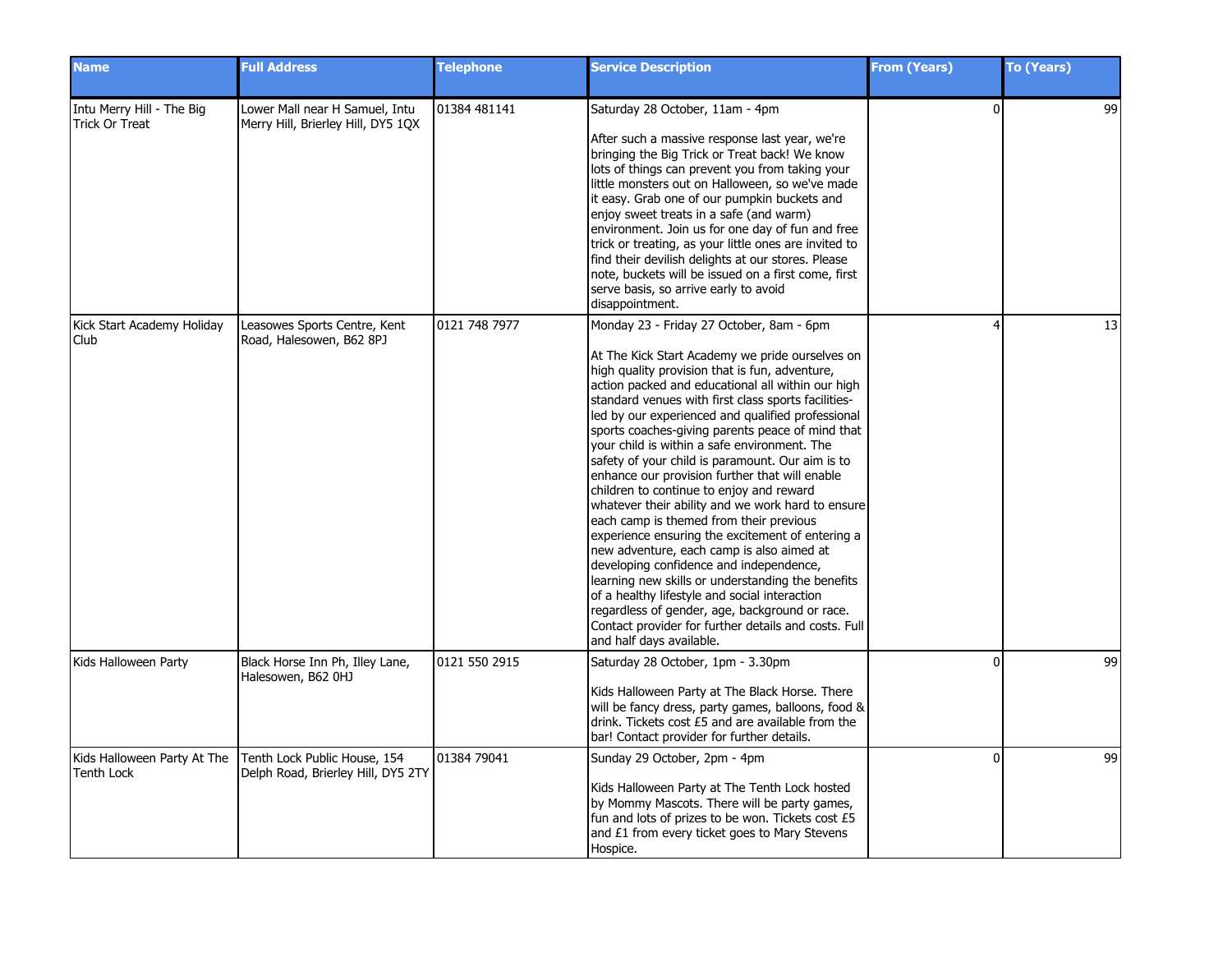| <b>Name</b>                                       | <b>Full Address</b>                                                                           | <b>Telephone</b> | <b>Service Description</b>                                                                                                                                                                                                                                                                                                                                                                                                                                                                                                                                                                                                                                                                                                                                     | <b>From (Years)</b> | <b>To (Years)</b> |
|---------------------------------------------------|-----------------------------------------------------------------------------------------------|------------------|----------------------------------------------------------------------------------------------------------------------------------------------------------------------------------------------------------------------------------------------------------------------------------------------------------------------------------------------------------------------------------------------------------------------------------------------------------------------------------------------------------------------------------------------------------------------------------------------------------------------------------------------------------------------------------------------------------------------------------------------------------------|---------------------|-------------------|
| Kinver Edge - Halloween<br><b>Willow Lanterns</b> | Holy Austin Cottage, Compton<br>Road, Kinver, Stourbridge, DY7<br>6DL                         | 01384 872553     | Tuesday 24, Thursday 26 October, 11am - 2pm &<br>Friday 27 October, 6pm - 8pm<br>Make a willow and paper lantern on Tuesday &<br>Thursday, and join us on a magical procession of<br>lights around the woods of Kinver Edge on<br>Friday. Cost: £3 per child. Contact provider for<br>further information.                                                                                                                                                                                                                                                                                                                                                                                                                                                     | $\Omega$            | 99                |
| Laser Quest - Kaos Club<br>Halloween              | The Warehouse, 33 High Street,<br>Amblecote, Stourbridge, DY8 4DG                             | 01384 443939     | Monday 23 - Friday 27 October, 10am - 12pm<br>KAOS Club Halloween. This gives kids the chance<br>to play some of the more specialised Laser Quest<br>games that are not normally available. Get expert<br>tips from the Game Commanders to improve your<br>skills. You'll play 3 Laser Quest game sessions<br>with breaks for scorecard presentations and<br>tactical talks. Limited to 32 players for each<br>session. Guaranteed 3 games. A parent or<br>guardian must stay on site for the duration.<br>£15.95 per person or £9 per person if you book<br>online. Booking is essential. All bookings are non-<br>refundable and once a booking has been made<br>the date is fixed and cannot be changed. See the<br>website or contact for further details. | 8                   | 16                |
| Light Party At The<br>Storehouse                  | The Storehouse, Albion Street,<br>Brierley Hill, DY5 3EE                                      | 01384 261860     | Saturday 28 October, 6pm - 7.30pm<br>You are invited to our light party at The<br>Storehouse, Brierley Hill. Don't hide away this<br>Halloween, let your light shine! Contact provider<br>for further details.                                                                                                                                                                                                                                                                                                                                                                                                                                                                                                                                                 | $\Omega$            | 99                |
| Lions Amateur Boxing Club<br>Show                 | Cradley Labour Club, Wilson Hall,<br>Cradley, Halesowen, B63 2BU                              | 01384 837528     | Thursday 26 October, doors open at 7.30pm<br>Lions Amatuer Boxing Club proudly present a<br>night of amatuer boxing at Wilson Hall, Cradley.<br>Tickets cost £10 for adults and £5 for under 16's.<br>Pay on the day or pre-book at the club or call<br>01384 837528.                                                                                                                                                                                                                                                                                                                                                                                                                                                                                          | $\Omega$            | 99                |
| Little Munchkins Playgroup<br>Halloween Party     | Nine Locks Community Youth And 07568 461833<br>Centre, Hill Street, Brierley Hill,<br>DY5 2UE |                  | Friday 27 October, 12.30pm - 2pm<br>Little Munchkins Halloween Party at Nine Locks<br>Community Centre. There will be free goody<br>bags, snacks and drink, fancy dress, messy play,<br>crafts and more Cost: £5 per child. Places must<br>be booked by contacting the provider.                                                                                                                                                                                                                                                                                                                                                                                                                                                                               | $\Omega$            | 8                 |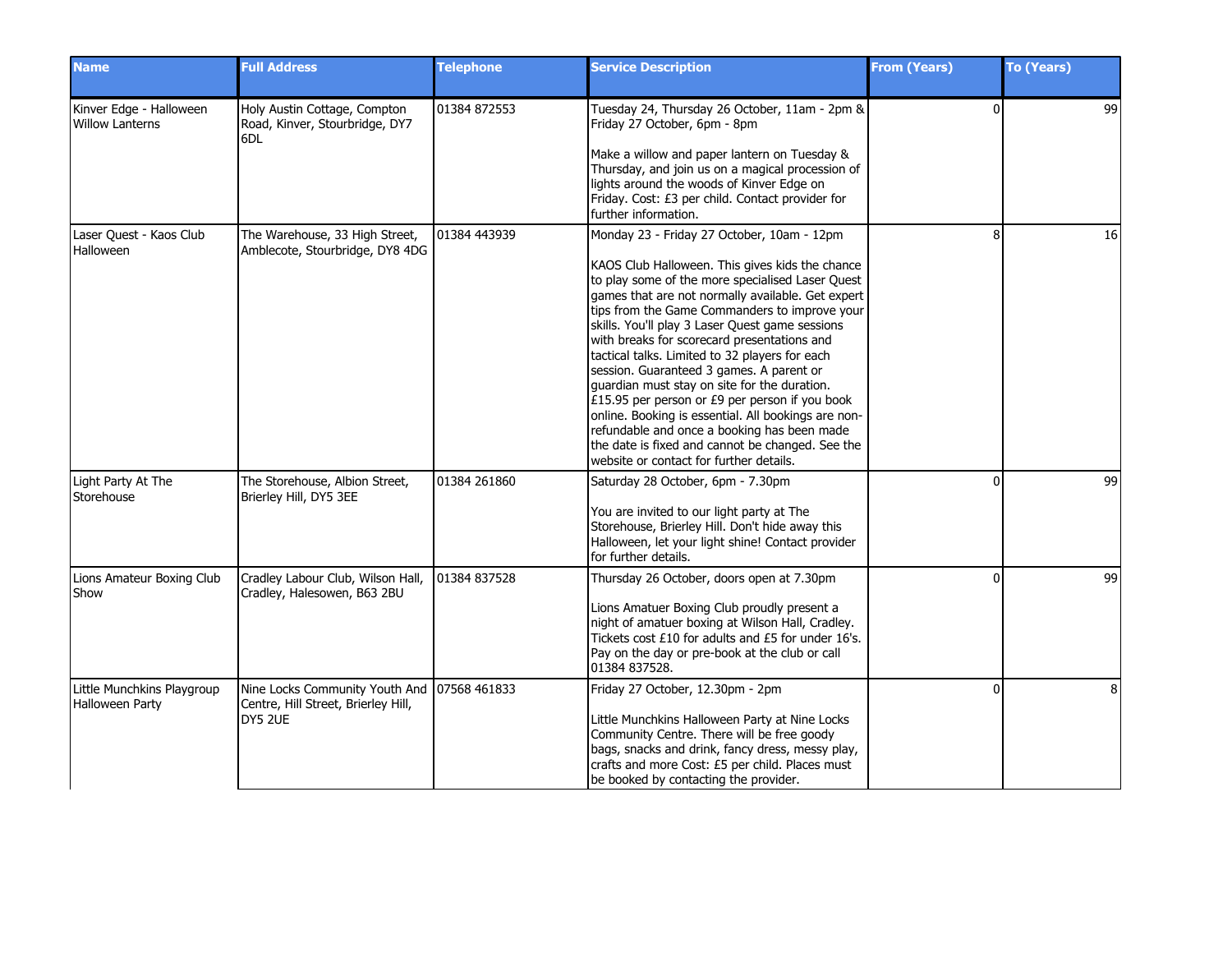| <b>Name</b>                                                                              | <b>Full Address</b>                                                                                           | <b>Telephone</b> | <b>Service Description</b>                                                                                                                                                                                                                                                                                                                                                                                                                                                                                                                 | <b>From (Years)</b> | <b>To (Years)</b> |
|------------------------------------------------------------------------------------------|---------------------------------------------------------------------------------------------------------------|------------------|--------------------------------------------------------------------------------------------------------------------------------------------------------------------------------------------------------------------------------------------------------------------------------------------------------------------------------------------------------------------------------------------------------------------------------------------------------------------------------------------------------------------------------------------|---------------------|-------------------|
| Little Munchkins Playgroup<br>Halloween Party                                            | Quarry Bank Community Centre<br>And Library Link, Sheffield Street,<br>Quarry Bank, Brierley Hill, DY5<br>1EA | 07568 461833     | Tuesday 24 October, 9.30am - 11am<br>Little Munchkins Halloween Party at Quarry Bank<br>Community Centre. There will be free goody<br>bags, snacks and drink, fancy dress, messy play,<br>crafts and more. Cost: £5 per child. Places must<br>be booked by contacting the provider.                                                                                                                                                                                                                                                        | $\Omega$            | 8                 |
|                                                                                          | Brockmoor Community Centre,<br>Pensnett Road, Brockmoor,<br>Brierley Hill, DY5 3YH                            | 07568 461833     | Thursday 26 October, 9.30am - 11am<br>Little Munchkins Halloween Party at Brockmoor<br>Community Centre. There will be free goody<br>bags, snacks and drink, fancy dress, messy play,<br>crafts and more Cost: £5 per child. Places must<br>be booked by contacting the provider.                                                                                                                                                                                                                                                          | ŋ                   | 8                 |
| Liz Pichon & The Tom Gates<br>Brilliant Bands & Doodle Live   Birmingham, B3 3DQ<br>Show | Town Hall, Victoria Square,                                                                                   | 0121 780 3333    | Saturday 28 October, 11am<br>Join Liz Pichon as she presents Tom Gates<br>Brilliant Bands and Doodle Live Tour, a hugely<br>fun-packed and interactive monster drawing<br>event with live music! Bring a pencil and paper,<br>learn to doodle just like Tom and hear Dude3<br>Tom's favourite band in the whole wide world<br>play some excellent tunes. There's stories and<br>music and a chance to meet Liz and the band<br>after the show - what more do you want?<br>(Wafers). Contact provider for further<br>information and costs. | O                   | 99                |
| Mac Theatre - Half Term &<br>Halloween Holiday Activities                                | Midlands Arts Centre, Queens<br>Ride, Birmingham, B12 9QH                                                     | 0121 446 3232    | Monday 23 - Sunday 29 October<br>Conker-tastic! It's Half Term and we have a lot of<br>fun activities to do and see. Contact provider for<br>further details of activitie taking place.                                                                                                                                                                                                                                                                                                                                                    | O                   | 99                |
| Mark Butler Golf Academy<br>Halloween Experience                                         | Sedgley Golf Centre, Sandyfields<br>Road, Sedgley, Dudley, DY3 3DL                                            | 01902 880503     | Sunday 22 October, starting times at 10am,<br>12pm & 2pm<br>The Mark Butler Golf Academy Halloween<br>Experience!! Followed by Great Bobby Barista's<br>Gunge Bake Off! Fun for all the family. The mini<br>golf competition and decorating competition in<br>total will last approx 2hr 30mins. All this fun for<br>just £10!! Booking is essential by calling 01902<br>880503.                                                                                                                                                           | $\Omega$            | 99                |
| Mark Butler Golf Academy<br>Halloween Pumpkin<br>Smashing Extravaganza                   | Sedgley Golf Centre, Sandyfields<br>Road, Sedgley, Dudley, DY3 3DL                                            | 01902 880503     | Tuesday 24 October<br>Halloween Pumpkin Smashing Extravaganza at<br>Mark Butler Golf Academy. Pumpkin targets on<br>the range! Chipping competitions! Fancy Dress<br>competitions! Loads of prizes and perfect for all<br>the family. Booking is essential by calling 01902<br>880503.                                                                                                                                                                                                                                                     |                     | 99                |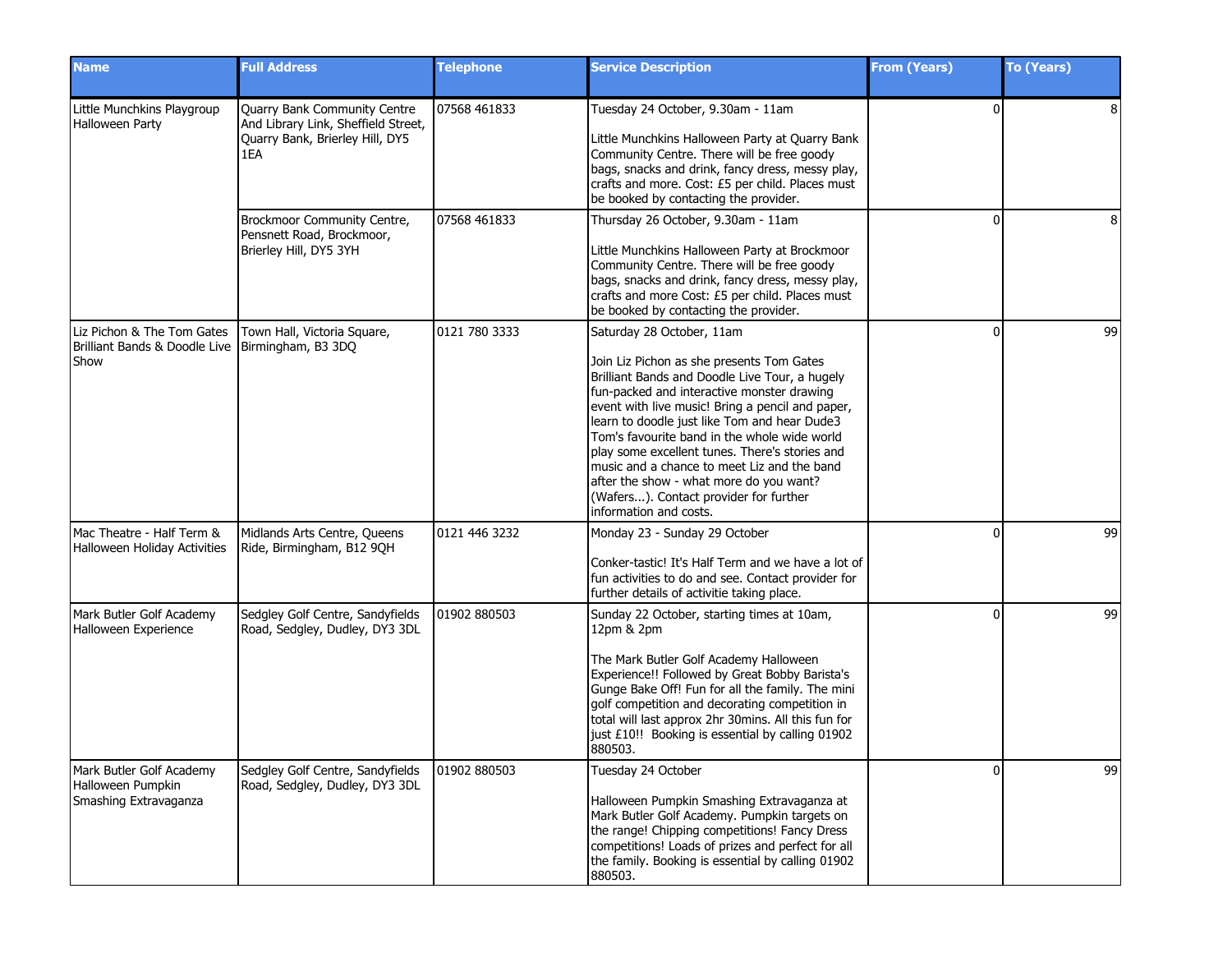| <b>Name</b>                                                                                           | <b>Full Address</b>                                                                      | <b>Telephone</b> | <b>Service Description</b>                                                                                                                                                                                                                                                                                                                                                 | <b>From (Years)</b> | <b>To (Years)</b> |
|-------------------------------------------------------------------------------------------------------|------------------------------------------------------------------------------------------|------------------|----------------------------------------------------------------------------------------------------------------------------------------------------------------------------------------------------------------------------------------------------------------------------------------------------------------------------------------------------------------------------|---------------------|-------------------|
| Mary Stevens Park - Bird<br>Feeders                                                                   | Mary Stevens Park, Worcester<br>Street, Stourbridge, DY8 2AB                             | 01384 815279     | Thursday 26 October, 11am - 12pm<br>We'll make bird feeders for you to take home<br>using at least 2 different techniques. Not suitable<br>for anyone with a severe nut allergy. FREE,<br>Donations accepted. Just turn $up$ – Meet at the<br><b>Activity Centre</b>                                                                                                       | $\Omega$            | 99                |
| Mary Stevens Park - Conker<br><b>Games And Crafts</b>                                                 | Mary Stevens Park, Worcester<br>Street, Stourbridge, DY8 2AB                             | 01384 815279     | Tuesday 24 October, 11am - 12pm<br>We'll play traditional conkers along with some<br>more unusual games (conker bowls, conker and<br>spoon racing) and we can decorate conkers too!<br>Free, Donations accepted. Just turn up - Meet at<br>the Activity Centre                                                                                                             | $\Omega$            | 99                |
| Mary Stevens Park -<br>Halloween Activities                                                           | Mary Stevens Park, Worcester<br>Street, Stourbridge, DY8 2AB                             | 01384 815279     | Friday 27 October, 3pm - 5pm<br>Bat and Owl themed crafts spooky trail and party<br>games. Come in fancy dress to be in with a<br>chance of winning a prize. £2 suggested<br>donation. Just turn up - Meet at the Activity<br>Centre                                                                                                                                       | $\Omega$            | 99                |
| Mary Stevens Park - Nature<br>Art                                                                     | Mary Stevens Park, Worcester<br>Street, Stourbridge, DY8 2AB                             | 01384 815279     | Wednesday 25 October, 11am - 12pm<br>Nature Art at Mary Stevens Park. We'll use<br>conkers to make abstract art and explore the<br>colours of the season. FREE, Donations accepted.<br>Just turn up - Meet at the Activity Centre                                                                                                                                          | n                   | 99                |
| Midland Futsal Academy -<br>October 2017 Half Term<br>Football Development Course<br>At Bishop Milner | Bishop Milner Catholic College,<br>Burton Road, Dudley, DY1 3BY                          | 07790 638430     | Monday 23 - Thursday 26 October, 10am - 1pm<br>Midland Futsal Academy will be running a football<br>development course for boys and girls aged 5<br>years upwards at Bishop Milner School, Dudley.<br>Costs: £35 per course. For more information or to<br>reserve a place please contact Head Coach<br>Richard Newell on 07790 638430 or<br>r.newell@midlandfutsal.co.uk. |                     | 99                |
| Monster Mash Halloween<br><b>Breakfast</b>                                                            | The Kingfisher Country Club,<br>Kidderminster Road, Wall Heath,<br>Kingswinford, DY6 0EN | 01384 928494     | Friday 27 October, 9am - 12pm<br>Join our creepy characters for a spooktacular<br>Halloween breakfsat to remember! There will be<br>freaky face-painting, spooky films and terrifying<br>fun, games and treats! Book your table for<br>breakfast and come in your creepiest costumes<br>for a 'fright-fest' - Smokehouse style!!!                                          | O                   | 99                |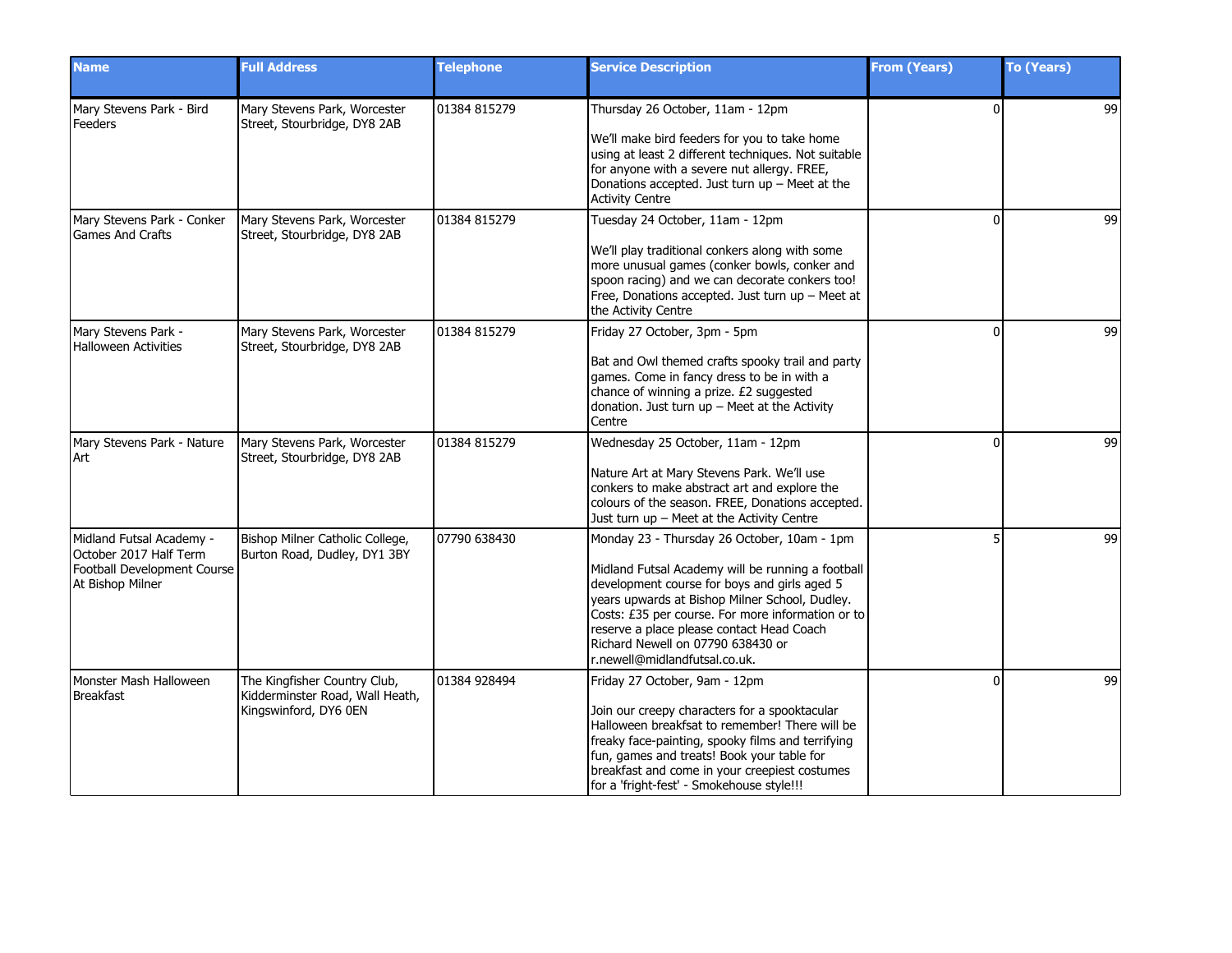| <b>Name</b>                               | <b>Full Address</b>                                                             | <b>Telephone</b> | <b>Service Description</b>                                                                                                                                                                                                                                                                                                                                                                                                                                                                                                                                                                                                                                                                                                      | <b>From (Years)</b> | <b>To (Years)</b> |
|-------------------------------------------|---------------------------------------------------------------------------------|------------------|---------------------------------------------------------------------------------------------------------------------------------------------------------------------------------------------------------------------------------------------------------------------------------------------------------------------------------------------------------------------------------------------------------------------------------------------------------------------------------------------------------------------------------------------------------------------------------------------------------------------------------------------------------------------------------------------------------------------------------|---------------------|-------------------|
| Moo Music Halloween Messy<br>Moo Special  | Ellowes Hall Sports College,<br>Stickley Lane, Lower Gornal,<br>Dudley, DY3 2JH | 07913 416759     | Saturday 28 October, 10.30am<br>Moo Music are excited to let you know we are<br>having a halloween messy moo special. Messy<br>Moo is a session full of different messy play<br>stations for your little ones to explore. The<br>session is suitable for children 0-8 years. Our<br>original funky tunes will be played throughout the<br>session for you to enjoy and each station will be<br>a different halloween theme with some edible<br>stations meaning your baby, toddler or child will<br>be able to explore taste, touch, sound, sight and<br>smell. Tickets cost £8. Please note you only need<br>a ticket for children. Adults don't need to book.<br>Contact provider for further details and to book a<br>place. | $\Omega$            |                   |
| Myths & Legends                           | Symphony Hall, Broad Street,<br>Birmingham, B1 2EA                              | 0121 780 3333    | Sunday 22 October, 2.30pm<br>Do you want to hear a story? Today presenter<br>Tom and the amazing City of Birmingham<br>Symphony Orchestra take you back through the<br>mists of time to the world of myth and legend.<br>We'll meet mighty warriors and swan princes,<br>princess brides and a monster with green claws.<br>But don't be afraid: this family concert will be just<br>as much fun whether you're eight - or eighty!<br>FREE craft activities in the foyer from 1pm.<br>Concert is 1 hour long with no interval. Contact<br>provider for further information and costs.                                                                                                                                           |                     | 99                |
| National Sea Life Centre -<br>Spooky Seas | 3 The Waters Edge, , Birmingham, 0871 423 2110<br>IB1 2HL                       |                  | Saturday 14 - Tuesday 31 October<br>The centre will be turning the spotlight on the<br>spooky critters of the deep this Halloween! Did<br>you know that seahorses can change colour to<br>camouflage and avoid predators? What a trick!<br>Did you know that shoaling fish, such as tuna,<br>stick together for protection? What a treat! Join<br>us this Halloween for a themed event and<br>discover the mysteries of the ocean's hidden<br>depths. Meet our peaceful clownfish and not so<br>scary sharks and many other amazing creatures.                                                                                                                                                                                  | $\Omega$            | 99                |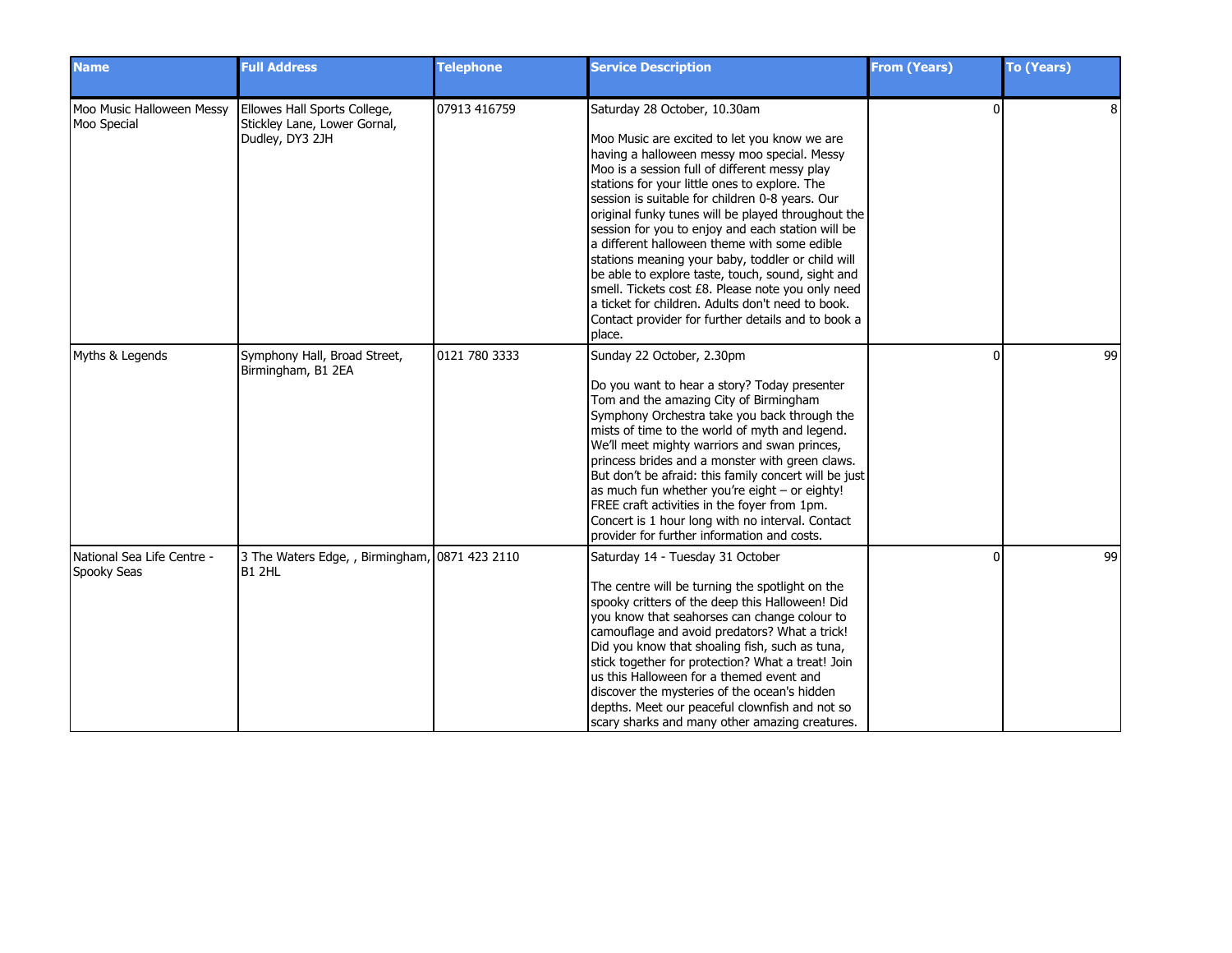| <b>Name</b>                                                  | <b>Full Address</b>                                                        | <b>Telephone</b> | <b>Service Description</b>                                                                                                                                                                                                                                                                                                                                                                                                                                                                                                                                                                                                                                                                                                                                                                                                                                                                                                                                                                                                                                                                                                                                                                                                                                                                                                                                                                             | <b>From (Years)</b> | To (Years) |
|--------------------------------------------------------------|----------------------------------------------------------------------------|------------------|--------------------------------------------------------------------------------------------------------------------------------------------------------------------------------------------------------------------------------------------------------------------------------------------------------------------------------------------------------------------------------------------------------------------------------------------------------------------------------------------------------------------------------------------------------------------------------------------------------------------------------------------------------------------------------------------------------------------------------------------------------------------------------------------------------------------------------------------------------------------------------------------------------------------------------------------------------------------------------------------------------------------------------------------------------------------------------------------------------------------------------------------------------------------------------------------------------------------------------------------------------------------------------------------------------------------------------------------------------------------------------------------------------|---------------------|------------|
| Nativity! The Musical                                        | Birmingham Repertory Theatre,<br>Broad Street, Birmingham, B1 2EP          | 0121 245 2000    | Friday 20 October - Sunday 12 November<br>Your favourite festive film is now a major new<br>musical adapted for the stage by Debbie Isitt, the<br>creator of the much-loved films. Every child in<br>every school has one Christmas wish, to star in a<br>Nativity, and at St Bernadette's School they're<br>attempting to mount a musical version! Only<br>trouble is teacher Mr Maddens has promised that<br>a Hollywood producer is coming to see the show<br>to turn it into a film. Join him, his teaching<br>assistant the crazy Mr Poppy, hilarious children<br>and a whole lot of sparkle and shine as they<br>struggle to make everyone's Christmas wish<br>come true. Feel-good, funny and full of yuletide<br>ljoy, Nativity! The Musical features all of the<br>favourite sing-a-long hits from the films including<br>Sparkle and Shine, Nazareth, One Night One<br>Moment, She's the Brightest Star and a whole<br>host of new songs filled with the spirit of<br>Christmas! With the cast including West End<br>favourites Daniel Boys (Avenue Q), Sarah<br>Earnshaw (Wicked, Spamalot) and Simon Lipkin<br>(Rock of Ages, Guys and Dolls), Nativity! The<br>Musical is the perfect feel-good comedy for all<br>the family. So join us this Christmas for some<br>MAYHEM in Bethlehem! Contact provider for<br>further information and for days and times of<br>performances and costs. | $\Omega$            | 99         |
| Next Level Dance Academy<br>October Half Term Dance<br>Camps | Manor House, Manor Lane,<br>Halesowen, B62 8PU                             | 07771 415223     | Monday 23 - Wednesday 25 October, 10am -<br>3pm<br>October half term dance camp at Next Level<br>Dance Academy. We have a fantastic spooktastic<br>3 days planned. Costs: £20 per day or £45 for all<br>3 days. Please get in touch with the office if you<br>would like to book your child a place, please note<br>spaces are limited and only confirmed once<br>payment has been made.                                                                                                                                                                                                                                                                                                                                                                                                                                                                                                                                                                                                                                                                                                                                                                                                                                                                                                                                                                                                               |                     | 15         |
| October Half Term At Crystal<br>Leisure Centre - Creche      | Crystal Leisure Centre, Bell Street, 101384 812800<br>Stourbridge, DY8 1AE |                  | Monday 23, Tuesday 24 & Friday 27 October<br>Our crèche sessions offer a fun and safe<br>environment for your child to play, with the<br>supervision of qualified staff - leaving you free to<br>enjoy our many leisure facilities on offer. Parents<br>using the crèche must remain in the centre and<br>be immediately contactable at all times. Cost:<br>£4.20 per child. Sessions take place every<br>Monday (9.30am - 12pm), Tuesday (9.30am -<br>12.30pm) & Friday (9.30am - 12pm).                                                                                                                                                                                                                                                                                                                                                                                                                                                                                                                                                                                                                                                                                                                                                                                                                                                                                                              | $\Omega$            | 11         |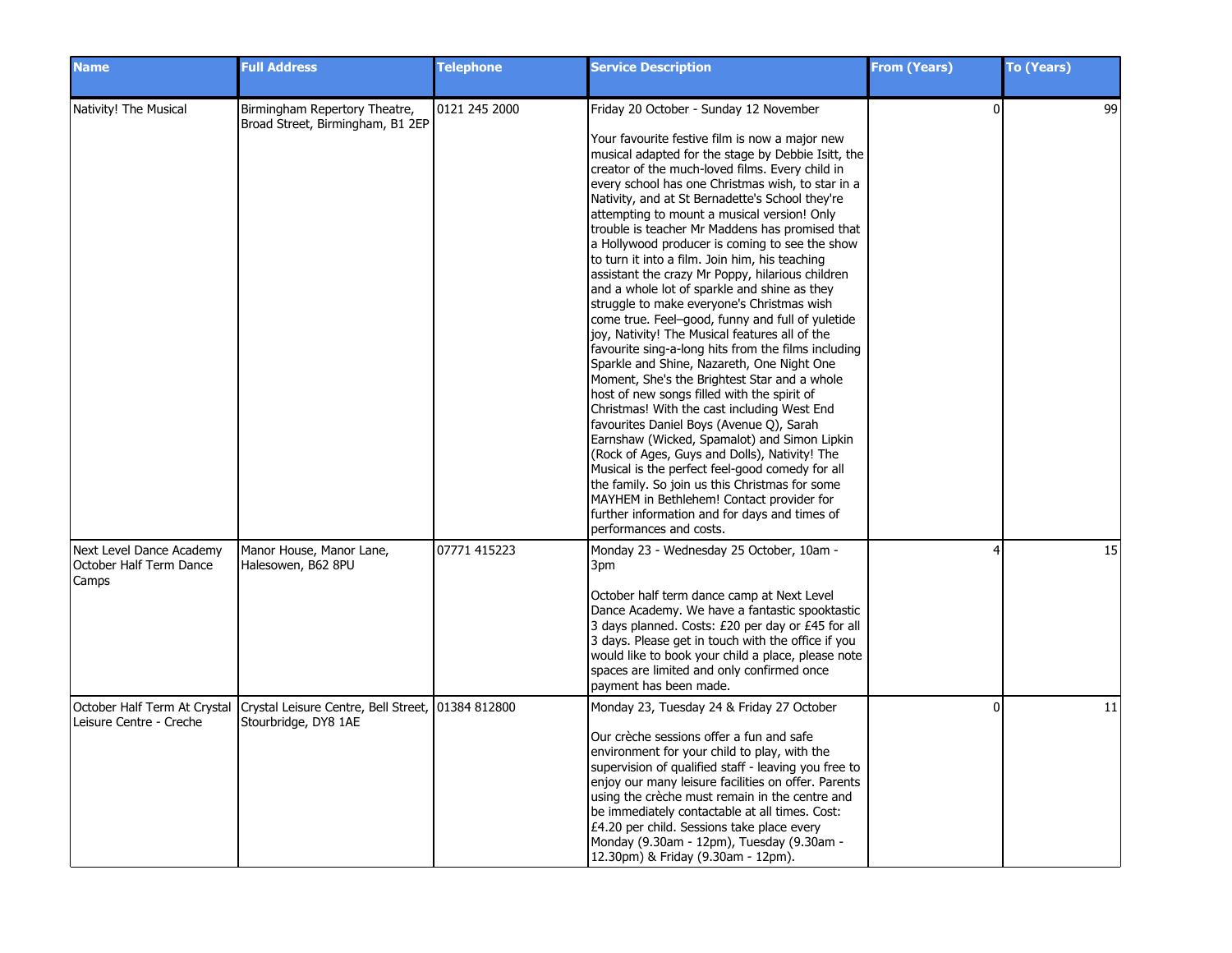| <b>Name</b>                                                              | <b>Full Address</b>                                                                                    | <b>Telephone</b> | <b>Service Description</b>                                                                                                                                                                                                                                                                                                                                                                                                                                                                                             | <b>From (Years)</b> | <b>To (Years)</b> |
|--------------------------------------------------------------------------|--------------------------------------------------------------------------------------------------------|------------------|------------------------------------------------------------------------------------------------------------------------------------------------------------------------------------------------------------------------------------------------------------------------------------------------------------------------------------------------------------------------------------------------------------------------------------------------------------------------------------------------------------------------|---------------------|-------------------|
| October Half Term At Crystal<br>Leisure Centre - Inclusive<br>Activezone | Crystal Leisure Centre, Bell Street, 07970 259921<br>Stourbridge, DY8 1AE                              |                  | Thursday 26 October, 10am - 12pm (5-8yrs) and<br>1pm - 4pm (8-16yrs)<br>Inclusive Activezone offers fun sports for children                                                                                                                                                                                                                                                                                                                                                                                            |                     | 16                |
|                                                                          |                                                                                                        |                  | with learning or physical disabilities and their<br>siblings / friends. Activities include: Trampolining,<br>Bouncy Castle, Dodgeball, Volleyball, Parachute<br>games and much more. Free to attend, but<br>booking essential. For more information and to<br>book a place, contact Dale Rudge on 07970<br>259921                                                                                                                                                                                                      |                     |                   |
| Leisure Centre - Leisure Pool Stourbridge, DY8 1AE                       | October Half Term At Crystal   Crystal Leisure Centre, Bell Street, 01384 812800                       |                  | Satuday 21 - Sunday 29 October, Monday to<br>Friday, 9am - 6pm, (Friday includes bondi-beat<br>water disco 3.30pm - 6pm), Saturday, 9am - 5pm<br>and Sunday, 8am - 6pm.                                                                                                                                                                                                                                                                                                                                                | O                   | 99                |
|                                                                          |                                                                                                        |                  | Have fun in the pool whatever the weather<br>outside with slides, waves, bubble seat, rapids<br>land shallow beach area. For further details<br>contact the centre.                                                                                                                                                                                                                                                                                                                                                    |                     |                   |
| October Half Term At Crystal<br>Leisure Centre - Soft Play<br>Suite      | Crystal Leisure Centre, Bell Street, 01384 812800<br>Stourbridge, DY8 1AE                              |                  | Saturday 21 - Sunday 29 October, Monday,<br>12.15pm - 6pm, Tuesday 12.45pm - 4pm,<br>Wednesday 9.30am - 6pm, Thursday 9.30am -<br>4pm, Friday 12.15pm - 3pm, Saturday & Sunday<br>9.30am - 12.30pm.                                                                                                                                                                                                                                                                                                                    | ŋ                   |                   |
|                                                                          |                                                                                                        |                  | Come and join in the fun in the soft play suite.<br>Suitable for children aged 7 years and under it<br>offers a dedicated toddler suite, two tier junior<br>suite with slides, stepping stone run and spider<br>web crawl. Qualified staff supervise the soft play<br>sessions but parents must stay with their<br>children. Entrance may be limited during busy<br>periods. Cost: £2.50 per child. For further details<br>contact the centre.                                                                         |                     |                   |
| Leisure Centre - Water Disco                                             | October Half Term At Crystal Crystal Leisure Centre, Bell Street, 01384 812800<br>Stourbridge, DY8 1AE |                  | Friday 27 October, 3.30pm - 6pm<br>Water Disco in the Leisure Pool with Live DJ and<br>music. Contact provider for further information.                                                                                                                                                                                                                                                                                                                                                                                | <sup>0</sup>        | 99                |
| October Half Term At Dudley<br>Leisure Centre - Junior<br>Activezone     | Dudley Leisure Centre, Wellington   01384 812800<br>Road, Dudley, DY1 1UH                              |                  | Tuesday 24 & Thursday 26 October, 9am - 4pm<br>I Keep your kids active this October half term with<br>a full day of fun. Activities include Multi skill<br>activities, Craft session, team games, and<br>swimming. Pre-booking advisable. A parental<br>consent form must be completed prior to<br>participation. Cost: £20 per day. A 50 per cent<br>discount is available with an Options+ leisure<br>discount card. Participants will need to bring<br>packed lunches, refreshments and a plastic drinks<br>bottle. | 8                   | 12                |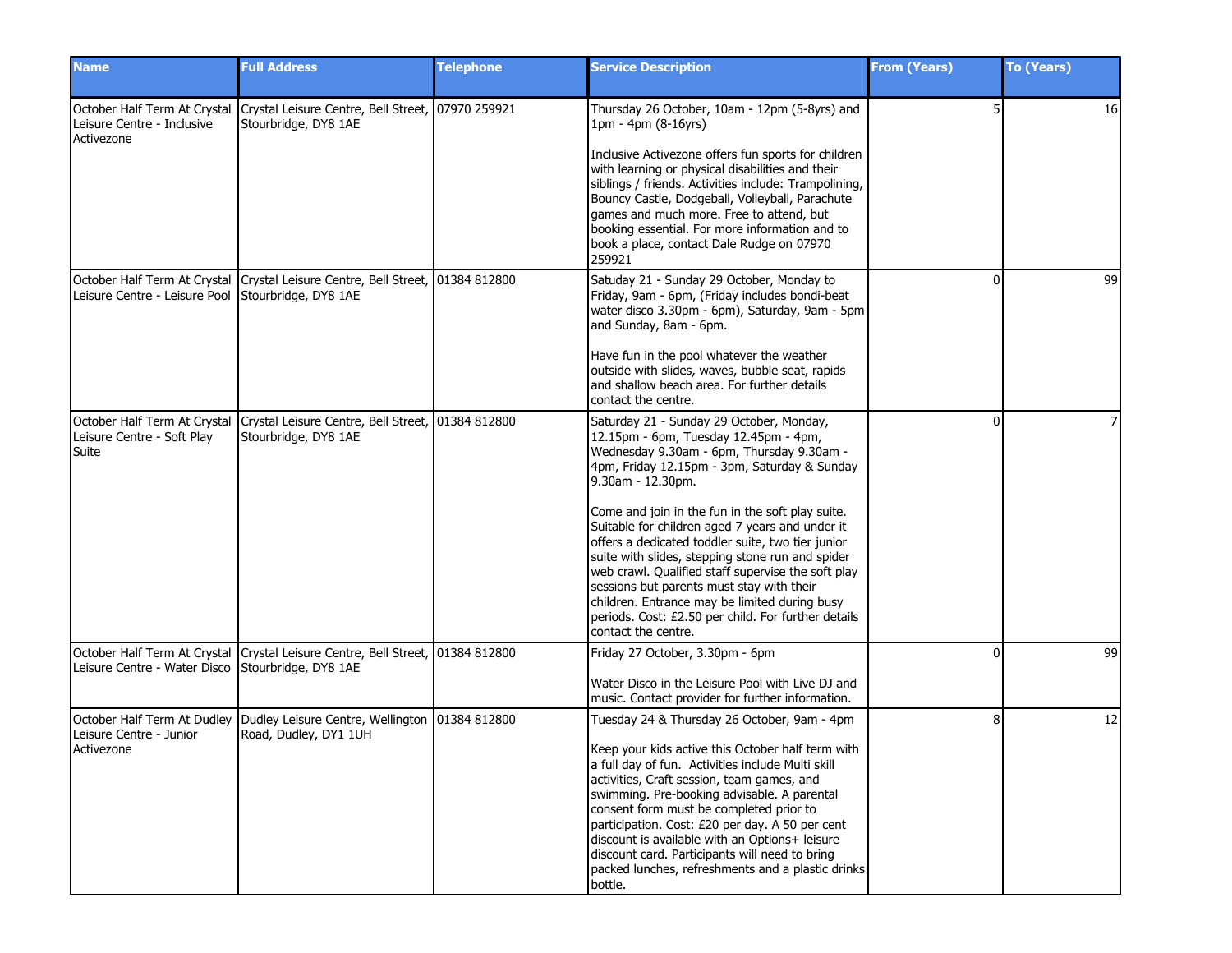| <b>Name</b>                                                                                            | <b>Full Address</b>                                            | <b>Telephone</b> | <b>Service Description</b>                                                                                                                                                                                                                                                                                                                                                                                                                                                                                                                                                                                                                            | <b>From (Years)</b> | <b>To (Years)</b> |
|--------------------------------------------------------------------------------------------------------|----------------------------------------------------------------|------------------|-------------------------------------------------------------------------------------------------------------------------------------------------------------------------------------------------------------------------------------------------------------------------------------------------------------------------------------------------------------------------------------------------------------------------------------------------------------------------------------------------------------------------------------------------------------------------------------------------------------------------------------------------------|---------------------|-------------------|
| October Half Term At<br>Halesowen Leisure Centre -<br><b>Fun Float Pool Sessions</b>                   | Halesowen Leisure Centre, Great<br>Cornbow, Halesowen, B63 3AB | 01384 812800     | Monday 23 - Friday 27 October, 1.15pm - 3pm<br>Fun Float Pool Sessions at Halesowen Leisure<br>Centre will be taking place Monday & Friday in<br>the main and learner pool and Tuesday &<br>Thursday in the learner pool only. No age<br>restriction. Costs: £4.20 adults, £2.70 for under<br>16's. A 50 % discount is available with an<br>Options+ leisure discount card. Contact the<br>centre for further details.                                                                                                                                                                                                                                | $\Omega$            | 99                |
| October Half Term At<br>Halesowen Leisure Centre -<br>Mission Impossible Style<br>Inflatable Aqua Pool | Halesowen Leisure Centre, Great<br>Cornbow, Halesowen, B63 3AB | 01384 812800     | Tuesday 24 & Thursday 26 October, 1.15pm -<br>3pm<br>Mission Impossible Style inflatable Aqua Run Pool<br>Sessions. Suitable for over 8 years. Costs: £4.20<br>adults and £2.70 for under 16's. A 50 per cent<br>discount is available with an Options+ leisure<br>discount card. Please note a swimming test is<br>required before participation, children must be a<br>minimum of 1.2 metres. Contact the centre for<br>further details.                                                                                                                                                                                                            | $\mathsf{R}$        | 99                |
| October Half Term At<br>Halesowen Leisure Centre -<br>Special Offer £7 For 7 Days                      | Halesowen Leisure Centre, Great<br>Cornbow, Halesowen, B63 3AB | 01384 812800     | Saturay 21 - Sunday 29 October, 9am - 5pm<br>Special Offer £7 for 7 days when taken out<br>during the school holidays. Take advantage of<br>this offer and receive unlimited access. Includes<br>public swimming, mission impossible style aqua<br>run, pool play mat sessions, squash, table tennis.<br>No booking necessary - just turn up and play.<br>Restrictions on height and swimming ability<br>apply. Aqua run suitable for children 8 years and<br>over. Activities are subject to availability. Squash<br>and table tennis equipment provided with a £5<br>refundable deposit. Children under 8 years must<br>be accompanied by an adult. | $\Omega$            | 99                |
| October Half Term Free<br>Activities - Huntingtree Park<br><b>Activity Centre</b>                      | Huntingtree Park, Huntingtree<br>Road, Halesowen, B63 1AU      | 01384 814305     | Tuesday 24 - Saturday 28 October, 2pm - 4pm<br>Free activity sessions at Huntingtree Park during<br>October Half Term. These sessions are run by<br>qualified parks physical activity activators and<br>include free play, multisport, tennis, rounders,<br>basketball & football. There is no need to book<br>just turn up. Equipment is provided, but sensible<br>clothing and footwear must be worn. Please call<br>for further details.                                                                                                                                                                                                           |                     | 14                |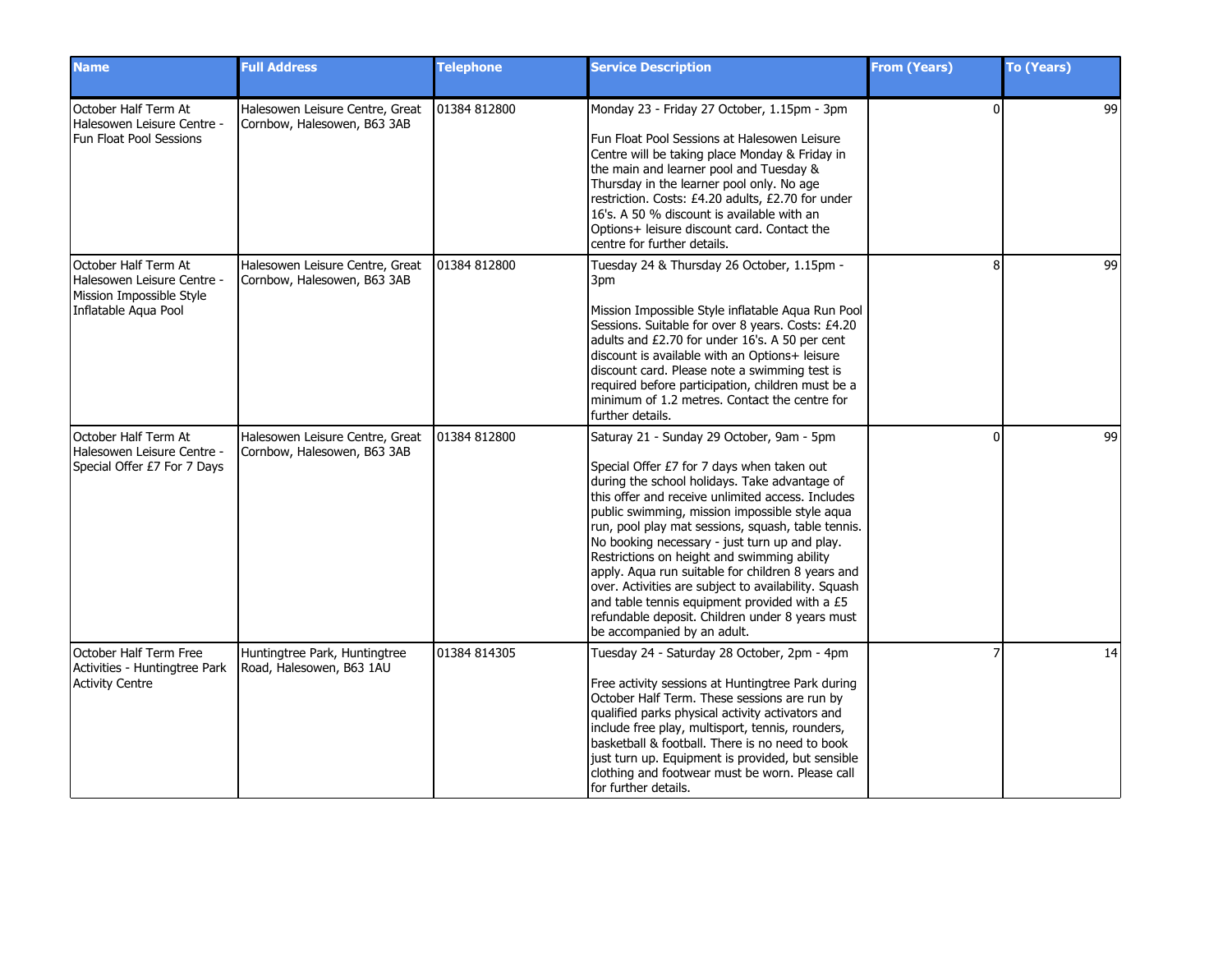| <b>Name</b>                                                                     | <b>Full Address</b>                                                                            | <b>Telephone</b> | <b>Service Description</b>                                                                                                                                                                                                                                                                                                                                                                                                                                                                            | <b>From (Years)</b> | <b>To (Years)</b> |
|---------------------------------------------------------------------------------|------------------------------------------------------------------------------------------------|------------------|-------------------------------------------------------------------------------------------------------------------------------------------------------------------------------------------------------------------------------------------------------------------------------------------------------------------------------------------------------------------------------------------------------------------------------------------------------------------------------------------------------|---------------------|-------------------|
| October Half Term Free<br>Activities - Mary Stevens<br>Park Activity Centre     | Mary Stevens Park, Worcester<br>Street, Stourbridge, DY8 2AB                                   | 01384 813963     | Tuesday 24 - Saturday 28 October, 2pm - 4pm<br>Free activity sessions at Mary Stevens Park<br>during October Half Term. These sessions are run<br>by qualified parks physical activity activators and<br>include free play, multisport, tennis, rounders,<br>basketball & football. There is no need to book<br>just turn up. Equipment is provided, but sensible<br>clothing and footwear must be worn. Please call<br>for further details.                                                          |                     | 14                |
| October Half Term Free<br>Activities - Netherton Park<br><b>Activity Centre</b> | Activity Centre And Healthy Hub,<br>Netherton Park, Netherton, DY2<br>9EX                      | 01384 814307     | Tuesday 24 - Saturday 28 October, 2pm - 4pm<br>Free activity sessions at Netherton Park during<br>October Half Term. These sessions are run by<br>qualified parks physical activity activators and<br>include free play, multisport, tennis, rounders,<br>basketball & football. There is no need to book<br>just turn up. Equipment is provided, but sensible<br>clothing and footwear must be worn. Please call<br>for further details.                                                             |                     | 14                |
| October Half Term Free<br><b>Activity Centre</b>                                | Silver Jubilee Park, Birmingham<br>Activities - Silver Jubilee Park New Road, Dudley, WV14 9SZ | 01384 813747     | Tuesday 24 - Saturday 28 October, 2pm - 4pm<br>Free activity sessions at Silver Jubilee Park during<br>October Half Term. These sessions are run by<br>qualified parks physical activity activators and<br>include free play, multisport, tennis, rounders,<br>basketball & football. There is no need to book<br>just turn up. Equipment is provided, but sensible<br>clothing and footwear must be worn. Please call<br>for further details.                                                        |                     | 14                |
| Overend Autumn Event                                                            | Overend Methodist Mission,<br>Banners Street, Cradley,<br>Halesowen, B63 2SL                   | 07921 581516     | Thursday 26 October, 10.30am - 12.30pm<br>Overend Methodist Church Autumn event. There<br>will be craft activities, food and games. This<br>event is for children and young people. Parents<br>are welcome too and pre-school age children<br>must be accompanied by an adult throughout the<br>event. Booking places for this event is essential,<br>and need to be booked by Sunday 22 October at<br>the latest. Please text Debbie Westwood on<br>07921 581516 or e-mail<br>debbiewestwood@sky.com | <sup>0</sup>        | 99                |
| Pensnett Community Centre<br>- Family Shopping Event                            | Pensnett Community Centre, High 101384 79521<br>Street, Pensnett, Brierley Hill, DY5<br>4JQ    |                  | Saturday 21 October, 11am - 2pm<br>Family Shopping event at Pensnett Community<br>Centre. Please come along and help us keep the<br>centre open. Contact provider for further details.                                                                                                                                                                                                                                                                                                                | <sup>0</sup>        | 99                |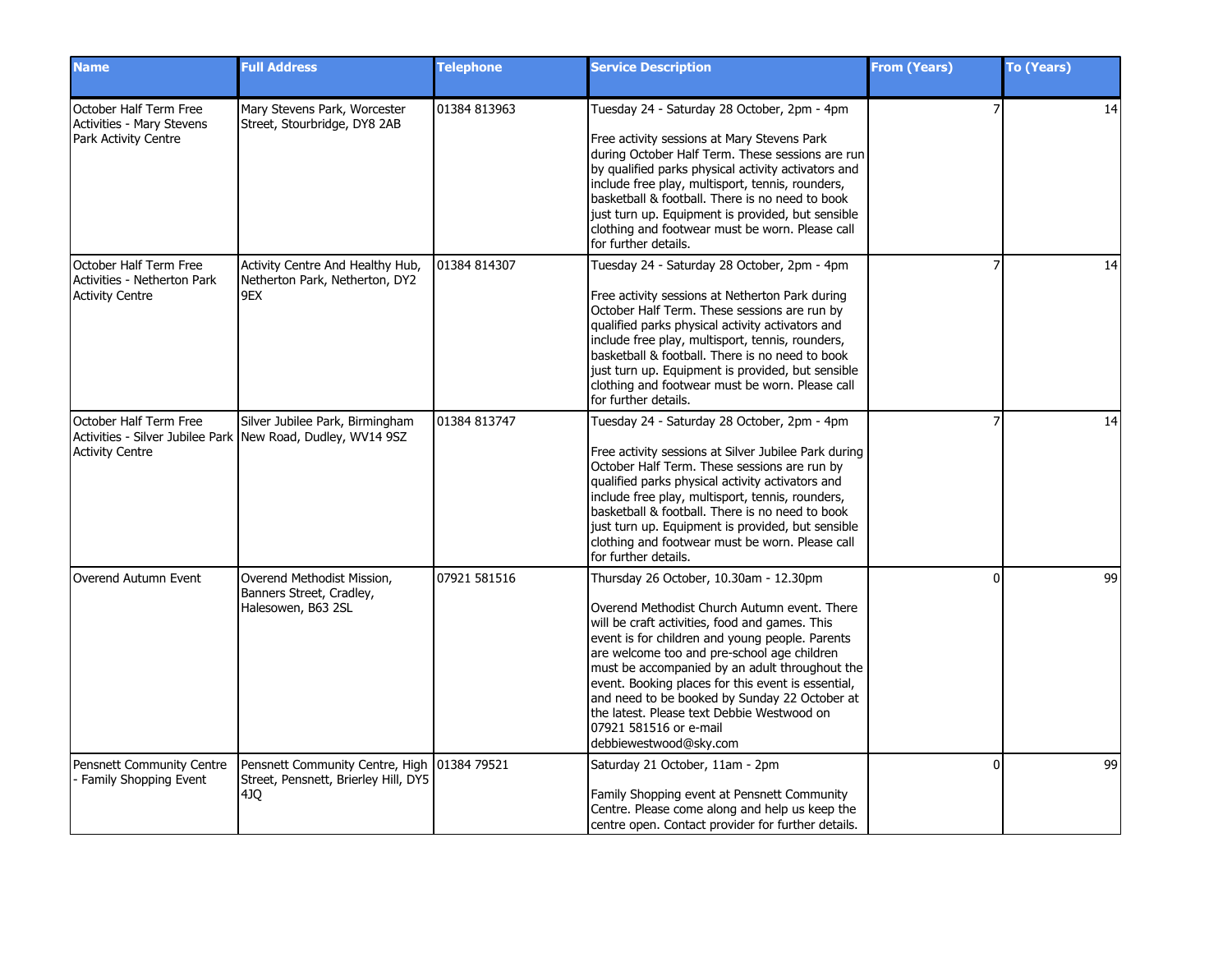| <b>Name</b>                                          | <b>Full Address</b>                                                                          | <b>Telephone</b> | <b>Service Description</b>                                                                                                                                                                                                                                                                                                                                                                                                                                                                                                                                                                                                                                                                                                                                                                                                                                                                                                                                                                                                                                                                                                                                       | <b>From (Years)</b> | <b>To (Years)</b> |
|------------------------------------------------------|----------------------------------------------------------------------------------------------|------------------|------------------------------------------------------------------------------------------------------------------------------------------------------------------------------------------------------------------------------------------------------------------------------------------------------------------------------------------------------------------------------------------------------------------------------------------------------------------------------------------------------------------------------------------------------------------------------------------------------------------------------------------------------------------------------------------------------------------------------------------------------------------------------------------------------------------------------------------------------------------------------------------------------------------------------------------------------------------------------------------------------------------------------------------------------------------------------------------------------------------------------------------------------------------|---------------------|-------------------|
| Pensnett Community Centre<br>Halloween Family Disco  | Pensnett Community Centre, High   01384 79521<br>Street, Pensnett, Brierley Hill, DY5<br>4JQ |                  | Friday 20 October, 7.30pm - 11pm<br>Halloween Family Disco at Pensnett Community<br>Centre. Bring your own food and drink. Fancy<br>dress optional. Tickets cost £3 per person. Please<br>call 01384 79521 to book tickets or pop into the<br>community centre.                                                                                                                                                                                                                                                                                                                                                                                                                                                                                                                                                                                                                                                                                                                                                                                                                                                                                                  | $\Omega$            | 99                |
| Premier Sports Holiday Club<br>Multi Sports Camp     | Foxyards Primary School,<br>Foxyards Road, Tipton, DY4 8BH                                   | 01953 499040     | Monday 23 - Friday 27 October, 8am - 4.30pm<br>Everyone is invited to join the fun at Premier<br>Sport Holiday! Inspire to Engage is Premier<br>Sport's brand new holiday course initiative. Your<br>children will keep busy and active with a huge<br>variety of activities and sports for them to enjoy<br>during the school holiday. The fun environment<br>on our holiday courses means they mix with<br>loads of children of their own age, get active and<br>most importantly have fun. The programme is<br>accessible across all age groups and abilities. It<br>ensures your children have fun with friends, at<br>the same time learning the importance of living a<br>healthy and active lifestyle. The programme helps<br>your child improve their communication skills,<br>build their self-confidence and develop valuable<br>social skills. It's a fantastic, healthy, way for<br>them to get out of the house. They love being<br>active and of course it's cool being with friends.<br>Costs: £16.50 per session from 8am - 4.30pm or<br>£12.50 per session from 9am - 3pm. Contact<br>provider to book your place or for further<br>information |                     | 12                |
| Pumpkin Carving At Webbs<br><b>West Hagley</b>       | Webbs West Hagley, 155<br>Kidderminster Road South,<br>Hagley, Stourbridge, DY9 0JB          | 01562 860000     | Wednesday 25 - Sunday 29 October, 10am - 4pm<br>Come along and create your own Pumpkin.<br>Children can choose their own pumpkin, scoop it<br>out and older children can carve their own<br>spooky face. Webbs event team will also be on<br>hand to help little ones carve. Then it's time to<br>light up your creation with a free (battery<br>operated) tea light. Book your session in advance<br>to avoid disappointment. Cost: £5 per child<br>including pumpkin and battery operated tealight.<br>Contact provider for further information.                                                                                                                                                                                                                                                                                                                                                                                                                                                                                                                                                                                                               | $\Omega$            | 99                |
| Pumpkin Carving Party At<br>Central Methodist Church | Central Methodist Church, Cross<br>Street, Dudley, DY1 1RW                                   |                  | Tuesday 31 October, 5pm - 7pm<br>Pumpking Carving Party at Central Methodist<br>Church, Dudley. Refreshments and pizza will be<br>provided along with tea lights. Please bring your<br>own pumpkin to carve! Contact provider for<br>further information.                                                                                                                                                                                                                                                                                                                                                                                                                                                                                                                                                                                                                                                                                                                                                                                                                                                                                                        | $\Omega$            | 99                |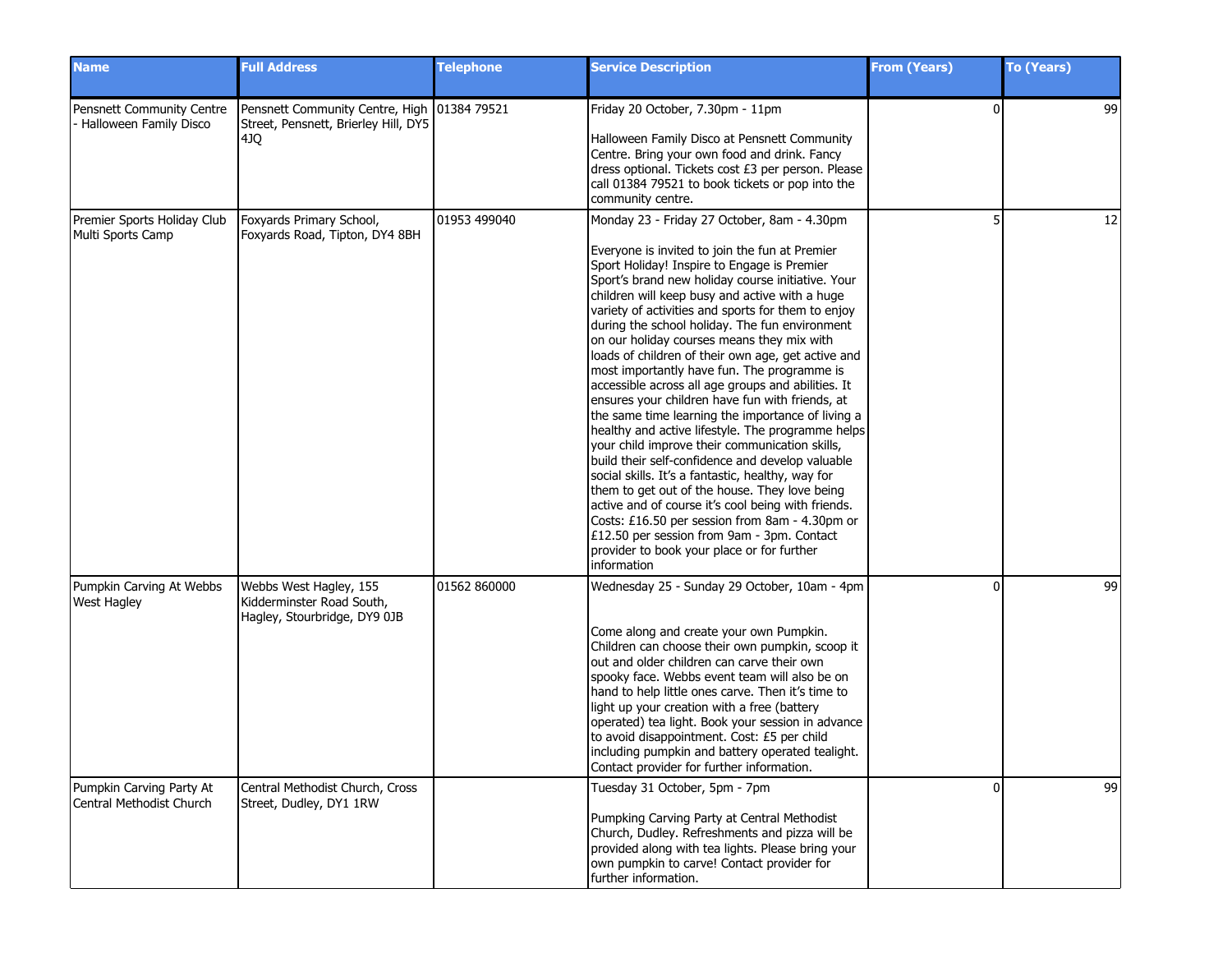| <b>Name</b>                                      | <b>Full Address</b>                                                                                            | <b>Telephone</b> | <b>Service Description</b>                                                                                                                                                                                                                                                                                                                                                                                                                                                                                                                                                                                                                                                                                   | <b>From (Years)</b> | <b>To (Years)</b> |
|--------------------------------------------------|----------------------------------------------------------------------------------------------------------------|------------------|--------------------------------------------------------------------------------------------------------------------------------------------------------------------------------------------------------------------------------------------------------------------------------------------------------------------------------------------------------------------------------------------------------------------------------------------------------------------------------------------------------------------------------------------------------------------------------------------------------------------------------------------------------------------------------------------------------------|---------------------|-------------------|
| Camp                                             | Pure Sport Uk Autumn Sports Oldswinford Ce Primary School,<br>Field Lane, Oldswinford,<br>Stourbridge, DY8 2JQ | 07811 345519     | Tuesday 24 - Thursday 26 October<br>Autumn Sports Camp at Oldswinford CE Primary<br>School. Sessions take place from 9am - 12pm for<br>children aged 3 - 5 years & 9am - 3pm for<br>children aged 6 - 12 years. Sports include<br>football, dodgeball, cricket, tri-golf & team<br>games. Prices start from £6 (3-5 years old) £12<br>(6-12 years old). Discounts available. For further<br>information or to book then please call us on<br>07811 345519                                                                                                                                                                                                                                                    |                     | 12                |
| Rays Farm - October Half<br>Term Fun             | Rays Farm, Rays Bridge Junction<br>With B4363 To Ferny Hall,<br>Billingsley, Highley, WV16 6PF                 | 01299 841255     | Saturday 21 - Sunday 29 October, 10am - 5pm<br>The owls at Rays Farm always look forward to<br>October half term when the Rays Witch visits and<br>brings extra fun. Get creative with Halloween<br>Crafts, Pumpkin carving, explore the creepy<br>corners of Fairytale Forest (wellies are<br>recommended) and solve the Spooky Trail to<br>earn a treat. It's going to be spooktacular!<br>Contact provider for further information.                                                                                                                                                                                                                                                                       | $\Omega$            | 99                |
| Rb Sports Autumn Holiday<br>Multi Sports Camps   | Tenterfields Primary School,<br>Tenterfields, Halesowen, B63 3LH                                               | 0121 695 1394    | Monday 23 - Friday 27 October<br>Keep your children Active during October Half<br>Term at RB Sports Summer Holiday Camp. Multi-<br>skills, activities include: fencing, archery,<br>dodgeball, football, basketball, kwik cricket,<br>gymnastics and much more. If pre-booked £20<br>per full day (8am - 4.30pm), £16 (9am - 3.30pm)<br>£12 half day (8am - 12pm or 12.30pm - 4.30pm),<br>E90 full week. If you wish to pay on the day, E22<br>full day, £18 from 9am - 3.30pm, £100 full<br>week, £13 half day, If you book early, you can<br>book a full week for £80. You must provide your<br>own food and drinks and wear suitable clothing.<br>Contact RB Sport to book or for further<br>information. |                     | 11                |
| Red House Glass Cone -<br>Glass Fusion: Monsters | Red House Glass Cone, Red<br>House Glass Cone, Wordsley,<br>Stourbridge, DY8 4AZ                               | 01384 812381     | Thursday 26 October, Sessions at 10.30am,<br>11.30am, 1pm & 2pm<br>Working in our glass fusing studio make lovely<br>glass treasures. Sessions last about 40 minutes<br>and need to be booked in advance. Cost: £4.50<br>per person. Sessions are suitable for children<br>5yrs and over. Due to the handling of small<br>pieces of glass we do not recommend to children<br>under 5yrs. Pre-booking is essential.                                                                                                                                                                                                                                                                                           |                     | 99                |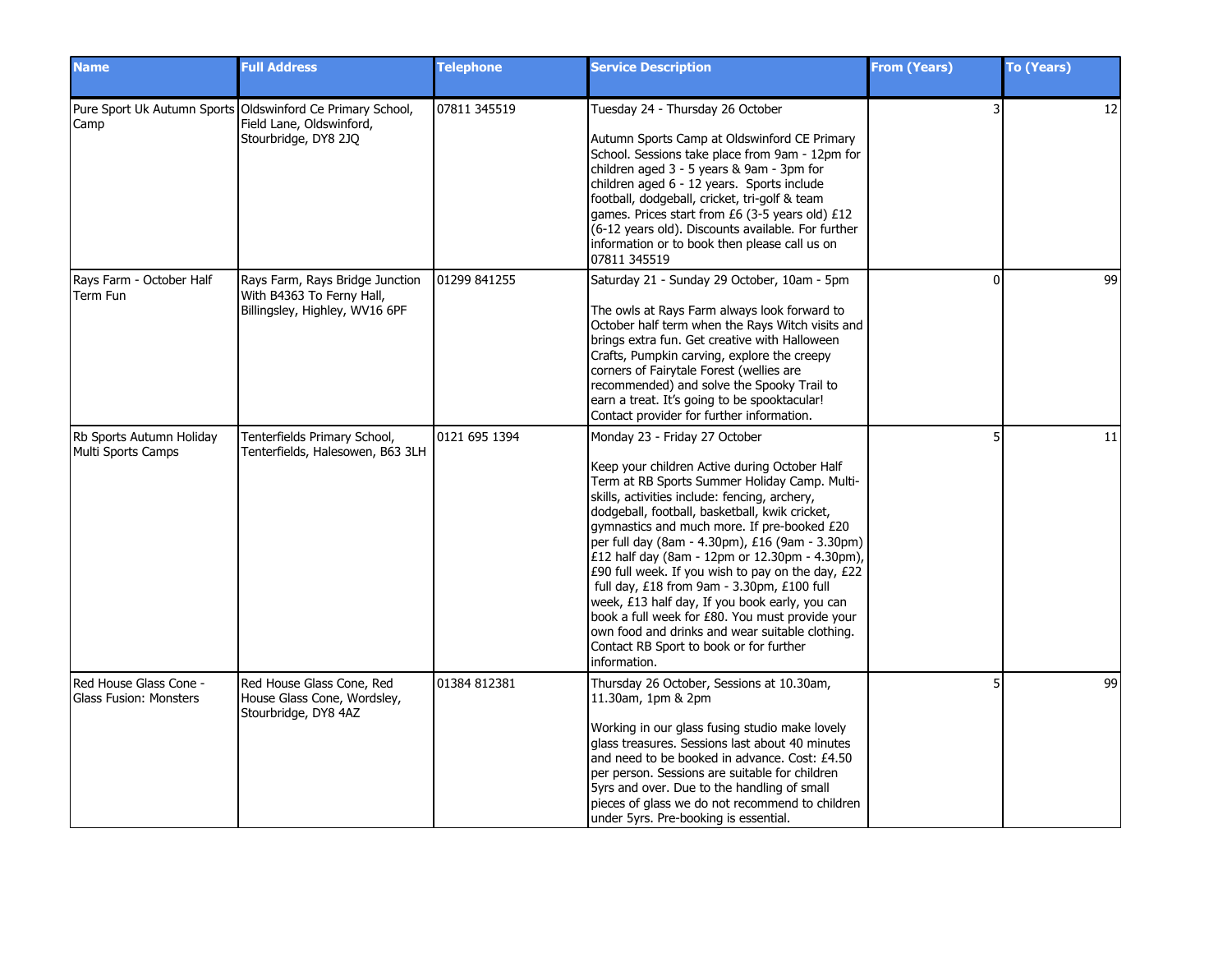| <b>Name</b>                                      | <b>Full Address</b>                                                              | <b>Telephone</b> | <b>Service Description</b>                                                                                                                                                                                                                                                                                                                                                                                                                                                                                                                                                                                                                                                         | <b>From (Years)</b> | <b>To (Years)</b> |
|--------------------------------------------------|----------------------------------------------------------------------------------|------------------|------------------------------------------------------------------------------------------------------------------------------------------------------------------------------------------------------------------------------------------------------------------------------------------------------------------------------------------------------------------------------------------------------------------------------------------------------------------------------------------------------------------------------------------------------------------------------------------------------------------------------------------------------------------------------------|---------------------|-------------------|
| Red House Glass Cone -<br>Glass Fusion: Ninjas   | Red House Glass Cone, High<br>Street, Wordsley, DY8 4AZ                          | 01384 812381     | Tuesday 24 October, Sessions at 10.30am,<br>11.30am, 1pm & 2pm<br>Working in our glass fusing studio make lovely<br>glass treasures. Sessions last about 40 minutes<br>and need to be booked in advance. Cost: £4.50<br>per person. Sessions are suitable for children<br>5yrs and over. Due to the handling of small<br>pieces of glass we do not recommend to children                                                                                                                                                                                                                                                                                                           |                     | 99                |
| Red House Glass Cone -<br>Ninja Family Day       | Red House Glass Cone, High<br>Street, Wordsley, DY8 4AZ                          | 01384 815571     | under 5yrs. Pre-booking is essential.<br>Wednesday 25 October, 10am - 3pm<br>Ninja Family Day at Red House Glass Cone. There<br>will be a variety of activities for children and<br>families which could include interactive story<br>telling, crafts and a trail. Free entry, but there is<br>a cost of £2.50 for crafts. Contact provider for<br>further details.                                                                                                                                                                                                                                                                                                                |                     | 99                |
| Red House Glass Cone -<br>Sticky Saturday        | Red House Glass Cone, High<br>Street, Wordsley, DY8 4AZ                          | 01384 812381     | Saturday 21 October, 1.30pm - 3.30pm<br>Have a go at being messy and sticky. Quick,<br>simple crafts to make and take home with you.<br>Drop in at any time between 1.30pm & 3.30pm<br>but allow 30 minutes. No booking necessary.<br>Contact for dates or further details.                                                                                                                                                                                                                                                                                                                                                                                                        |                     | $\Omega$          |
| Red House Glass Cone -<br><b>Trick And Treat</b> | Red House Glass Cone, Red<br>House Glass Cone, Wordsley,<br>Stourbridge, DY8 4AZ | 01384 812381     | Friday 27 October, 10.30am - 2.30pm<br>Saturday 28 & Sunday 29 October, 11.30am -<br>3.30pm<br>Trick and treat around the Cone. A safe and fun<br>family event. Decorate a goody bag and then see<br>who or what you can find around the site with<br>treats. Places need to be booked in advance                                                                                                                                                                                                                                                                                                                                                                                  |                     | 99                |
| Saints Alive At St Michaels<br>Church            | St Michaels Church Hall, Maynard<br>Avenue, Norton, Stourbridge, DY8<br>3EE      | 07442 499029     | Tuesday 31 October, sessions at 4.30pm -<br>6.30pm & 6pm - 8pm<br>Did you know that the term 'Hallowe'en' comes<br>form All Hallow's Eve? That's the evening before<br>All Saints' (Hallow's) Day. Come and celebrate All<br>Saints with a light party in the Church Hall. Lots<br>of fun for everyone with games, craft and a meal,<br>as well as an opportunity to thank God for all<br>those amazing saints. There are two sessions:<br>$4.30 - 6.30$ pm and 6 - 8pm. (Yes, they do<br>overlap!) Take your pick of the time that suits<br>your family best. We are anticipating a full house<br>so you will need to book. Contact Sian Morgan<br>07442 499029 for more details. | ŋ                   | 99                |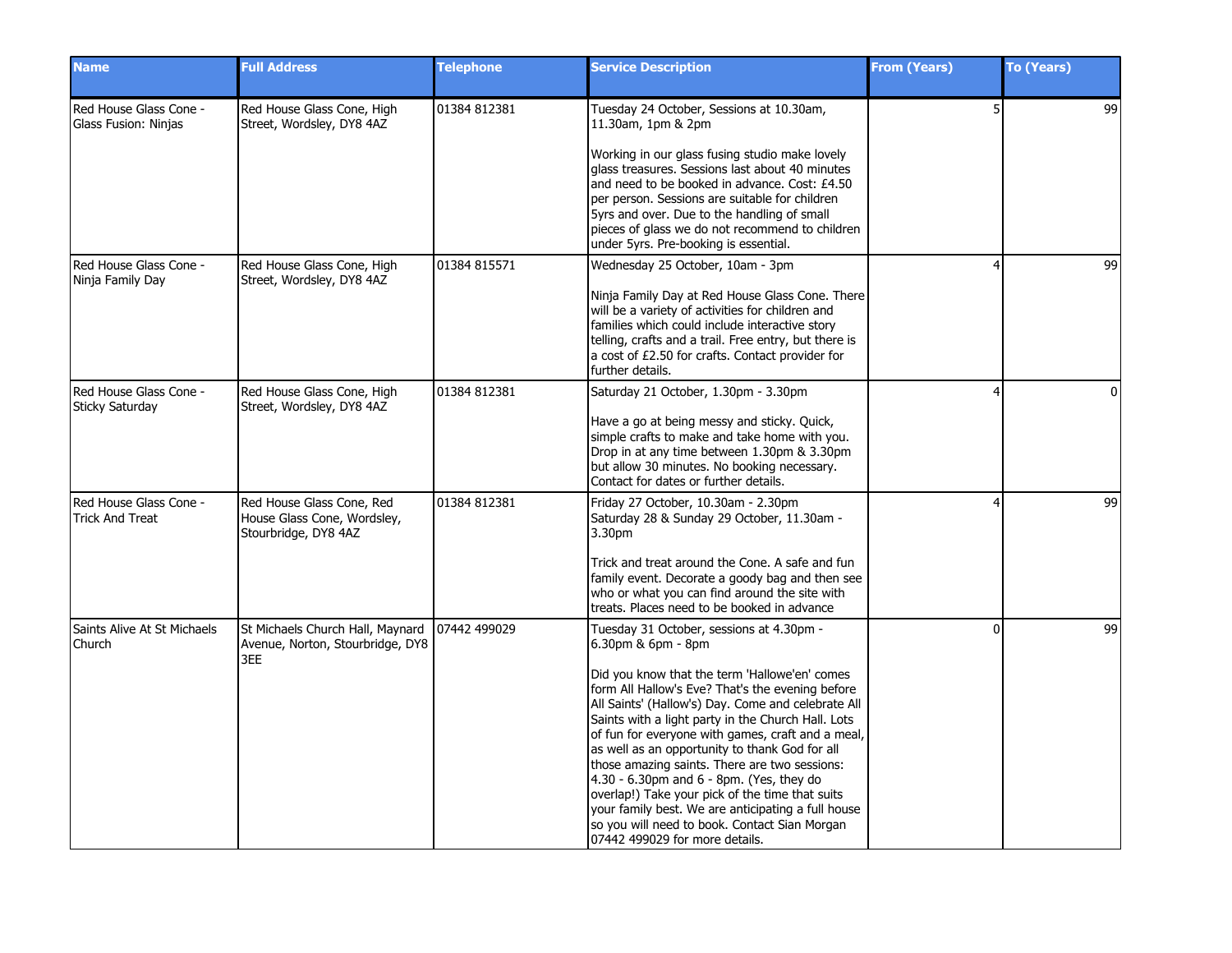| <b>Name</b>                                             | <b>Full Address</b>                                  | <b>Telephone</b> | <b>Service Description</b>                                                                                                                                                                                                                                                                                                                                                                                                                                                                                                                                                                                                  | <b>From (Years)</b> | <b>To (Years)</b> |
|---------------------------------------------------------|------------------------------------------------------|------------------|-----------------------------------------------------------------------------------------------------------------------------------------------------------------------------------------------------------------------------------------------------------------------------------------------------------------------------------------------------------------------------------------------------------------------------------------------------------------------------------------------------------------------------------------------------------------------------------------------------------------------------|---------------------|-------------------|
| Saz's Ceramics & Crafts -<br>Clay Day                   | Studio 8, Red House Glass Cone,<br>Wordsley, DY8 4AZ | 07966 514766     | Thursday 26 October, sessions at 11am & 2pm<br>Let's have a hoot making owls for Hallowe'en!<br>These little fellas are popular at any time of year,<br>but tie in nicely with the theme of magic<br>(Hedwig, for example!) Let Saz know which<br>session you'd like to book as places are limited.<br>Costs: £12.50 per child, £15 per adult, includes<br>repeat visit to glaze your owl.                                                                                                                                                                                                                                  | $\Omega$            | 99                |
| Saz's Ceramics & Crafts -<br>Halloween Party            | Studio 8, Red House Glass Cone,<br>Wordsley, DY8 4AZ | 07966 514766     | Friday 27 October, sessions at 10.30am, 12pm,<br>1.30pm & 3pm<br>Join us for a scarily awesome crafty party to<br>round off your half term hols in style! In<br>collaboration with Glass Quarter Designs and<br>Tandem Crafts, you'll be making not one, but<br>three quality Hallowe'en must haves; a trick or<br>treat felt witch's hat, a spin picture monster and<br>a pottery bat tealight holder! Parties start at<br>10.30am, 12pm, 1.30pm and 3pm and last for an<br>hour and a half. Suitable for ages 5+. Cost: £15<br>per person. Please pay via the website & let Saz<br>know which session you'd like to book. |                     | 99                |
| Saz's Ceramics & Crafts -<br>Harry Pottery Painting Day | Studio 8, Red House Glass Cone,<br>Wordsley, DY8 4AZ | 07966 514766     | Tuesday 24 October, sessions at 11am & 2pm<br>What a wizard idea! Pitch up on your Nimbus<br>2000 and create some magic on a mug, plate,<br>bowl or themed shape. Cost: £10per person.<br>Book your place early, as places are sure to fly!<br>Please contact Saz to let her know whether you<br>want the 11am or 2pm slot.                                                                                                                                                                                                                                                                                                 | ŋ                   | 99                |
| Saz's Ceramics & Crafts -<br>Zentangle Pumpkins         | Studio 8, Red House Glass Cone,<br>Wordsley, DY8 4AZ | 07966 514766     | Wednesday 25 October, sessions at 11am & 2pm<br>Fed up of all the mess gouging out pumpkins<br>every year? Why not learn how to decorate one<br>in a zentangle or henna style design you keep<br>forever? Suitable for adults and children age 8+<br>Sessions start at 11am and 2pm so please let Saz<br>know which workshop you'd like to attend. Costs:<br>£12.50 per child, £15 per adult.                                                                                                                                                                                                                               | 8                   | 99                |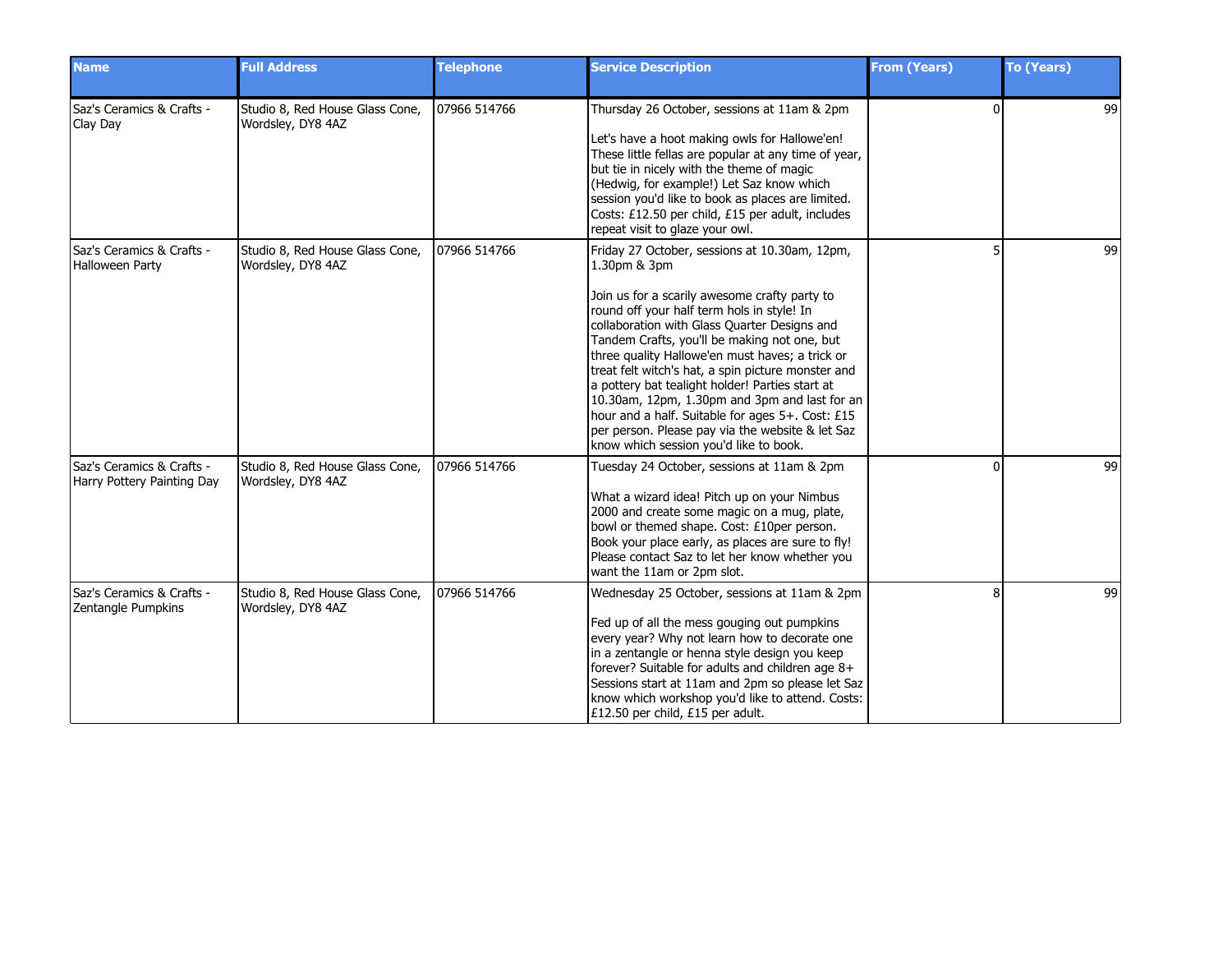| <b>Name</b>                                               | <b>Full Address</b>                                                                    | <b>Telephone</b> | <b>Service Description</b>                                                                                                                                                                                                                                                                                                                                                                                                                                                                                                                                                                                                                                                                                                                                                                                                                                                                                                                                                                                                                                                         | <b>From (Years)</b> | <b>To (Years)</b> |
|-----------------------------------------------------------|----------------------------------------------------------------------------------------|------------------|------------------------------------------------------------------------------------------------------------------------------------------------------------------------------------------------------------------------------------------------------------------------------------------------------------------------------------------------------------------------------------------------------------------------------------------------------------------------------------------------------------------------------------------------------------------------------------------------------------------------------------------------------------------------------------------------------------------------------------------------------------------------------------------------------------------------------------------------------------------------------------------------------------------------------------------------------------------------------------------------------------------------------------------------------------------------------------|---------------------|-------------------|
| Severn Valley Country Park -<br>Fungi Foray               | Visitor Centre, Severn Valley<br>Country Park, Alveley, Bridgnorth,<br><b>WV15 6NG</b> | 01746 781192     | Monday 23 October, 10am - 12pm or 1.30pm -<br>3.30pm.<br>Our rangers will be joined by Jo Weightman of<br>Herefordshire Fungus Survey Group for this<br>guided walk. It will be a good opportunity to get<br>outdoors, amongst the autumn colours, to find<br>out which of the many fungi on the park can be<br>eaten and which cannot. Places are limited to 15<br>per session. Booking and payment in advance are<br>required. Please call 01746 781192. Costs: Adults<br>£4.50, Children £3. Price includes a hot drink &<br>biscuits                                                                                                                                                                                                                                                                                                                                                                                                                                                                                                                                           | $\Omega$            | 99                |
| Severn Valley Country Park -<br>Halloween Story & Crafts  | Visitor Centre, Severn Valley<br>Country Park, Alveley, Bridgnorth,<br>WV15 6NG        | 01746 781192     | Wednesday 25 October, sessions at 10am - 12pm<br>& 1.30pm - 3.30pm<br>Enjoy the popular Halloween story 'Room on the<br>Broom' with our rangers and volunteers. Also,<br>mix up some spooky potions and make yourself a<br>wizard's hat and witches broom! Please dress for<br>the outdoors. Costs: Children £3.50, Adults free.<br>Please call 01746 781 192 to book your place.<br>Under 8s must be accompanied by an adult.<br>Suitable for ages 4 and upwards.                                                                                                                                                                                                                                                                                                                                                                                                                                                                                                                                                                                                                 | 4                   | 99                |
| Severn Valley Country Park<br><b>Rock And Fossil Hunt</b> | Severn Valley Country Park,<br>Country Park Way, Alveley, WV15<br>6NG                  | 01746 781192     | Tuesday 24 October, 1.30pm - 3.30pm<br>Join our rangers and local experts from<br>'Geologists in the Geopark' and try to find your<br>own carboniferous fossil! This family friendly 2<br>hour session starts at the visitor centre with a<br>brief introduction to the fascinating geology of<br>the park and what you might expect to find<br>during the fossil hunt. The experts from<br>'Geologists in the Geopark' will be on hand to<br>share their knowledge as you dig in to an<br>exposed area of coal spoil to see what you can<br>discover. At the end of the session, return to the<br>Severn Valley Country Park Visitor Centre to<br>examine your finds under a microscope. The<br>fossils can be found on the surface or just<br>underneath it so please bring a small trowel and<br>a plastic tub with you to aid your fossil hunting.<br>You will be able to take home your finds along<br>with an identification sheet. Booking essential.<br>Costs: Child £3.50, adult free. All children must<br>be accompanied by an adult. Suitable for age 5<br>and upwards | 5                   | 99                |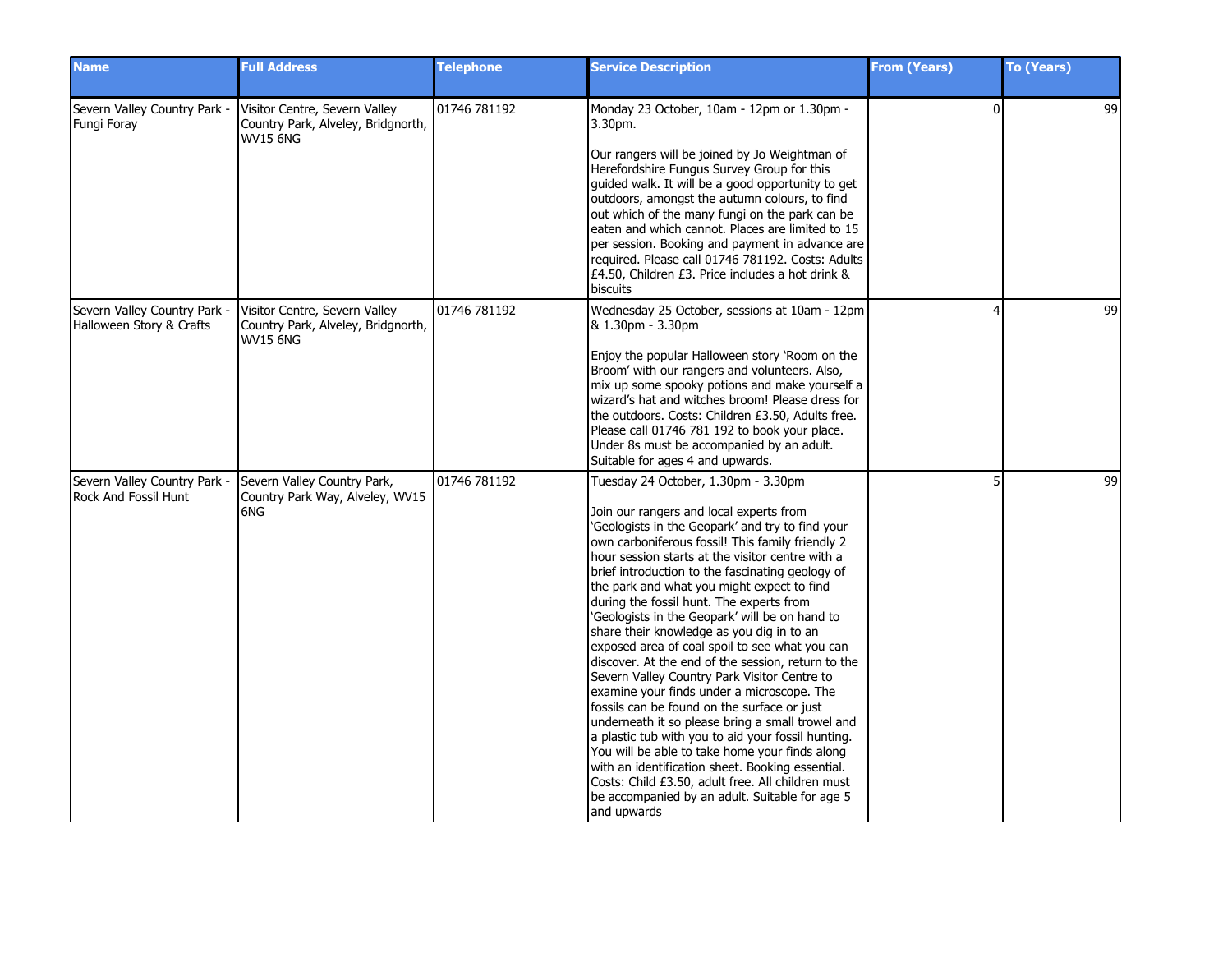| <b>Name</b>                                              | <b>Full Address</b>                                                      | <b>Telephone</b> | <b>Service Description</b>                                                                                                                                                                                                                                                                                                                                                                                                                                                                                                                                                                                                                                                                                                                                                                                                                                             | <b>From (Years)</b> | <b>To (Years)</b> |
|----------------------------------------------------------|--------------------------------------------------------------------------|------------------|------------------------------------------------------------------------------------------------------------------------------------------------------------------------------------------------------------------------------------------------------------------------------------------------------------------------------------------------------------------------------------------------------------------------------------------------------------------------------------------------------------------------------------------------------------------------------------------------------------------------------------------------------------------------------------------------------------------------------------------------------------------------------------------------------------------------------------------------------------------------|---------------------|-------------------|
| Severn Valley Country Park -<br>Self Led Halloween Trail | Severn Valley Country Park,<br>Country Park Way, Alveley, WV15<br>6NG    | 01746 781192     | Saturday 21 - Sunday 29 October, 11am - 4pm<br>Follow our Halloween trail around the park. See if<br>you can solve the creepy clues to win a lolly! The<br>trail is available every day of October Half Term.<br>Drop-by the visitor centre to pick up your copy.<br>Trail Map costs £2 each. Booking not necessary.                                                                                                                                                                                                                                                                                                                                                                                                                                                                                                                                                   |                     | 99                |
| Severn Valley Railway -<br>October Half Term Fun         | The Engine House, Station Road,<br>Highley, Bridgnorth, WV16 6NZ         | 01299 403816     | Saturday 21 - Sunday 29 October<br>We've got a lot happening on the Severn Valley<br>Railway over the October half-term period. There<br>are a whole host of additional activities<br>happening at the Engine House, as well as some<br>great offers to make your day out even better!                                                                                                                                                                                                                                                                                                                                                                                                                                                                                                                                                                                 | ŋ                   | 99                |
| Sporting Stars Coaching<br>Dance & Gymnastics<br>Academy | Lutley Primary School,<br>Brookwillow Road, Halesowen,<br><b>B63 1BU</b> | 01384 380753     | Monday 23 - Friday 27 October, 9am - 4pm<br>Sporting Stars Dance and Gymnastics Academy<br>uses specialist dance and Gymnastics coaches<br>whose aim is to solely focus on enhancing your<br>child's knowledge, confidence and understanding<br>of dance and Gym. Our holiday programme is<br>tailored to allow your child to develop both their<br>technical skills and showcase their creativity is<br>variety of dance genre's and gymnastics routines.<br>All children are required bring a packed lunch<br>daily alongside suitable clothes. Dance outfits<br>and Leotards are allowed but child must have<br>other clothing to wear when leaving. Dance and<br>Gymnastics Academies are open children and<br>young people aged 6-11 years of age. Costs: £15<br>per day or £60 for the week. Contact provider<br>for further information and to book your place. |                     | 11                |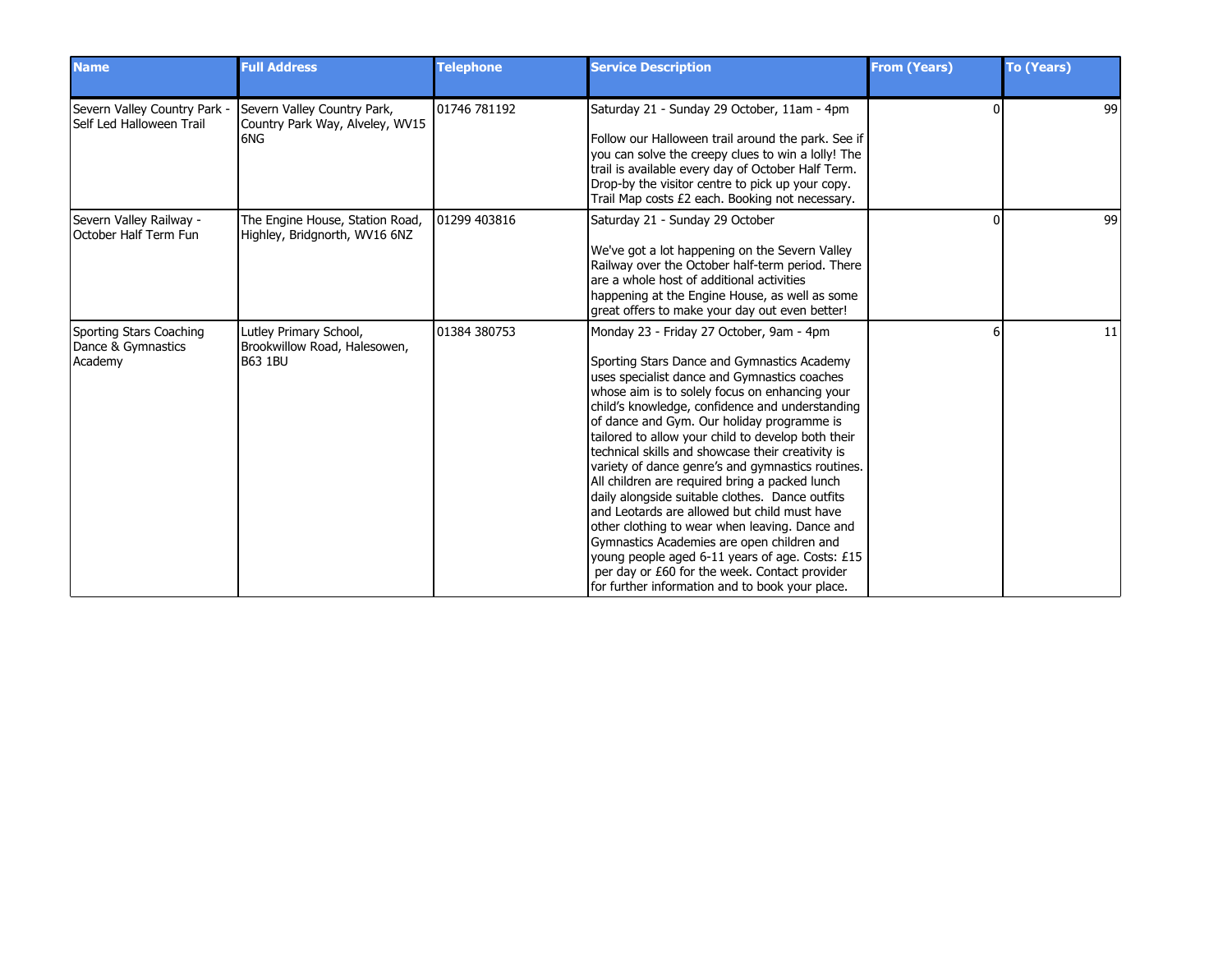| <b>Name</b>                                                            | <b>Full Address</b>                                                             | <b>Telephone</b> | <b>Service Description</b>                                                                                                                                                                                                                                                                                                                                                                                                                                                                                                                                                                                                                                                                                                                                                                                                                                                                                                                                                                             | <b>From (Years)</b> | <b>To (Years)</b> |
|------------------------------------------------------------------------|---------------------------------------------------------------------------------|------------------|--------------------------------------------------------------------------------------------------------------------------------------------------------------------------------------------------------------------------------------------------------------------------------------------------------------------------------------------------------------------------------------------------------------------------------------------------------------------------------------------------------------------------------------------------------------------------------------------------------------------------------------------------------------------------------------------------------------------------------------------------------------------------------------------------------------------------------------------------------------------------------------------------------------------------------------------------------------------------------------------------------|---------------------|-------------------|
| Sporting Stars Coaching Multi Lutley Primary School,<br>Sports Academy | Brookwillow Road, Halesowen,<br><b>B63 1BU</b>                                  | 01384 380753     | Monday 23 - Friday 27 October, 9am - 4pm<br>Sporting Stars Multi-Sports Academy uses<br>qualified and certified coaches to deliver an<br>action packed week of Sport and Activities<br>designed to meet the interests of every child. Our<br>holiday programme is tailored to allow your child<br>to experience a variety of sports and activities<br>from the traditional sports of Football, Tag Rugby<br>and Cricket to the children's favorite Tag Games,<br>Dodgeball and Bench Ball. We may even throw in<br>Wheelchair Basketball as well. All children are<br>required to wear suitable clothing for indoor and<br>outdoor activities and to bring with them a<br>packed lunch and plenty to drinks as breaks will<br>be taken regularly throughout the day. Multi<br>Sports Academies are open children and young<br>people aged 6-11 years of age unless stated<br>otherwise. Costs: £15 per day or £60 for the<br>week. Contact provider for further information<br>and to book your place. | 6                   | 11                |
| St Andrews Church - Family<br>Games Night                              | St Andrews United Reform<br>Church, Bilston Street, Sedgley,<br>Dudley, DY3 1JA | 01902 663632     | Wednesday 25 October, 7pm - 9pm<br>St Andrew's Church will be holding a family<br>games night. Come and enjoy an evening of fun,<br>playing your favourite games. Refreshments<br>available and free entry. All ages welcome, but<br>young children must be accompanied by a<br>responsible adult.                                                                                                                                                                                                                                                                                                                                                                                                                                                                                                                                                                                                                                                                                                     | ŋ                   | 99                |
| Stonehouse Pizza & Carvery<br>Halloween Glow In The Dark<br>Party      | Round Oak Ph, 24 Merry Hill,<br>Quarry Bank, Brierley Hill, DY5<br>1SB          | 01384 484854     | Friday 27 October, 4pm - 6pm<br>Come and join us for our spooky children's UV<br>glow halloween party. Tickets cost £3 (available<br>from the bar) which includes a UV Glow disco,<br>glow in the dark face paint, neon balloon<br>modelling, halloween games and lots of spooky<br>fun!!                                                                                                                                                                                                                                                                                                                                                                                                                                                                                                                                                                                                                                                                                                              | <sup>0</sup>        | 99                |
| Stourbridge Navigation Trust<br>Open Weekend                           | The Bonded Warehouse, Canal<br>Street, Amblecote, DY8 4LU                       | 01384 395216     | Saturday 21 & Sunday 22 October, 10am - 5pm<br>Stourbridge Navigation Trust Open Weekend.<br>This year the Trust will be staging the 34th<br>annual Open Weekend. The event will attract well<br>Jover one hundred boats which will be moored<br>along the historic Stourbridge Canal. There is free<br>admission to the site and there are a number of<br>attractions which include classic vehicles, traction<br>engines, amusements, canal boat trips,<br>fairground organs and a craft fair in the Bonded<br>Warehouse. Mark your diaries now so that you<br>can attend this wonderful local event with<br>something for all the family.                                                                                                                                                                                                                                                                                                                                                           | ŋ                   | 99                |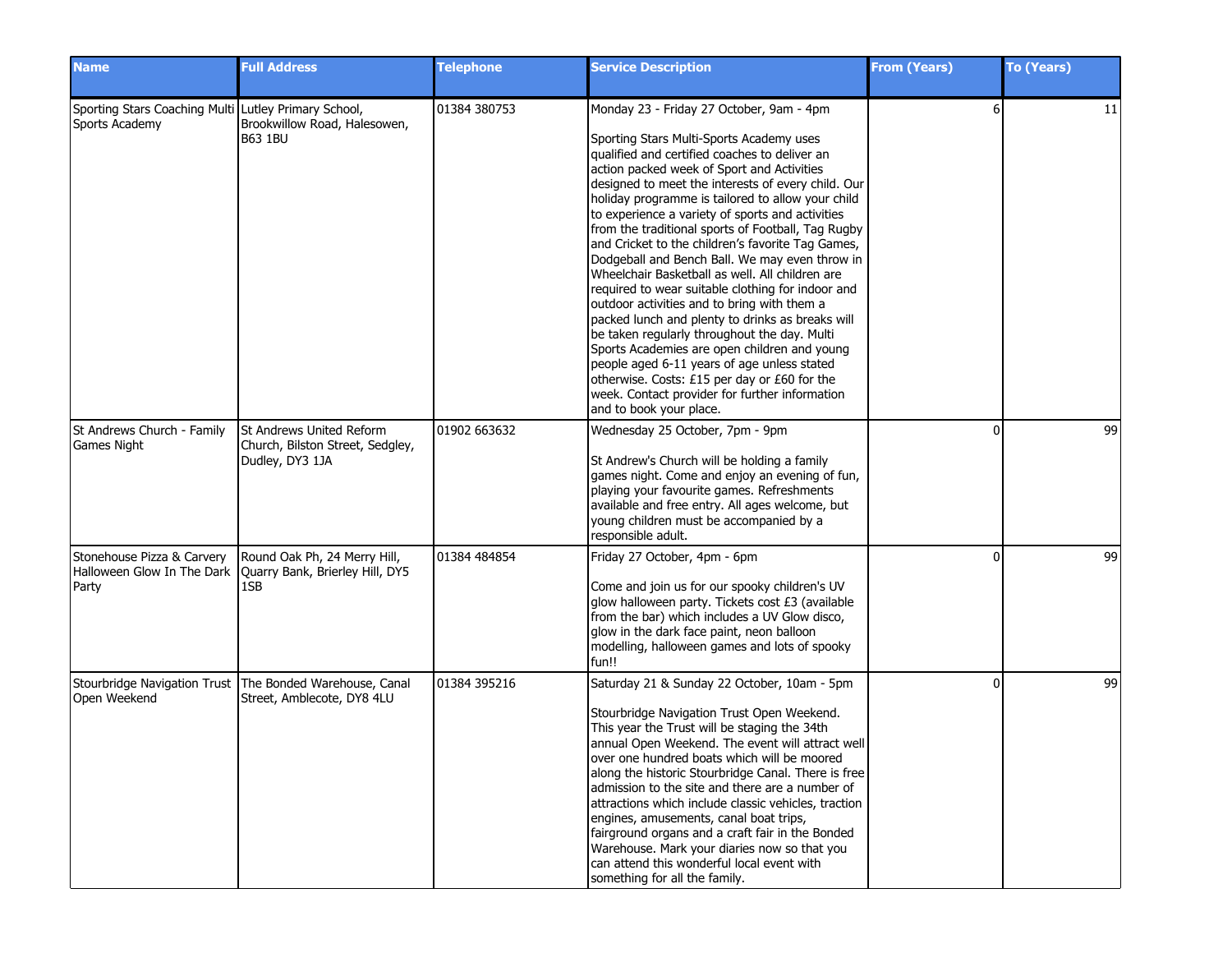| <b>Name</b>                                       | <b>Full Address</b>                                                                          | <b>Telephone</b> | <b>Service Description</b>                                                                                                                                                                                                                                                                                                                                                                                                                                                                                                                                                                                                                                                                                                                                                                       | <b>From (Years)</b> | <b>To (Years)</b> |
|---------------------------------------------------|----------------------------------------------------------------------------------------------|------------------|--------------------------------------------------------------------------------------------------------------------------------------------------------------------------------------------------------------------------------------------------------------------------------------------------------------------------------------------------------------------------------------------------------------------------------------------------------------------------------------------------------------------------------------------------------------------------------------------------------------------------------------------------------------------------------------------------------------------------------------------------------------------------------------------------|---------------------|-------------------|
| Stourbridge Tennis Club -<br>Junior Holiday Camps | Stourbridge Lawn Tennis And<br>Squash Club, Sugarloaf Lane,<br>Iverley, Stourbridge, DY7 6PS | 07800 936550     | Wednesday 25 October<br>Anyone for tennis? Junior Holiday Camps at<br>Stourbridge Tennis Club. Join us for the basics,<br>fun, games and competition. Costs: £30, 9-3pm,<br>£17, 9am - 12pm & £12, 1pm - 3pm. To book on,<br>please contact Grant or Kirk on 07800 936550.                                                                                                                                                                                                                                                                                                                                                                                                                                                                                                                       | $\Omega$            | 99                |
| Summerhill Pathways -<br>Football Fun             | The Summerhill School, Lodge<br>Lane, Kingswinford, DY6 9XE                                  | 01384 816171     | Tuesday 24 - Thursday 26 October, 9.30am -<br>12.30pm<br>Football fun at Summerhill Pathways. The<br>sessions will be lead by FA Football Coach George<br>who will use a game centred approach and will<br>include activities focusing on various football skills<br>including dribbling, passing, shooting and<br>teamwork. The sessions will take place outside<br>on our all weather pitch. Sessions are suitable for<br>all abilities. Children should wear clothing suitable<br>for sporting activities, trainers and shin pads, a<br>waterproof jacket may be required in case it<br>rains. Children will need to bring a drink and a<br>mid morning snack. Suitable for children ages 7-<br>11 years. Cost: £7.28 per day. See the website or<br>contact for further details and to book. |                     | 11                |
| Summerhill Pathways - Kids<br>In The Kitchen      | The Summerhill School, Lodge<br>Lane, Kingswinford, DY6 9XE                                  | 01384 816171     | Tuesday 24 & Wednesday 25 October, 1pm -<br>3pm<br>Each two hour session will look at a variety of<br>cooking skills and techniques using a Halloween<br>theme and will include a practical cooking<br>session. By the end of each session these<br>'budding chefs' will have had the experience of<br>preparing and cooking two recipes. All ingredients<br>will be provided. Long hair must be tied back.<br>Aimed for children aged 7-11 and children will<br>need to bring a apron, a suitable container to<br>take food home and a drink. Cost: £12.24 per<br>day. See the website or contact for further details<br>and to book.                                                                                                                                                           |                     | 11                |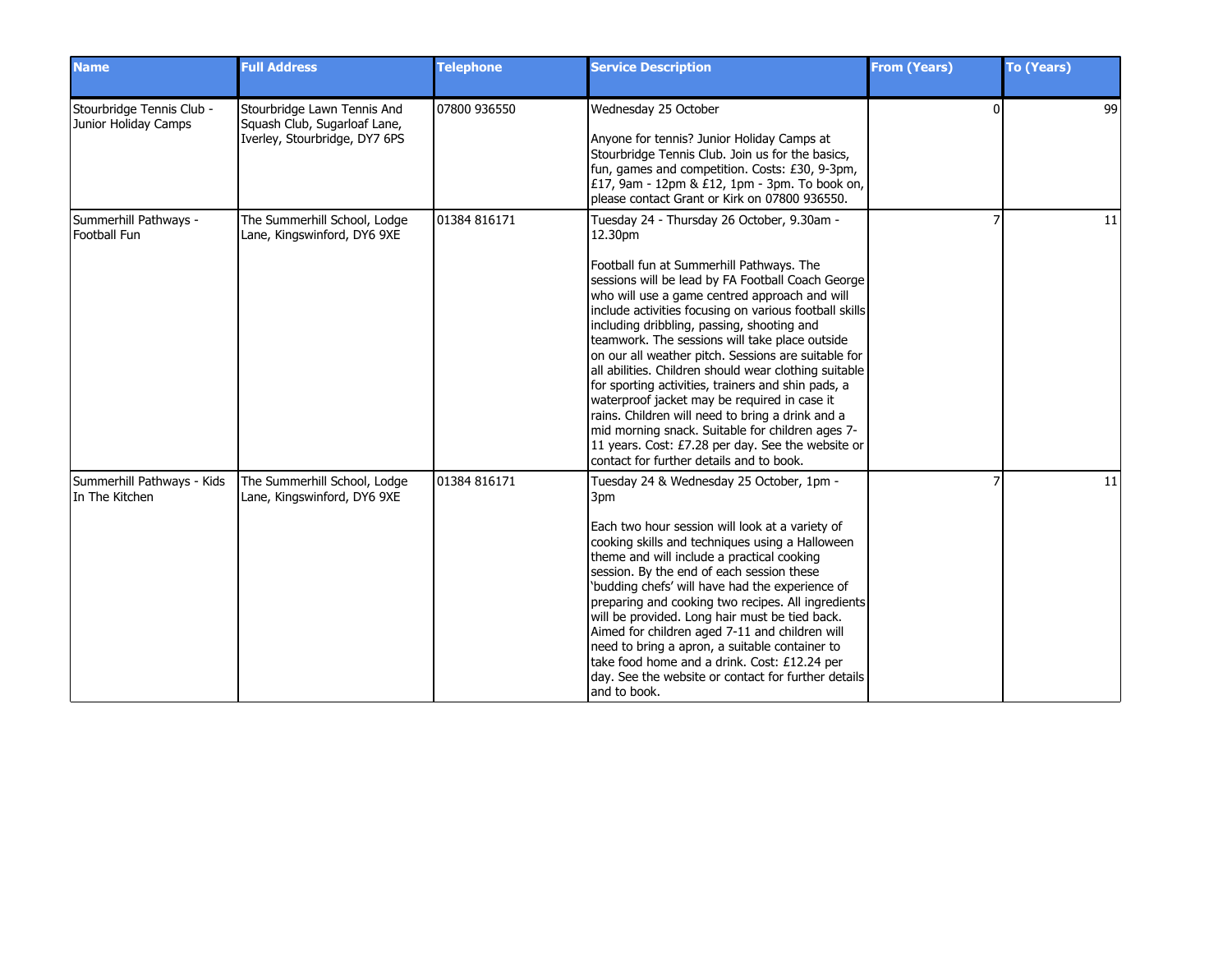| <b>Name</b>                                                    | <b>Full Address</b>                                                               | <b>Telephone</b> | <b>Service Description</b>                                                                                                                                                                                                                                                                                                                                                                                                                                                                                                                                                                                                                                                 | <b>From (Years)</b> | To (Years) |
|----------------------------------------------------------------|-----------------------------------------------------------------------------------|------------------|----------------------------------------------------------------------------------------------------------------------------------------------------------------------------------------------------------------------------------------------------------------------------------------------------------------------------------------------------------------------------------------------------------------------------------------------------------------------------------------------------------------------------------------------------------------------------------------------------------------------------------------------------------------------------|---------------------|------------|
| Summerhill Swim Scheme -<br>Swimming Crash Courses             | The Summerhill School, Lodge<br>Lane, Kingswinford, DY6 9XE                       | 01384 816171     | Monday 23 - Friday 27 October<br>Swmming crash courses can provide an ideal<br>chance for children already having swimming<br>lessons to build on the skills they are currently<br>learning. They are also equally effective as an<br>introduction to swimming lessons. Each crash<br>course is run over consecutive days with a half<br>hour session at the same time each day. Crash<br>courses are available for children already<br>attending the swim scheme and for those who<br>are not. See the website or contact provider for<br>further details or to book.                                                                                                     |                     | 99         |
| Swimrite Swimming Club<br>October Intensive Holiday<br>Courses | The Crestwood School, Bromley<br>Lane, Kingswinford, DY6 8QG                      | 07908 962500     | Monday 23 - Friday 27 October, 9am - 1pm<br>Intensive courses are a great way to start your<br>child off on their swimming journey or they can<br>offer your child a boost within their term time<br>swimming classes which will allow them to<br>progress faster and become more confident. The<br>course will run the entire week (Mon-Fri) offering<br>all Swimrite graded lessons. By swimming every<br>day this will have a huge impact upon the<br>swimmers water confidence and swimming<br>ability. Sessions will be 1/2 hour long so using the<br>swimmers maximum attention span to the<br>maximum. Contact provider for further details<br>and to book a place. |                     | 99         |
| Tandem Crafts -<br>Goosebumps                                  | Studio 7, Red House Glass Cone,<br>Wordsley, DY8 4AZ                              | 07871 515489     | Saturday 28 October, 1.30pm - 2.30pm<br>Tandem Crafts will be holding 'Goosebumps'<br>Story Book & Craft Session in Studio 7 at Red<br>House Glass Cone. Suitable for children aged 6-<br>10 years. Cost: £6 per child. Booking required.<br>Contact for further details and to book your<br>place.                                                                                                                                                                                                                                                                                                                                                                        | 6                   | 10         |
| Again                                                          | Tandem Crafts - Winnie Flies Studio 7, Red House Glass Cone,<br>Wordsley, DY8 4AZ | 07871 515489     | Saturday 28 October, 12pm - 1pm<br>Tandem Crafts will be holding 'Winnie Flies Again'<br>Story Book And Craft Session in Studio 7 at Red<br>House Glass Cone. Suitable for children aged 3-6<br>years old. Cost: £6 per child. Booking required.<br>Contact for further details and to book your<br>I place.                                                                                                                                                                                                                                                                                                                                                               |                     | 6          |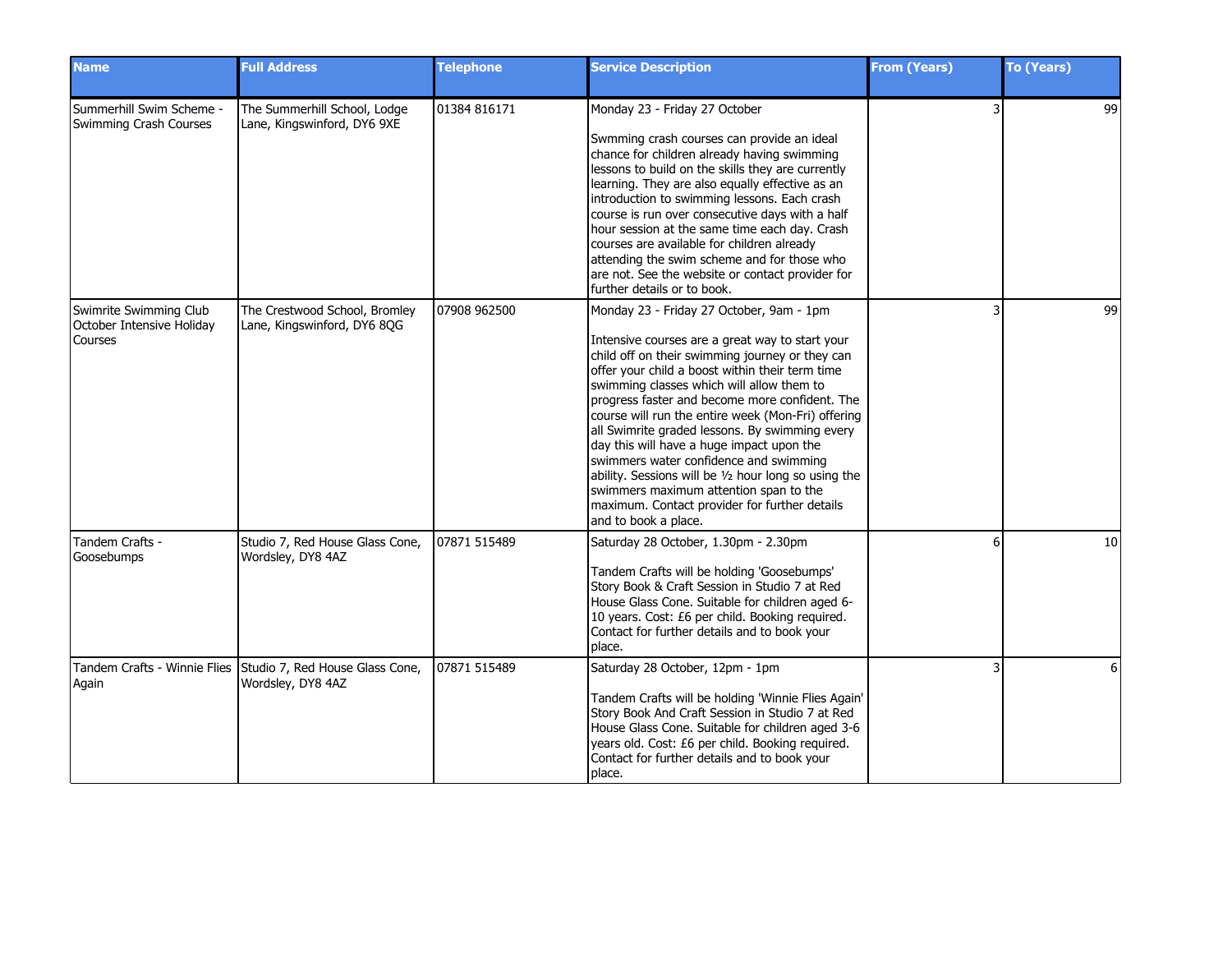| <b>Name</b>                                                                          | <b>Full Address</b>                                                                                                   | <b>Telephone</b> | <b>Service Description</b>                                                                                                                                                                                                                                                                                                                                                                                                                                                                                                                                                                                                                                                                                                                                         | <b>From (Years)</b> | <b>To (Years)</b> |
|--------------------------------------------------------------------------------------|-----------------------------------------------------------------------------------------------------------------------|------------------|--------------------------------------------------------------------------------------------------------------------------------------------------------------------------------------------------------------------------------------------------------------------------------------------------------------------------------------------------------------------------------------------------------------------------------------------------------------------------------------------------------------------------------------------------------------------------------------------------------------------------------------------------------------------------------------------------------------------------------------------------------------------|---------------------|-------------------|
| Teddy Bears Picnic & Kids<br>Disco                                                   | Brierley Hill Civic Hall, Bank<br>Street, Brierley Hill, DY5 3DA                                                      | 01384 573381     | Monday 23 October, 1pm - 3.30pm<br>Big Bear is inviting you to the best picnic in town!<br>Bring your favourite Teddy friend down to the<br>Teddy Bear's Forest and join in the fun. Little<br>Bear is a bit worried about making new friends<br>but you can help him on his journey as he learns<br>when to be wary, when to be scary and when to<br>be bear-y! With singalong songs, join-in dances<br>and funny stories; this enchanting interactive<br>musical adventure will leave pre-schoolers singing<br>with glee and laughing until they are tired little<br>teddy bears! Don't forget to bring your favourite<br>Teddy! Kids Disco on after the show, have a<br>dance with the little ones! Tickets cost £8.50.<br>Meet and Greet Teddy after the show. | $\Omega$            | 99                |
| The Albion Foundation -<br>October Half Term Camp<br>2017                            | Redhill School, Junction Road,<br>Stourbridge, DY8 1JX                                                                | 0871 271 9840    | Monday 23 - Friday 27 October, 10am - 3.30pm<br>The Albion Foundation October Half Term Holiday<br>Camp at Redhill School. You can book either the<br>soccer camp or goalkeeper camp. All children<br>must bring suitable clothing, indoor and outdoor<br>footwear, along with food and drinks for each<br>day. The total cost for each camp is £60 for the<br>week or for individual days £15. Contact provider<br>for further information and to book your place.                                                                                                                                                                                                                                                                                                | $\lambda$           | 14                |
| The Fitness Factory - Fitness   Linkwood Industrial Estate,<br><b>Stars Sessions</b> | Bradley Road, Stourbridge, DY8<br>1UN                                                                                 | 01384 444642     | Tuesday 24 October, 10am - 12pm<br>Fitness Stars Session at The Fitness Factory.<br>Activities include games, dancing, parachute fun<br>and kids yoga. Session suitable for boys & girls<br>aged 4yrs and over. Cost: £6 per child. Book<br>online on the Fitta Kids page or at the Fitness<br>Factory reception.                                                                                                                                                                                                                                                                                                                                                                                                                                                  |                     | 99                |
| In Boots                                                                             | The New Adventures Of Puss   Wolverhampton Grand Theatre,<br>Lichfield Street, City Centre,<br>Wolverhampton, WV1 1DE | 01902 429212     | Monday 23 October, 2.30pm<br>Starring Julie Paton from Cats as Puss In Boots<br>and Grand Theatre pantomime dame Ian Adams<br>as Queen of Catrovia. Watch Puss help his Master<br>win the hand of the beautiful Princess, and<br>become the richest man in the land. Music, magic<br>and mayhem abound as this clever cat comes out<br>on top. With sing-a-long songs and lots of<br>audience participation THE NEW ADVENTURES<br>OF PUSS IN BOOTS is a purrrrrfect treat for all<br>the family. Contact provider for further details<br>and costs.                                                                                                                                                                                                                | $\Omega$            | 99                |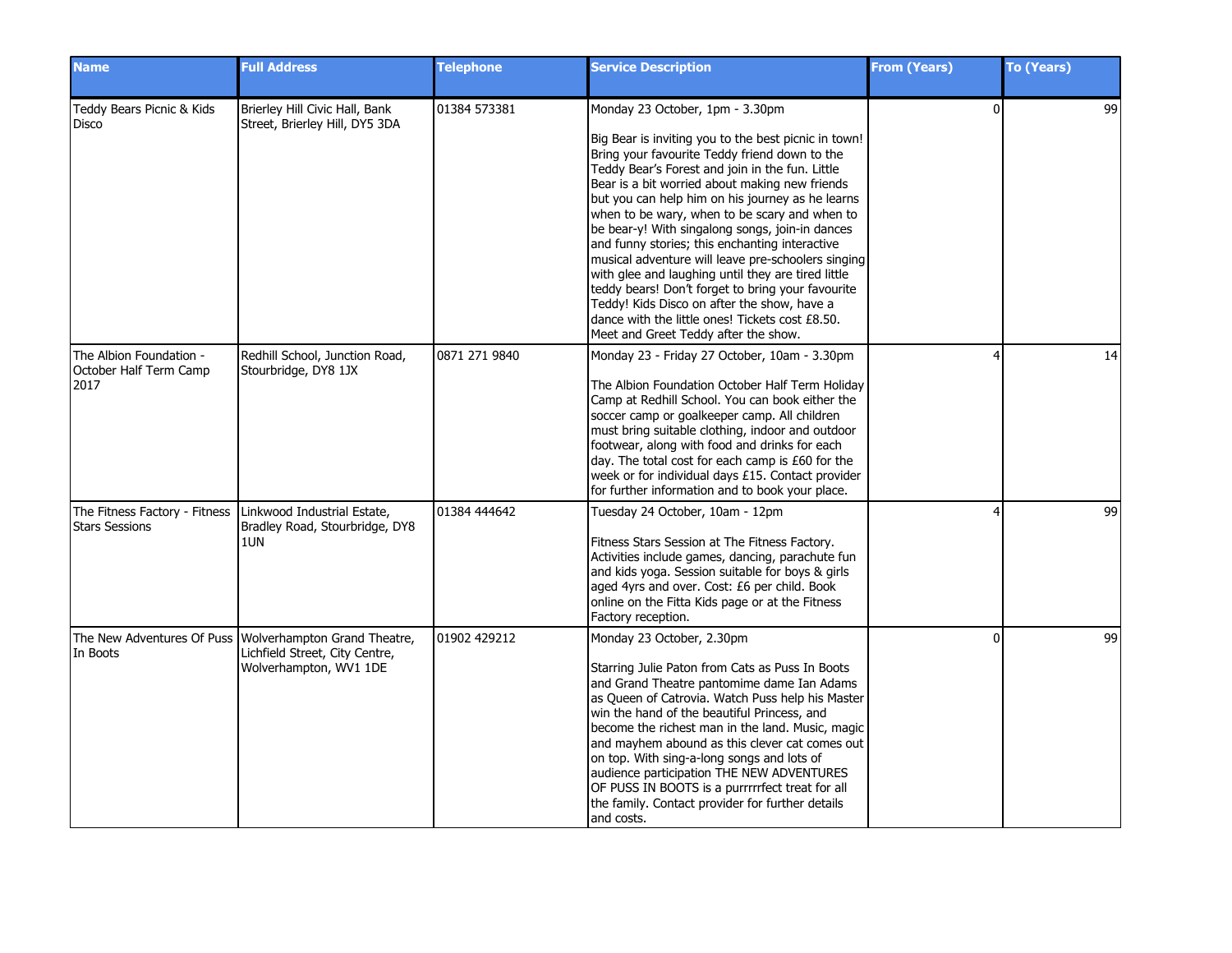| <b>Name</b>                                                                  | <b>Full Address</b>                                                                   | <b>Telephone</b> | <b>Service Description</b>                                                                                                                                                                                                                                                                                                                                                                                                                                                                                                   | <b>From (Years)</b> | <b>To (Years)</b> |
|------------------------------------------------------------------------------|---------------------------------------------------------------------------------------|------------------|------------------------------------------------------------------------------------------------------------------------------------------------------------------------------------------------------------------------------------------------------------------------------------------------------------------------------------------------------------------------------------------------------------------------------------------------------------------------------------------------------------------------------|---------------------|-------------------|
| The Ryemarket - Halloween<br>Party                                           | The Ryemarket Shopping Centre, , 01384 378183<br>Stourbridge, DY8 1HJ                 |                  | Friday 27 October, 11am - 3pm<br>Join us for our delightfully spooky Halloween<br>party for your little ghouls! Visit Ryemarket<br>Shopping Centre. Kids can enjoy a trick or treat<br>treasure hunt round the centre, everyone will win<br>a prize. Try your hand at painting a ceramic<br>pumpkin lantern in our workshop and Mad Dom<br>will be on hand with his wizard magic! Finally it's<br>all FREE, so make sure you join us at Ryemarket<br>this Halloween!                                                         | $\Omega$            | 99                |
| The Spooky Halloween Circus Webbs West Hagley, 155<br>At Webbs, West Hagley! | Kidderminster Road South,<br>Hagley, Stourbridge, DY9 0JB                             | 01527 860000     | Monday 23 - Saturday 28 October. Shows at<br>10.30am, 1pm & 3pm on each day<br>The circus is back at Webbs, West Hagley with<br>October half term fun. This all human circus<br>show lasts one hour, children (and adults!) will<br>love it. And book in to carve a pumpkin ready for<br>Halloween while you're at it. Throughout the<br>week we'll be giving out prizes for the best<br>children's Halloween costumes! We can't wait to<br>see you there. Cost: £6 per person. Contact<br>provider for further information. | $\Omega$            | 99                |
| Wall Heath Tennis & Multi-<br>Sport October Half Term<br>Camps 2017          | Wall Heath Tennis Club, Enville<br>Road Playing Fields, Wall Heath,<br><b>DY6 0JT</b> | 07753 673143     | Tuesday 24 & Wednesday 25 October<br>October Half Term Tennis and Multi Sport Camps<br>available at Wall Heath Tennis Club. Multi sports<br>include tennis, football, cricket, hockey and<br>basketball. Full day sessions run from 9am - 3pm<br>and half day sessions run from 9am - 12pm. All<br>activities run by Adrian Hyde, qualified P.E.<br>teacher and tennis coach. For further details and<br>costs, contact Adrian by mobile 07753 673143 or<br>email adrianhyde1@virginmedia.com.                               |                     | 14                |
| Weoley Castle - Haunted<br><b>Halloween Craft</b>                            | Weoley Castle Grounds, Alwold<br>Road, Weoley, Birmingham, B29<br>5RX                 | 0121 256 5600    | Friday 27 October, 12pm - 3pm<br>Come along and make a scary Halloween puppet,<br>scary spider or a creepy bat! There is also a tour<br>of the ruins at 12.30pm and 1.45pm where you<br>can learn some of the history and the smellier<br>side of life in a castle. No need to book the craft,<br>just come along on the day. The tour is first<br>come first served.                                                                                                                                                        | n                   | 99                |